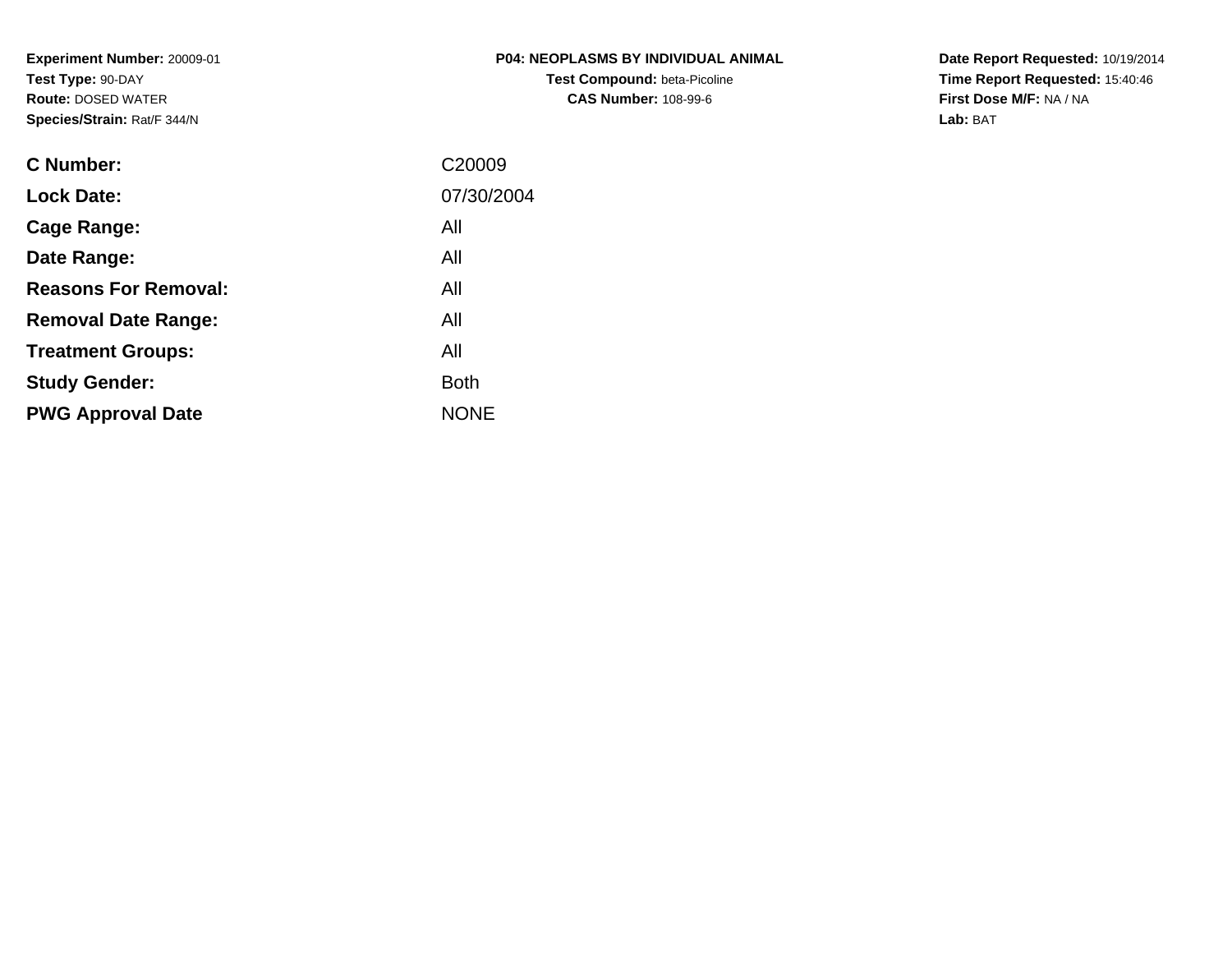**Route:** DOSED WATER

**Species/Strain:** Rat/F 344/N

# **P04: NEOPLASMS BY INDIVIDUAL ANIMAL**

**Test Compound:** beta-Picoline

**CAS Number:** 108-99-6

**Date Report Requested:** 10/19/2014**Time Report Requested:** 15:40:46**First Dose M/F:** NA / NA**Lab:** BAT

| F 344/N Rat Male<br><b>MG/L</b><br>0 | DAY ON TEST<br><b>ANIMAL ID</b> | $\boldsymbol{\theta}$<br>0<br>9<br>$\overline{\mathbf{3}}$<br>$\mathbf 0$<br>0<br>0<br>0<br>1 | 0<br>$\boldsymbol{\theta}$<br>9<br>$\mathfrak{z}$<br>$\mathbf 0$<br>$\mathbf 0$<br>$\mathbf 0$<br>$\mathbf 0$<br>$\overline{2}$ | 0<br>$\boldsymbol{\theta}$<br>9<br>$\mathfrak{z}$<br>$\mathbf 0$<br>0<br>$\pmb{0}$<br>$\mathbf 0$<br>3 | 0<br>0<br>9<br>$\mathfrak{z}$<br>$\mathbf 0$<br>$\mathbf 0$<br>$\mathbf 0$<br>$\mathbf 0$<br>4 | 0<br>0<br>9<br>$\boldsymbol{\mathfrak{z}}$<br>$\mathbf 0$<br>$\mathbf 0$<br>$\mathbf 0$<br>0<br>5 | 0<br>0<br>9<br>$\boldsymbol{\beta}$<br>$\Omega$<br>$\Omega$<br>$\Omega$<br>$\mathbf 0$<br>6 | 0<br>$\boldsymbol{\theta}$<br>9<br>$\boldsymbol{\beta}$<br>$\mathbf 0$<br>0<br>$\mathbf 0$<br>$\mathbf 0$<br>7 | 0<br>0<br>9<br>$\mathfrak{z}$<br>$\Omega$<br>$\Omega$<br>$\mathbf 0$<br>$\mathbf 0$<br>8 | 0<br>0<br>9<br>$\overline{\mathbf{3}}$<br>$\overline{0}$<br>0<br>$\mathbf 0$<br>0<br>9 | 0<br>0<br>9<br>$\boldsymbol{\mathfrak{z}}$<br>$\mathbf 0$<br>$\Omega$<br>$\Omega$<br>1<br>$\mathbf 0$ | <i><b>*TOTALS</b></i> |
|--------------------------------------|---------------------------------|-----------------------------------------------------------------------------------------------|---------------------------------------------------------------------------------------------------------------------------------|--------------------------------------------------------------------------------------------------------|------------------------------------------------------------------------------------------------|---------------------------------------------------------------------------------------------------|---------------------------------------------------------------------------------------------|----------------------------------------------------------------------------------------------------------------|------------------------------------------------------------------------------------------|----------------------------------------------------------------------------------------|-------------------------------------------------------------------------------------------------------|-----------------------|
| <b>Alimentary System</b>             |                                 |                                                                                               |                                                                                                                                 |                                                                                                        |                                                                                                |                                                                                                   |                                                                                             |                                                                                                                |                                                                                          |                                                                                        |                                                                                                       |                       |
| Esophagus                            |                                 | +                                                                                             | +                                                                                                                               | +                                                                                                      | +                                                                                              | +                                                                                                 | +                                                                                           | +                                                                                                              |                                                                                          | +                                                                                      | +                                                                                                     | 10                    |
| Intestine Large, Cecum               |                                 | +                                                                                             | +                                                                                                                               | $\ddot{}$                                                                                              | +                                                                                              | +                                                                                                 | +                                                                                           | +                                                                                                              | +                                                                                        | +                                                                                      | +                                                                                                     | 10                    |
| Intestine Large, Colon               |                                 | $\ddot{}$                                                                                     | +                                                                                                                               | $\ddot{}$                                                                                              | $\ddot{}$                                                                                      | $\ddot{}$                                                                                         | +                                                                                           | $\ddot{}$                                                                                                      | $\ddot{}$                                                                                | $\ddot{}$                                                                              | $\ddot{}$                                                                                             | 10                    |
| Intestine Large, Rectum              |                                 | +                                                                                             | $\ddot{}$                                                                                                                       | $\ddot{}$                                                                                              | $\ddot{}$                                                                                      | $\ddot{}$                                                                                         | $\ddot{}$                                                                                   | $\ddot{}$                                                                                                      | $\ddot{}$                                                                                | $\ddot{}$                                                                              | +                                                                                                     | 10                    |
| Intestine Small, Duodenum            |                                 | $\ddot{}$                                                                                     | $\ddot{}$                                                                                                                       | $\ddot{}$                                                                                              | $\ddot{}$                                                                                      | $\ddot{}$                                                                                         | $\ddot{}$                                                                                   | $\ddot{}$                                                                                                      | $\ddot{}$                                                                                | $+$                                                                                    | $\ddot{}$                                                                                             | 10                    |
| Intestine Small, Ileum               |                                 | +                                                                                             | +                                                                                                                               | $\ddot{}$                                                                                              | $\ddot{}$                                                                                      | +                                                                                                 | +                                                                                           | +                                                                                                              | +                                                                                        | +                                                                                      | +                                                                                                     | 10                    |
| Intestine Small, Jejunum             |                                 | +                                                                                             | +                                                                                                                               | $\ddot{}$                                                                                              | $\ddot{}$                                                                                      | $\ddot{}$                                                                                         | $\ddot{}$                                                                                   | $\ddot{}$                                                                                                      | $\ddot{}$                                                                                | $\ddot{}$                                                                              | $\ddot{}$                                                                                             | 10                    |
| Liver                                |                                 | $\ddot{}$                                                                                     | $\ddot{}$                                                                                                                       | $\ddot{}$                                                                                              | $\ddot{}$                                                                                      | $\ddot{}$                                                                                         | $\ddot{}$                                                                                   | $\ddot{}$                                                                                                      | $\ddot{}$                                                                                | $\ddot{}$                                                                              | $\ddot{}$                                                                                             | 10                    |
| Mesentery                            |                                 |                                                                                               |                                                                                                                                 |                                                                                                        |                                                                                                |                                                                                                   |                                                                                             |                                                                                                                | +                                                                                        |                                                                                        |                                                                                                       | 1                     |
| Pancreas                             |                                 | +                                                                                             | +                                                                                                                               | +                                                                                                      | +                                                                                              | +                                                                                                 | +                                                                                           | +                                                                                                              | +                                                                                        | +                                                                                      | +                                                                                                     | 10                    |
| <b>Salivary Glands</b>               |                                 | $\ddot{}$                                                                                     | $\ddot{}$                                                                                                                       | $\ddot{}$                                                                                              | $\ddot{}$                                                                                      | $\ddot{}$                                                                                         | $\ddot{}$                                                                                   | $\ddot{}$                                                                                                      | $\ddot{}$                                                                                | $\ddot{}$                                                                              | $\ddot{}$                                                                                             | 10                    |
| Stomach, Forestomach                 |                                 | +                                                                                             | $\ddot{}$                                                                                                                       | $\ddot{}$                                                                                              | $\ddot{}$                                                                                      | $+$                                                                                               | $\ddot{}$                                                                                   | $\ddot{}$                                                                                                      | $\ddot{}$                                                                                | $\ddot{}$                                                                              | $\ddot{}$                                                                                             | 10                    |
| Stomach, Glandular                   |                                 | $\ddot{}$                                                                                     |                                                                                                                                 |                                                                                                        |                                                                                                | $\ddot{}$                                                                                         | $\ddot{}$                                                                                   | $\ddot{}$                                                                                                      | $\ddot{}$                                                                                | $\ddot{}$                                                                              | $\ddot{}$                                                                                             | 10                    |
| <b>Cardiovascular System</b>         |                                 |                                                                                               |                                                                                                                                 |                                                                                                        |                                                                                                |                                                                                                   |                                                                                             |                                                                                                                |                                                                                          |                                                                                        |                                                                                                       |                       |
| <b>Blood Vessel</b>                  |                                 | +                                                                                             | +                                                                                                                               | +                                                                                                      | +                                                                                              | +                                                                                                 | +                                                                                           | +                                                                                                              | +                                                                                        | +                                                                                      | +                                                                                                     | 10                    |
| Heart                                |                                 | $\ddot{}$                                                                                     |                                                                                                                                 |                                                                                                        |                                                                                                | $\ddot{}$                                                                                         | $\ddot{}$                                                                                   | $\ddot{}$                                                                                                      | ÷                                                                                        | +                                                                                      | $\ddot{}$                                                                                             | 10                    |
| <b>Endocrine System</b>              |                                 |                                                                                               |                                                                                                                                 |                                                                                                        |                                                                                                |                                                                                                   |                                                                                             |                                                                                                                |                                                                                          |                                                                                        |                                                                                                       |                       |
| <b>Adrenal Cortex</b>                |                                 | +                                                                                             | +                                                                                                                               | +                                                                                                      | +                                                                                              | +                                                                                                 | +                                                                                           | +                                                                                                              | ٠                                                                                        | ٠                                                                                      | +                                                                                                     | 10                    |
| Adrenal Medulla                      |                                 | +                                                                                             |                                                                                                                                 |                                                                                                        |                                                                                                | $\ddot{}$                                                                                         | $\ddot{}$                                                                                   | $\ddot{}$                                                                                                      | $\ddot{}$                                                                                | $\ddot{}$                                                                              | +                                                                                                     | 10                    |
| Islets, Pancreatic                   |                                 | +                                                                                             | +                                                                                                                               | +                                                                                                      | +                                                                                              | +                                                                                                 | $\ddot{}$                                                                                   | +                                                                                                              | $\ddot{}$                                                                                | +                                                                                      | +                                                                                                     | 10                    |

\* ..Total animals with tissue examined microscopically; Total animals with tumor **M** . Missing tissue M ..Missing tissue

+ ..Tissue examined microscopically

I ..Insufficient tissue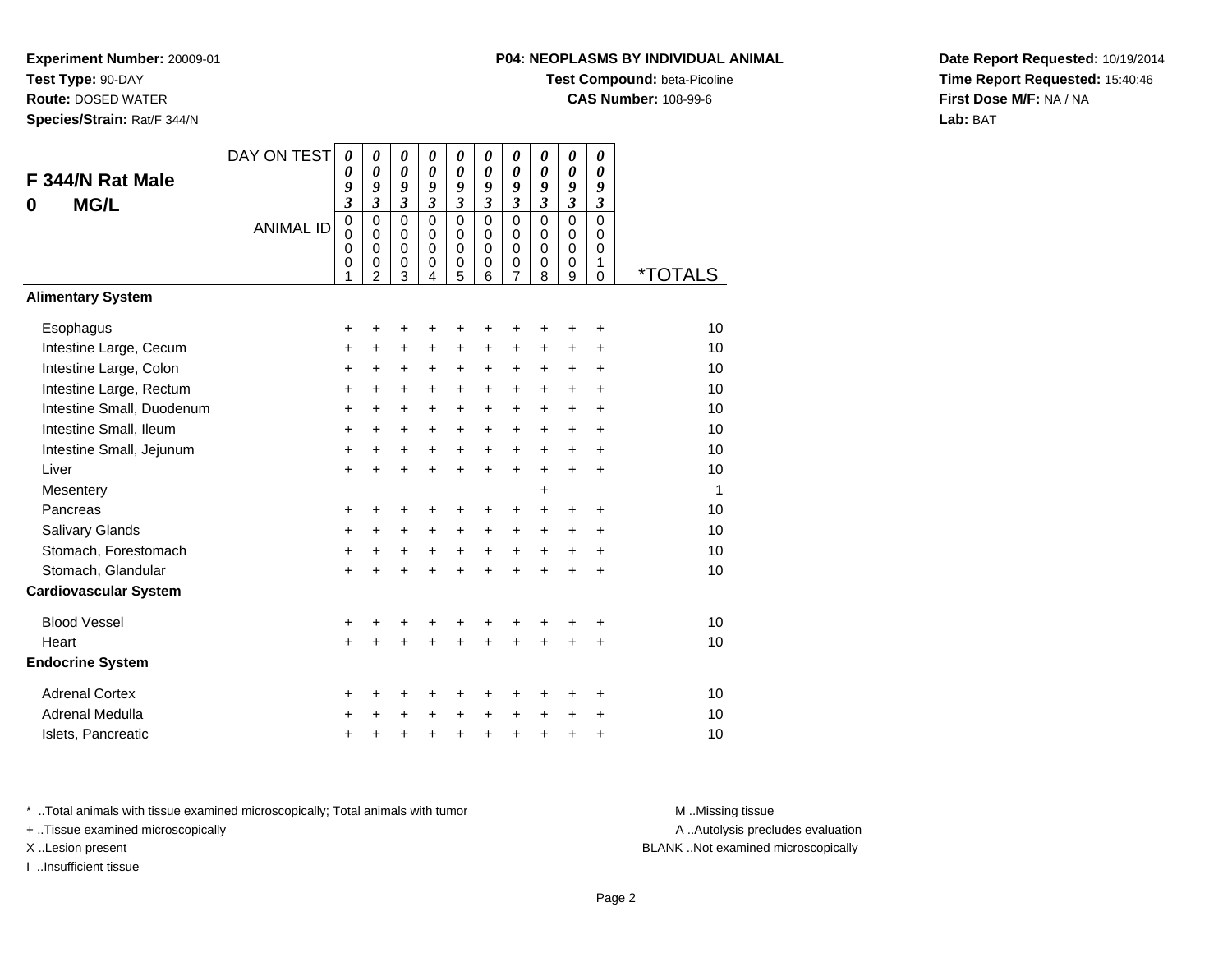**Test Type:** 90-DAY

**Route:** DOSED WATER

**Species/Strain:** Rat/F 344/N

#### **P04: NEOPLASMS BY INDIVIDUAL ANIMAL**

**Test Compound:** beta-Picoline

**CAS Number:** 108-99-6

**Date Report Requested:** 10/19/2014**Time Report Requested:** 15:40:46**First Dose M/F:** NA / NA**Lab:** BAT

| F 344/N Rat Male<br><b>MG/L</b><br>0 | DAY ON TEST      | 0<br>0<br>9<br>$\overline{\mathbf{3}}$    | 0<br>$\boldsymbol{\theta}$<br>9<br>$\overline{\mathbf{3}}$       | 0<br>$\boldsymbol{\theta}$<br>9<br>$\overline{\mathbf{3}}$ | 0<br>$\boldsymbol{\theta}$<br>9<br>$\overline{\mathbf{3}}$ | $\boldsymbol{\theta}$<br>$\boldsymbol{\theta}$<br>9<br>$\mathfrak{z}$ | $\boldsymbol{\theta}$<br>$\boldsymbol{\theta}$<br>9<br>$\overline{\mathbf{3}}$ | $\boldsymbol{\theta}$<br>$\boldsymbol{\theta}$<br>9<br>$\mathfrak{z}$ | 0<br>$\boldsymbol{\theta}$<br>9<br>$\mathfrak{z}$ | $\boldsymbol{\theta}$<br>$\boldsymbol{\theta}$<br>9<br>$\mathfrak{z}$ | $\boldsymbol{\theta}$<br>$\boldsymbol{\theta}$<br>9<br>$\mathfrak{z}$ |                       |
|--------------------------------------|------------------|-------------------------------------------|------------------------------------------------------------------|------------------------------------------------------------|------------------------------------------------------------|-----------------------------------------------------------------------|--------------------------------------------------------------------------------|-----------------------------------------------------------------------|---------------------------------------------------|-----------------------------------------------------------------------|-----------------------------------------------------------------------|-----------------------|
|                                      | <b>ANIMAL ID</b> | $\mathbf 0$<br>$\mathbf 0$<br>0<br>0<br>1 | $\mathbf 0$<br>$\mathbf 0$<br>$\mathbf 0$<br>0<br>$\overline{c}$ | $\mathbf 0$<br>0<br>0<br>0<br>3                            | $\mathbf 0$<br>$\mathbf 0$<br>$\pmb{0}$<br>0<br>4          | $\mathbf 0$<br>$\mathbf 0$<br>$\pmb{0}$<br>$\mathbf 0$<br>5           | $\mathbf 0$<br>$\mathbf 0$<br>$\mathbf 0$<br>0<br>6                            | $\pmb{0}$<br>0<br>$\mathbf 0$<br>$\mathbf 0$<br>7                     | $\mathbf 0$<br>0<br>$\mathbf 0$<br>0<br>8         | $\mathbf 0$<br>0<br>0<br>0<br>$\boldsymbol{9}$                        | $\mathbf 0$<br>0<br>$\mathbf 0$<br>1<br>$\mathbf 0$                   | <i><b>*TOTALS</b></i> |
| Parathyroid Gland                    |                  | $\ddot{}$                                 | $\ddot{}$                                                        | $\ddot{}$                                                  | $\ddot{}$                                                  | M                                                                     | $\ddot{}$                                                                      | $\ddot{}$                                                             | $\ddot{}$                                         | $\ddot{}$                                                             | $\ddot{}$                                                             | 9                     |
| <b>Pituitary Gland</b>               |                  | +                                         | $\ddot{}$                                                        | +                                                          | $\ddot{}$                                                  | +                                                                     | $\ddot{}$                                                                      | $\ddot{}$                                                             | $\ddot{}$                                         | $\ddot{}$                                                             | M                                                                     | 9                     |
| <b>Thyroid Gland</b>                 |                  | +                                         | +                                                                | +                                                          | +                                                          | $\ddot{}$                                                             | $\ddot{}$                                                                      | $\ddot{}$                                                             | ÷                                                 | $\ddot{}$                                                             | +                                                                     | 10                    |
| <b>General Body System</b>           |                  |                                           |                                                                  |                                                            |                                                            |                                                                       |                                                                                |                                                                       |                                                   |                                                                       |                                                                       |                       |
| <b>NONE</b>                          |                  |                                           |                                                                  |                                                            |                                                            |                                                                       |                                                                                |                                                                       |                                                   |                                                                       |                                                                       |                       |
| <b>Genital System</b>                |                  |                                           |                                                                  |                                                            |                                                            |                                                                       |                                                                                |                                                                       |                                                   |                                                                       |                                                                       |                       |
| <b>Coagulating Gland</b>             |                  |                                           |                                                                  |                                                            |                                                            |                                                                       | +                                                                              |                                                                       |                                                   |                                                                       |                                                                       | 1                     |
| Epididymis                           |                  | +                                         | +                                                                | +                                                          | +                                                          | +                                                                     | +                                                                              | +                                                                     |                                                   | +                                                                     | +                                                                     | 10                    |
| <b>Preputial Gland</b>               |                  | +                                         | +                                                                | +                                                          | +                                                          | +                                                                     | +                                                                              | +                                                                     | +                                                 | +                                                                     | +                                                                     | 10                    |
| Prostate                             |                  | +                                         | +                                                                | +                                                          | +                                                          | $\ddot{}$                                                             | +                                                                              | $\ddot{}$                                                             | +                                                 | +                                                                     | +                                                                     | 10                    |
| <b>Seminal Vesicle</b>               |                  | +                                         | $\ddot{}$                                                        | +                                                          | $\ddot{}$                                                  | $\ddot{}$                                                             | $\ddot{}$                                                                      | $\ddot{}$                                                             | $\ddot{}$                                         | $\ddot{}$                                                             | $\ddot{}$                                                             | 10                    |
| <b>Testes</b>                        |                  | +                                         | $\pm$                                                            | +                                                          | $\ddot{}$                                                  | $\ddot{}$                                                             | $\ddot{}$                                                                      | $\ddot{}$                                                             | $\ddot{}$                                         | $\ddot{}$                                                             | $\ddot{}$                                                             | 10                    |
| <b>Hematopoietic System</b>          |                  |                                           |                                                                  |                                                            |                                                            |                                                                       |                                                                                |                                                                       |                                                   |                                                                       |                                                                       |                       |
| <b>Bone Marrow</b>                   |                  | +                                         | +                                                                | +                                                          | +                                                          | +                                                                     | +                                                                              | +                                                                     |                                                   | +                                                                     | +                                                                     | 10                    |
| Lymph Node, Mandibular               |                  | M                                         | M                                                                | M                                                          | M                                                          | M                                                                     | M                                                                              | M                                                                     | м                                                 | M                                                                     | M                                                                     | $\Omega$              |
| Lymph Node, Mesenteric               |                  | $\ddot{}$                                 | $\ddot{}$                                                        | $\ddot{}$                                                  | $\ddot{}$                                                  | $\ddot{}$                                                             | +                                                                              | $\ddot{}$                                                             | +                                                 | $\ddot{}$                                                             | $\ddot{}$                                                             | 10                    |
| Spleen                               |                  | +                                         | +                                                                | $\ddot{}$                                                  | $\ddot{}$                                                  | $\ddot{}$                                                             | $\ddot{}$                                                                      | $\ddot{}$                                                             | $\ddot{}$                                         | $\ddot{}$                                                             | $\ddot{}$                                                             | 10                    |
| Thymus                               |                  | +                                         | $\ddot{}$                                                        | $\ddot{}$                                                  | $\ddot{}$                                                  | $\ddot{}$                                                             | $\ddot{}$                                                                      | $\ddot{}$                                                             | $\ddot{}$                                         | $\ddot{}$                                                             | $\ddot{}$                                                             | 10                    |
| <b>Integumentary System</b>          |                  |                                           |                                                                  |                                                            |                                                            |                                                                       |                                                                                |                                                                       |                                                   |                                                                       |                                                                       |                       |
| Mammary Gland                        |                  | +                                         |                                                                  |                                                            |                                                            |                                                                       |                                                                                |                                                                       |                                                   |                                                                       | +                                                                     | 10                    |
| Skin                                 |                  | +                                         |                                                                  | +                                                          | +                                                          | +                                                                     | +                                                                              | +                                                                     |                                                   | +                                                                     | +                                                                     | 10                    |

\* ..Total animals with tissue examined microscopically; Total animals with tumor **M** . Missing tissue M ..Missing tissue A ..Autolysis precludes evaluation + ..Tissue examined microscopically X ..Lesion present BLANK ..Not examined microscopicallyI ..Insufficient tissue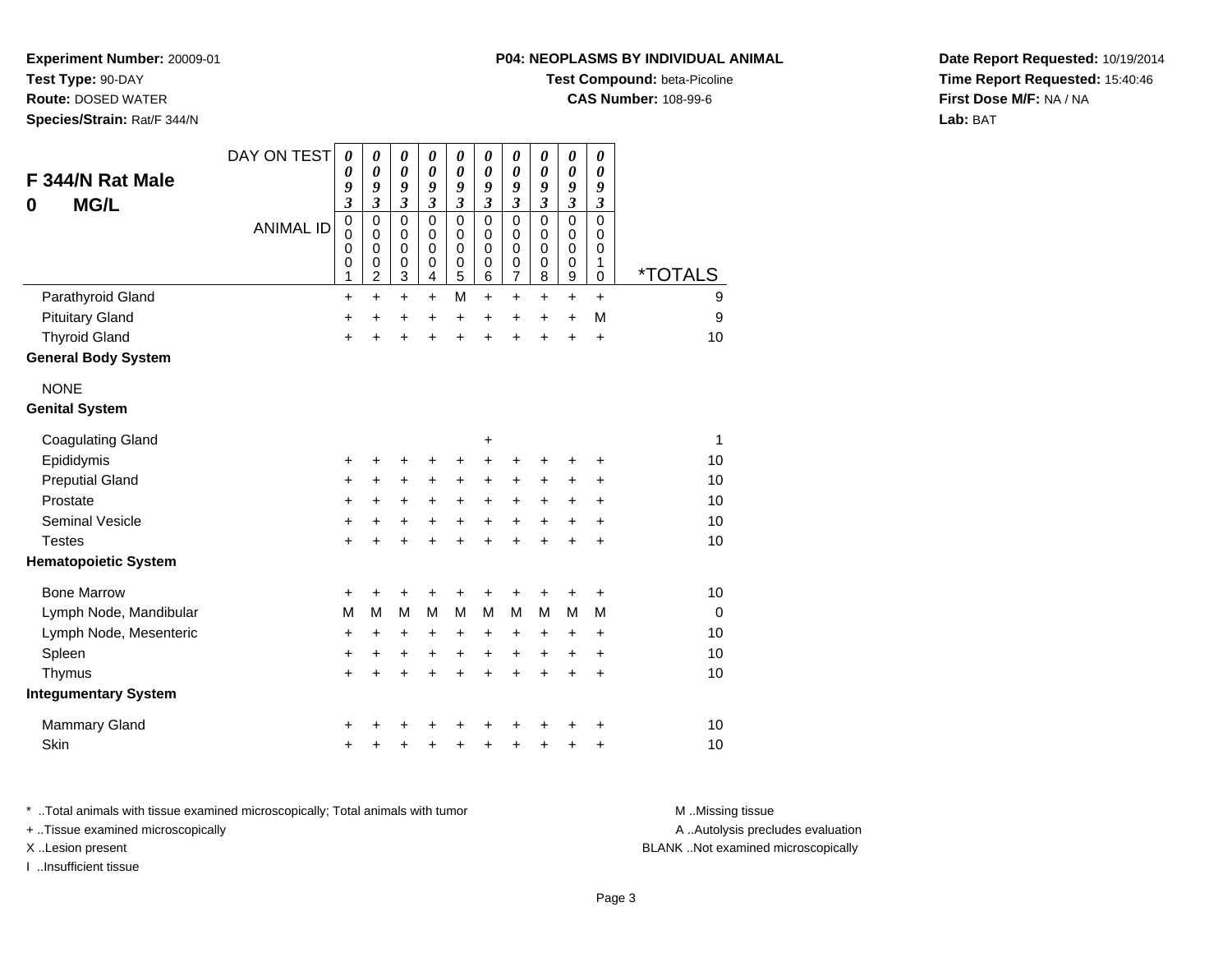**Test Type:** 90-DAY

**Route:** DOSED WATER

**Species/Strain:** Rat/F 344/N

#### **P04: NEOPLASMS BY INDIVIDUAL ANIMAL**

**Test Compound:** beta-Picoline

**CAS Number:** 108-99-6

**Date Report Requested:** 10/19/2014**Time Report Requested:** 15:40:46**First Dose M/F:** NA / NA**Lab:** BAT

| F 344/N Rat Male<br><b>MG/L</b><br>0              | DAY ON TEST<br><b>ANIMAL ID</b> | 0<br>0<br>9<br>$\overline{\mathbf{3}}$<br>$\mathbf 0$<br>0<br>0<br>0<br>1 | 0<br>$\boldsymbol{\theta}$<br>9<br>3<br>$\mathbf 0$<br>$\mathbf 0$<br>0<br>0<br>$\overline{2}$ | 0<br>0<br>9<br>3<br>$\mathbf 0$<br>0<br>0<br>0<br>3 | 0<br>$\boldsymbol{\theta}$<br>9<br>3<br>$\mathbf 0$<br>0<br>0<br>0<br>4 | 0<br>$\boldsymbol{\theta}$<br>9<br>3<br>$\mathbf 0$<br>0<br>0<br>0<br>5 | 0<br>0<br>9<br>3<br>$\mathbf 0$<br>0<br>0<br>0<br>6 | 0<br>0<br>9<br>3<br>$\mathsf 0$<br>0<br>0<br>0<br>7 | 0<br>0<br>9<br>3<br>0<br>0<br>0<br>0<br>8 | 0<br>0<br>9<br>3<br>$\mathsf 0$<br>0<br>0<br>0<br>9 | 0<br>0<br>9<br>3<br>$\Omega$<br>0<br>0<br>1<br>0 | <i><b>*TOTALS</b></i> |
|---------------------------------------------------|---------------------------------|---------------------------------------------------------------------------|------------------------------------------------------------------------------------------------|-----------------------------------------------------|-------------------------------------------------------------------------|-------------------------------------------------------------------------|-----------------------------------------------------|-----------------------------------------------------|-------------------------------------------|-----------------------------------------------------|--------------------------------------------------|-----------------------|
| Skin                                              |                                 | $+$                                                                       | $\ddot{}$                                                                                      | $\ddot{}$                                           | $+$                                                                     | $\ddot{}$                                                               | $\ddot{}$                                           | $\ddot{}$                                           | $\ddot{}$                                 | $\ddot{}$                                           | $\ddot{}$                                        | 10                    |
| <b>Musculoskeletal System</b>                     |                                 |                                                                           |                                                                                                |                                                     |                                                                         |                                                                         |                                                     |                                                     |                                           |                                                     |                                                  |                       |
| <b>Bone</b>                                       |                                 | +                                                                         |                                                                                                | +                                                   |                                                                         | +                                                                       |                                                     |                                                     |                                           |                                                     | ٠                                                | 10                    |
| <b>Nervous System</b>                             |                                 |                                                                           |                                                                                                |                                                     |                                                                         |                                                                         |                                                     |                                                     |                                           |                                                     |                                                  |                       |
| <b>Brain</b>                                      |                                 | +                                                                         | +                                                                                              | +                                                   | +                                                                       | +                                                                       |                                                     | +                                                   | +                                         | ٠                                                   | ÷                                                | 10                    |
| <b>Respiratory System</b>                         |                                 |                                                                           |                                                                                                |                                                     |                                                                         |                                                                         |                                                     |                                                     |                                           |                                                     |                                                  |                       |
| Lung                                              |                                 | +                                                                         | +                                                                                              | +                                                   | +                                                                       | +                                                                       | +                                                   | ٠                                                   | ٠                                         | ٠                                                   | +                                                | 10                    |
| <b>Nose</b>                                       |                                 | +                                                                         | $\ddot{}$                                                                                      | $\ddot{}$                                           | $\ddot{}$                                                               | $\ddot{}$                                                               | $\ddot{}$                                           | $\ddot{}$                                           | $\ddot{}$                                 | $\ddot{}$                                           | +                                                | 10                    |
| Trachea                                           |                                 | $\ddot{}$                                                                 |                                                                                                | $\ddot{}$                                           | $\ddot{}$                                                               | $\ddot{}$                                                               | +                                                   | $\ddot{}$                                           | $\ddot{}$                                 | ÷                                                   | +                                                | 10                    |
| <b>Special Senses System</b>                      |                                 |                                                                           |                                                                                                |                                                     |                                                                         |                                                                         |                                                     |                                                     |                                           |                                                     |                                                  |                       |
| Eye                                               |                                 | +                                                                         | +                                                                                              | +                                                   |                                                                         | +                                                                       |                                                     |                                                     |                                           |                                                     | +                                                | 10                    |
| Harderian Gland                                   |                                 | $\ddot{}$                                                                 | +                                                                                              | $\ddot{}$                                           | $\ddot{}$                                                               | $\ddot{}$                                                               | $\ddot{}$                                           | $\ddot{}$                                           | $\ddot{}$                                 | $\ddot{}$                                           | +                                                | 10                    |
| <b>Urinary System</b>                             |                                 |                                                                           |                                                                                                |                                                     |                                                                         |                                                                         |                                                     |                                                     |                                           |                                                     |                                                  |                       |
| Kidney                                            |                                 | +                                                                         | +                                                                                              | +                                                   | +                                                                       | +                                                                       |                                                     | +                                                   |                                           |                                                     | +                                                | 10                    |
| <b>Urinary Bladder</b><br><b>SYSTEMIC LESIONS</b> |                                 | +                                                                         |                                                                                                | +                                                   | +                                                                       | +                                                                       | +                                                   | +                                                   | +                                         | ٠                                                   | +                                                | 10                    |
| Multiple Organ                                    |                                 | +                                                                         |                                                                                                |                                                     |                                                                         | ٠                                                                       |                                                     |                                                     |                                           | ٠                                                   | +                                                | 10                    |

\* ..Total animals with tissue examined microscopically; Total animals with tumor **M** . Missing tissue M ..Missing tissue

+ ..Tissue examined microscopically

I ..Insufficient tissue

A ..Autolysis precludes evaluation

X ..Lesion present BLANK ..Not examined microscopically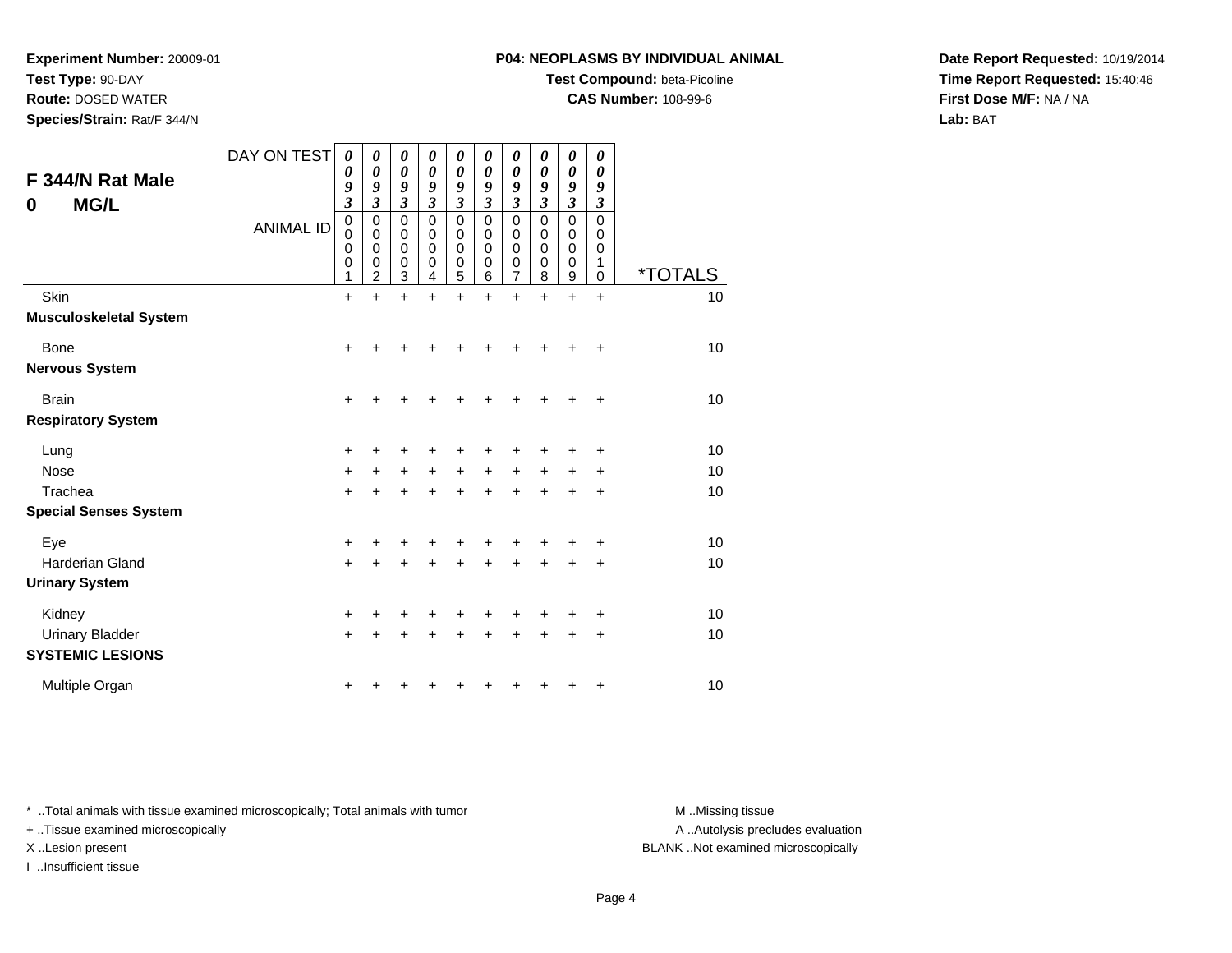**Experiment Number:** 20009-01**Test Type:** 90-DAY**Route:** DOSED WATER

**Species/Strain:** Rat/F 344/N

## **P04: NEOPLASMS BY INDIVIDUAL ANIMAL**

**Test Compound:** beta-Picoline

**CAS Number:** 108-99-6

**Date Report Requested:** 10/19/2014**Time Report Requested:** 15:40:46**First Dose M/F:** NA / NA**Lab:** BAT

| F 344/N Rat Male                                                 | DAY ON TEST      | $\boldsymbol{\theta}$<br>0<br>9                                      | $\pmb{\theta}$<br>$\boldsymbol{\theta}$<br>9                             | $\boldsymbol{\theta}$<br>0<br>9                                                | $\boldsymbol{\theta}$<br>0<br>9                                   | $\boldsymbol{\theta}$<br>$\boldsymbol{\theta}$<br>9         | $\pmb{\theta}$<br>$\boldsymbol{\theta}$<br>9                       | $\pmb{\theta}$<br>$\boldsymbol{\theta}$<br>9                                       | $\boldsymbol{\theta}$<br>0<br>9                             | $\boldsymbol{\theta}$<br>$\boldsymbol{\theta}$<br>9         | $\boldsymbol{\theta}$<br>0<br>9                                      |                       |
|------------------------------------------------------------------|------------------|----------------------------------------------------------------------|--------------------------------------------------------------------------|--------------------------------------------------------------------------------|-------------------------------------------------------------------|-------------------------------------------------------------|--------------------------------------------------------------------|------------------------------------------------------------------------------------|-------------------------------------------------------------|-------------------------------------------------------------|----------------------------------------------------------------------|-----------------------|
| <b>MG/L</b><br>78                                                | <b>ANIMAL ID</b> | $\overline{\mathbf{3}}$<br>$\mathbf 0$<br>$\mathbf 0$<br>0<br>1<br>1 | $\mathfrak{z}$<br>$\mathbf 0$<br>0<br>$\mathbf 0$<br>1<br>$\overline{2}$ | $\overline{\mathbf{3}}$<br>$\mathbf 0$<br>$\mathbf 0$<br>$\mathbf 0$<br>1<br>3 | $\mathfrak{z}$<br>$\mathbf 0$<br>$\pmb{0}$<br>$\pmb{0}$<br>1<br>4 | $\mathfrak{z}$<br>$\mathsf 0$<br>$\mathbf 0$<br>0<br>1<br>5 | $\overline{\mathbf{3}}$<br>$\mathbf 0$<br>$\pmb{0}$<br>0<br>1<br>6 | $\mathfrak{z}$<br>$\mathbf 0$<br>$\mathbf 0$<br>$\mathbf 0$<br>1<br>$\overline{7}$ | $\mathfrak{z}$<br>$\mathbf 0$<br>0<br>$\mathbf 0$<br>1<br>8 | $\mathfrak{z}$<br>$\mathsf 0$<br>0<br>$\mathbf 0$<br>1<br>9 | $\boldsymbol{\beta}$<br>$\mathsf 0$<br>0<br>0<br>$\overline{c}$<br>0 | <i><b>*TOTALS</b></i> |
| <b>Alimentary System</b>                                         |                  |                                                                      |                                                                          |                                                                                |                                                                   |                                                             |                                                                    |                                                                                    |                                                             |                                                             |                                                                      |                       |
| <b>NONE</b><br><b>Cardiovascular System</b>                      |                  |                                                                      |                                                                          |                                                                                |                                                                   |                                                             |                                                                    |                                                                                    |                                                             |                                                             |                                                                      |                       |
| <b>NONE</b><br><b>Endocrine System</b>                           |                  |                                                                      |                                                                          |                                                                                |                                                                   |                                                             |                                                                    |                                                                                    |                                                             |                                                             |                                                                      |                       |
| <b>NONE</b><br><b>General Body System</b>                        |                  |                                                                      |                                                                          |                                                                                |                                                                   |                                                             |                                                                    |                                                                                    |                                                             |                                                             |                                                                      |                       |
| <b>NONE</b><br><b>Genital System</b>                             |                  |                                                                      |                                                                          |                                                                                |                                                                   |                                                             |                                                                    |                                                                                    |                                                             |                                                             |                                                                      |                       |
| <b>Preputial Gland</b><br>Adenoma<br><b>Hematopoietic System</b> |                  |                                                                      |                                                                          | $\ddot{}$<br>X                                                                 |                                                                   |                                                             |                                                                    |                                                                                    |                                                             |                                                             |                                                                      | 1<br>1                |
| <b>NONE</b><br><b>Integumentary System</b>                       |                  |                                                                      |                                                                          |                                                                                |                                                                   |                                                             |                                                                    |                                                                                    |                                                             |                                                             |                                                                      |                       |
| <b>NONE</b><br><b>Musculoskeletal System</b>                     |                  |                                                                      |                                                                          |                                                                                |                                                                   |                                                             |                                                                    |                                                                                    |                                                             |                                                             |                                                                      |                       |
| <b>NONE</b><br><b>Nervous System</b>                             |                  |                                                                      |                                                                          |                                                                                |                                                                   |                                                             |                                                                    |                                                                                    |                                                             |                                                             |                                                                      |                       |

\* ..Total animals with tissue examined microscopically; Total animals with tumor **M** . Missing tissue M ..Missing tissue

+ ..Tissue examined microscopically

I ..Insufficient tissue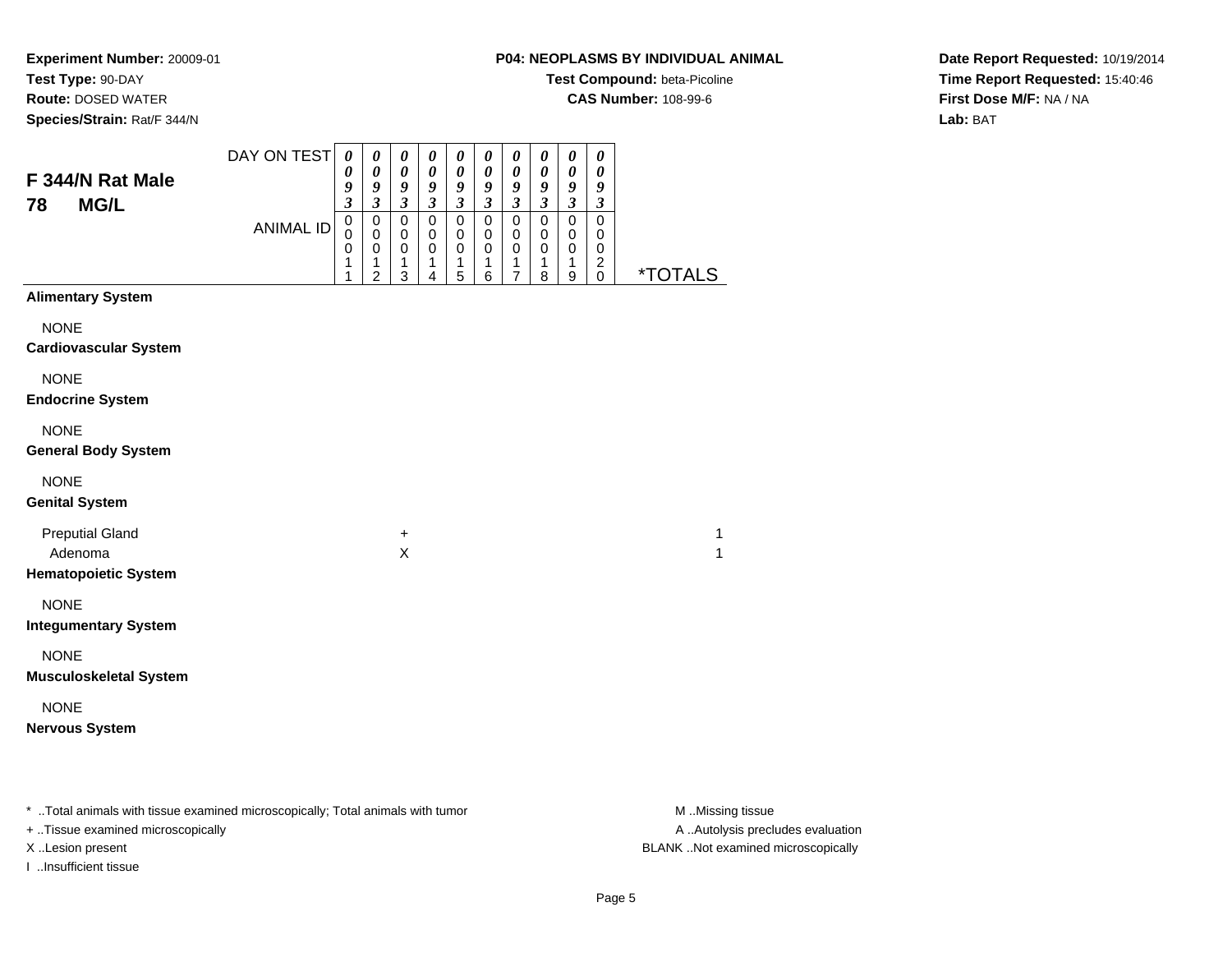**Route:** DOSED WATER

**Species/Strain:** Rat/F 344/N

# **P04: NEOPLASMS BY INDIVIDUAL ANIMAL**

**Test Compound:** beta-Picoline

**CAS Number:** 108-99-6

**Date Report Requested:** 10/19/2014**Time Report Requested:** 15:40:46**First Dose M/F:** NA / NA**Lab:** BAT

| F 344/N Rat Male<br><b>MG/L</b><br>78       | DAY ON TEST<br><b>ANIMAL ID</b> | 0<br>0<br>9<br>$\mathfrak{z}$<br>$\mathbf 0$<br>$\Omega$ | 0<br>$\boldsymbol{\theta}$<br>9<br>$\boldsymbol{\beta}$<br>0<br>$\mathbf 0$ | 0<br>$\boldsymbol{\theta}$<br>$\boldsymbol{g}$<br>3<br>$\Omega$<br>$\mathbf 0$ | 0<br>0<br>9<br>3<br>0<br>$\pmb{0}$ | 0<br>$\boldsymbol{\theta}$<br>$\boldsymbol{g}$<br>$\mathfrak{z}$<br>$\Omega$<br>0 | 0<br>0<br>9<br>$\mathfrak{z}$<br>0<br>$\mathbf 0$ | 0<br>0<br>9<br>$\mathfrak{z}$<br>$\Omega$<br>$\mathbf 0$ | 0<br>0<br>9<br>3<br>$\mathbf 0$<br>$\mathbf 0$ | 0<br>$\boldsymbol{\theta}$<br>9<br>$\overline{\mathbf{3}}$<br>$\Omega$<br>0 | $\boldsymbol{\theta}$<br>0<br>9<br>3<br>$\Omega$<br>0 |                       |
|---------------------------------------------|---------------------------------|----------------------------------------------------------|-----------------------------------------------------------------------------|--------------------------------------------------------------------------------|------------------------------------|-----------------------------------------------------------------------------------|---------------------------------------------------|----------------------------------------------------------|------------------------------------------------|-----------------------------------------------------------------------------|-------------------------------------------------------|-----------------------|
|                                             |                                 | 0                                                        | 0<br>2                                                                      | $\Omega$<br>3                                                                  | 0<br>4                             | $\Omega$<br>5                                                                     | 0<br>6                                            | $\mathbf 0$<br>7                                         | 0<br>8                                         | $\mathbf 0$<br>9                                                            | 0<br>2<br>$\mathbf 0$                                 | <i><b>*TOTALS</b></i> |
| <b>NONE</b><br><b>Respiratory System</b>    |                                 |                                                          |                                                                             |                                                                                |                                    |                                                                                   |                                                   |                                                          |                                                |                                                                             |                                                       |                       |
| <b>NONE</b><br><b>Special Senses System</b> |                                 |                                                          |                                                                             |                                                                                |                                    |                                                                                   |                                                   |                                                          |                                                |                                                                             |                                                       |                       |
| <b>NONE</b><br><b>Urinary System</b>        |                                 |                                                          |                                                                             |                                                                                |                                    |                                                                                   |                                                   |                                                          |                                                |                                                                             |                                                       |                       |
| Kidney<br><b>SYSTEMIC LESIONS</b>           |                                 | $\ddot{}$                                                | ÷                                                                           |                                                                                |                                    | +                                                                                 | ÷                                                 | ÷                                                        | ÷                                              | $\div$                                                                      | $\div$                                                | 10                    |
| Multiple Organ                              |                                 |                                                          |                                                                             |                                                                                |                                    |                                                                                   |                                                   |                                                          |                                                |                                                                             | ÷                                                     | 10                    |

\* ..Total animals with tissue examined microscopically; Total animals with tumor **M** . Missing tissue M ..Missing tissue

+ ..Tissue examined microscopically

I ..Insufficient tissue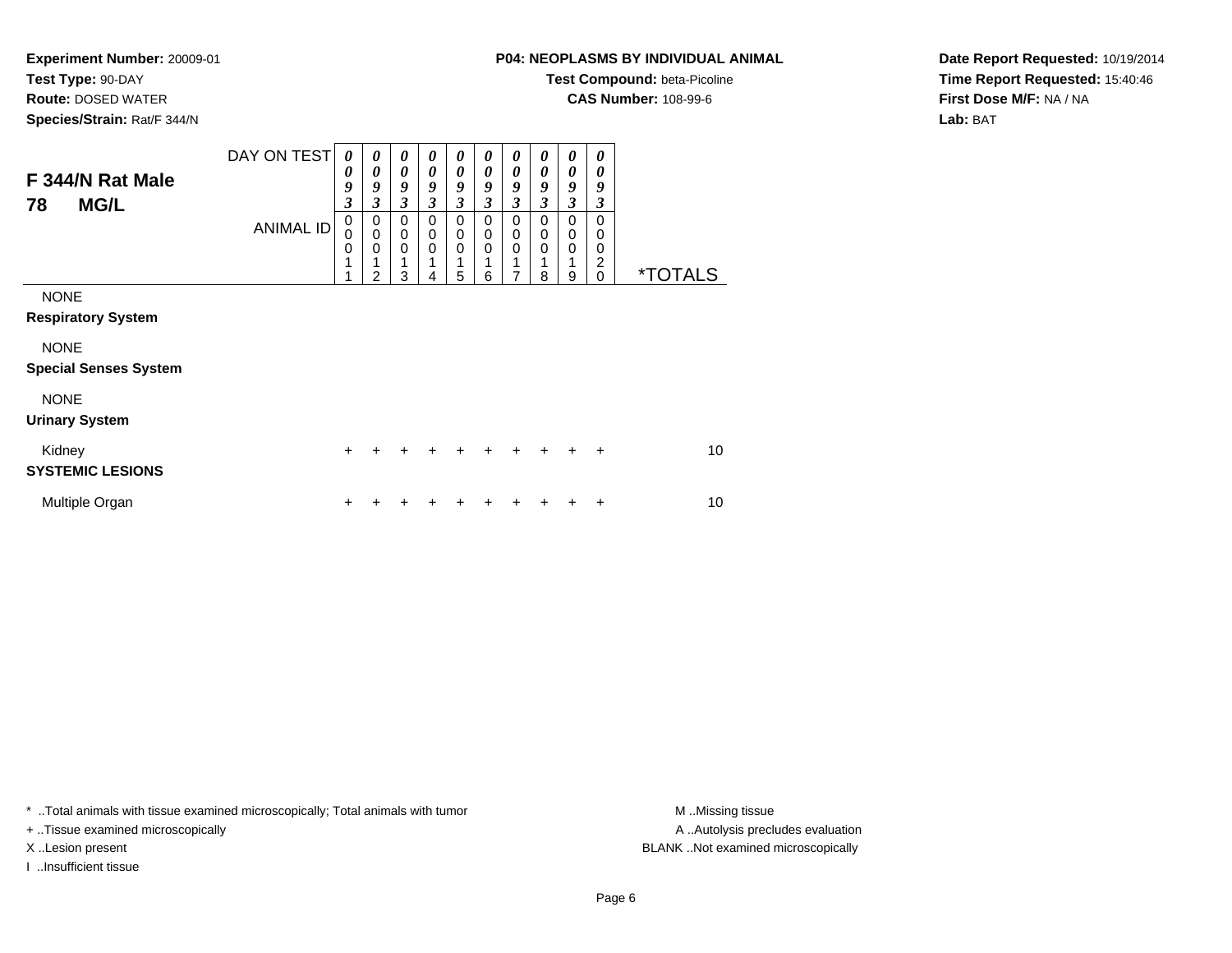# **Route:** DOSED WATER

**Species/Strain:** Rat/F 344/N

# **P04: NEOPLASMS BY INDIVIDUAL ANIMAL**

**Test Compound:** beta-Picoline

**CAS Number:** 108-99-6

**Date Report Requested:** 10/19/2014**Time Report Requested:** 15:40:46**First Dose M/F:** NA / NA**Lab:** BAT

#### DAY ON TEST**F 344/N Rat Male**ANIMAL ID*0 0 9 3* 0 0 0 2 1*0 0 9 3* 0 0 0 2 2*0 0 9 3* 0 0 0 2 3*0 0 9 3* 0 0 0 2 4*0 0 9 3* 0 0 0 2 5*0 0 9 3* 0 0 0 2 6*0 0 9 3* 0 0 0 2 7*0 0 9 3* 0 0 0 2 8*0 0 9 3* 0 0 0 2 9*0 0 9 3* 0 0 03<br>^ 0 \*TOTALS

# **Alimentary System**

**156 MG/L**

NONE

#### **Cardiovascular System**

NONE

#### **Endocrine System**

NONE

#### **General Body System**

NONE

#### **Genital System**

NONE

#### **Hematopoietic System**

NONE

#### **Integumentary System**

NONE

#### **Musculoskeletal System**

NONE

#### **Nervous System**

NONE

\* ..Total animals with tissue examined microscopically; Total animals with tumor **M** ..Missing tissue M ..Missing tissue

+ ..Tissue examined microscopically

I ..Insufficient tissue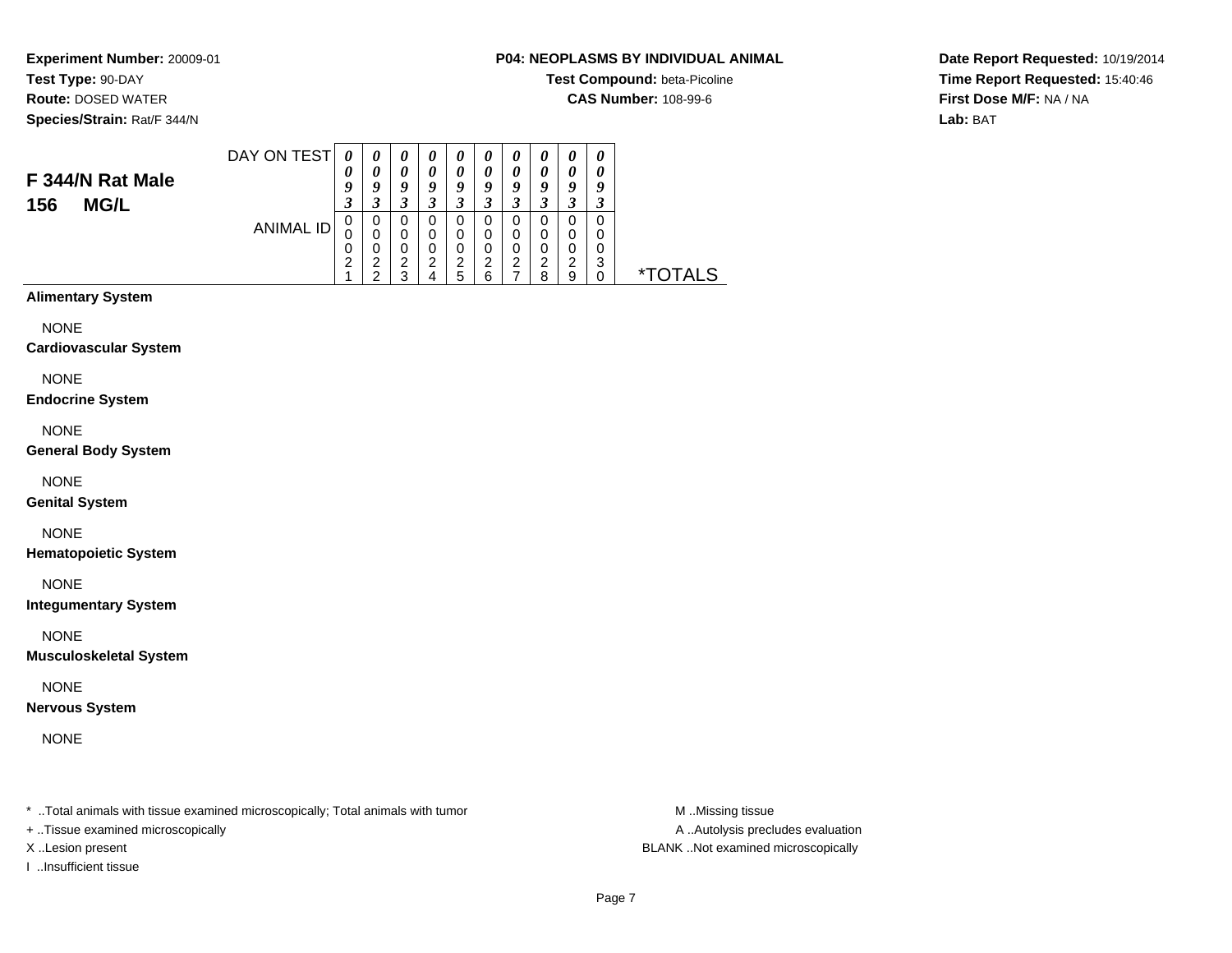**Route:** DOSED WATER

**Species/Strain:** Rat/F 344/N

# **P04: NEOPLASMS BY INDIVIDUAL ANIMAL**

**Test Compound:** beta-Picoline

**CAS Number:** 108-99-6

**Date Report Requested:** 10/19/2014**Time Report Requested:** 15:40:47**First Dose M/F:** NA / NA**Lab:** BAT

| F 344/N Rat Male<br><b>MG/L</b><br>156      | DAY ON TEST<br><b>ANIMAL ID</b> | $\boldsymbol{\theta}$<br>0<br>9<br>3<br>0<br>0<br>0 | 0<br>0<br>9<br>3<br>0<br>$\mathbf 0$<br>$\mathbf 0$ | 0<br>$\boldsymbol{\theta}$<br>9<br>$\mathfrak{z}$<br>0<br>0<br>$\mathbf 0$ | 0<br>$\boldsymbol{\theta}$<br>9<br>3<br>0<br>0<br>$\mathbf 0$ | 0<br>0<br>9<br>$\mathfrak{z}$<br>0<br>0<br>$\pmb{0}$ | 0<br>0<br>9<br>3<br>0<br>0<br>0 | 0<br>0<br>9<br>$\mathfrak{z}$<br>0<br>0<br>0 | 0<br>0<br>9<br>3<br>0<br>0<br>0 | 0<br>0<br>9<br>3<br>0<br>0<br>$\boldsymbol{0}$ | 0<br>0<br>9<br>3<br>0<br>$\Omega$<br>0 |                       |
|---------------------------------------------|---------------------------------|-----------------------------------------------------|-----------------------------------------------------|----------------------------------------------------------------------------|---------------------------------------------------------------|------------------------------------------------------|---------------------------------|----------------------------------------------|---------------------------------|------------------------------------------------|----------------------------------------|-----------------------|
|                                             |                                 | $\overline{2}$<br>4                                 | $\overline{c}$<br>$\overline{2}$                    | $\boldsymbol{2}$<br>3                                                      | $\overline{c}$<br>4                                           | $\overline{c}$<br>5                                  | $\overline{c}$<br>6             | $\overline{2}$<br>7                          | $\overline{c}$<br>8             | $\overline{c}$<br>9                            | 3<br>$\Omega$                          | <i><b>*TOTALS</b></i> |
| <b>Respiratory System</b>                   |                                 |                                                     |                                                     |                                                                            |                                                               |                                                      |                                 |                                              |                                 |                                                |                                        |                       |
| <b>NONE</b><br><b>Special Senses System</b> |                                 |                                                     |                                                     |                                                                            |                                                               |                                                      |                                 |                                              |                                 |                                                |                                        |                       |
| <b>NONE</b><br><b>Urinary System</b>        |                                 |                                                     |                                                     |                                                                            |                                                               |                                                      |                                 |                                              |                                 |                                                |                                        |                       |
| Kidney<br><b>SYSTEMIC LESIONS</b>           |                                 | $\ddot{}$                                           | +                                                   | +                                                                          | ÷                                                             | ٠                                                    | $\div$                          | ٠                                            | $\div$                          | +                                              | $\ddot{}$                              | 10                    |
| Multiple Organ                              |                                 | ٠                                                   |                                                     |                                                                            |                                                               |                                                      |                                 |                                              |                                 |                                                | ٠                                      | 10                    |

\* ..Total animals with tissue examined microscopically; Total animals with tumor **M** . Missing tissue M ..Missing tissue

+ ..Tissue examined microscopically

I ..Insufficient tissue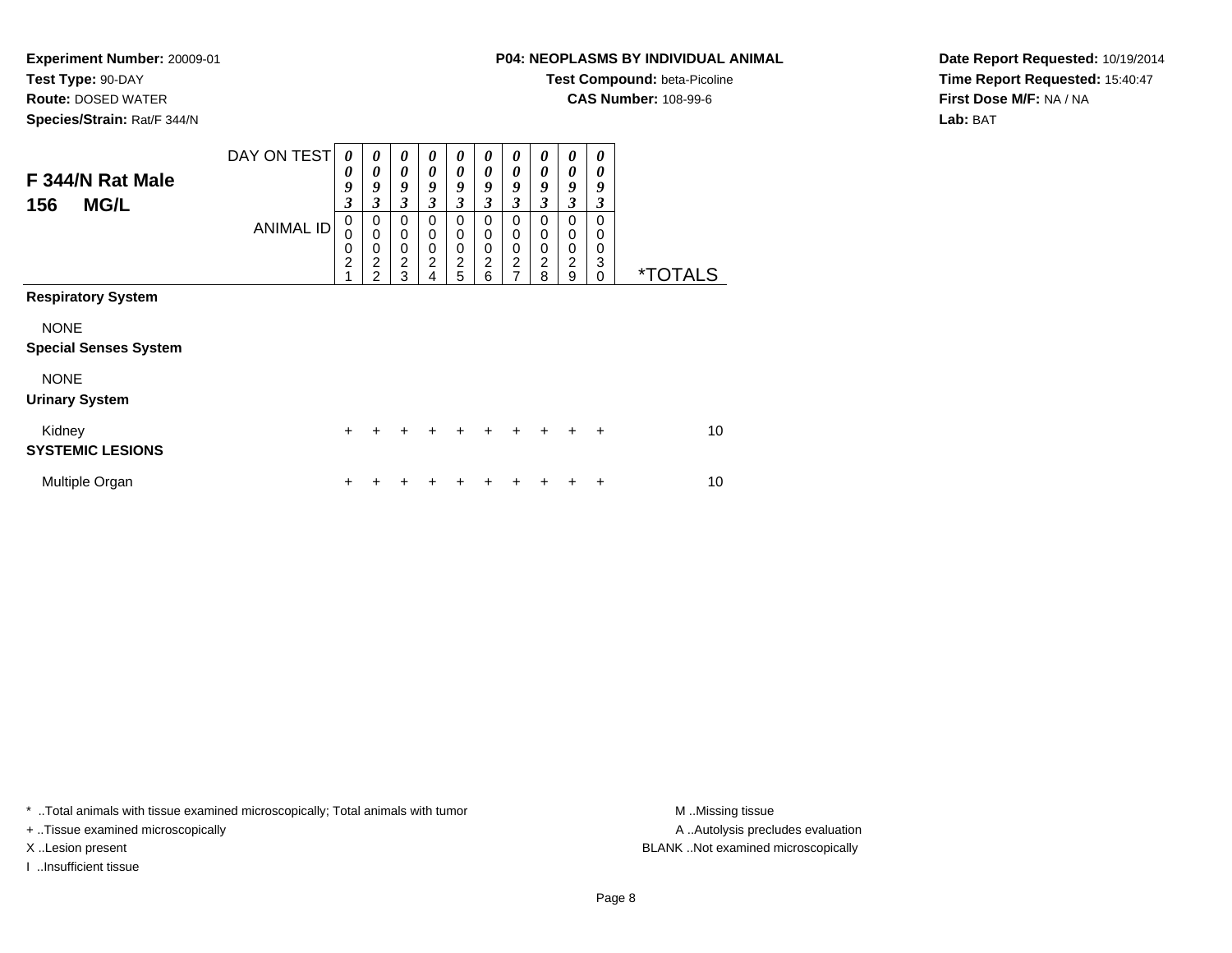# **Route:** DOSED WATER

**Species/Strain:** Rat/F 344/N

## **P04: NEOPLASMS BY INDIVIDUAL ANIMAL**

**Test Compound:** beta-Picoline

**CAS Number:** 108-99-6

**Date Report Requested:** 10/19/2014**Time Report Requested:** 15:40:47**First Dose M/F:** NA / NA**Lab:** BAT

#### DAY ON TEST**F 344/N Rat Male**ANIMAL ID*0 0 9 3* 0 0 0 3 1*0 0 9 3*0<br>0<br>0<br>3<br>2 *0 0 9 3* 0 0 0 3 3*0 0 9 3* 0 0 0 3 4*0 0 9 3* 0 0 0 3 5*0 0 9 3* 0 0 0 3 6*0 0 9 3* 0 0 0 3 7*0 0 9 3*0<br>0<br>0<br>3<br>8 *0 0 9 3*0<br>0<br>0<br>3<br>9 *0 0 9 3* 0 0 0 4 $\dot{o}$ 0 \*TOTALS

#### **Alimentary System**

**312 MG/L**

NONE

#### **Cardiovascular System**

NONE

#### **Endocrine System**

NONE

#### **General Body System**

NONE

#### **Genital System**

NONE

#### **Hematopoietic System**

NONE

#### **Integumentary System**

NONE

#### **Musculoskeletal System**

NONE

#### **Nervous System**

NONE

\* ..Total animals with tissue examined microscopically; Total animals with tumor **M** ..Missing tissue M ..Missing tissue

+ ..Tissue examined microscopically

I ..Insufficient tissue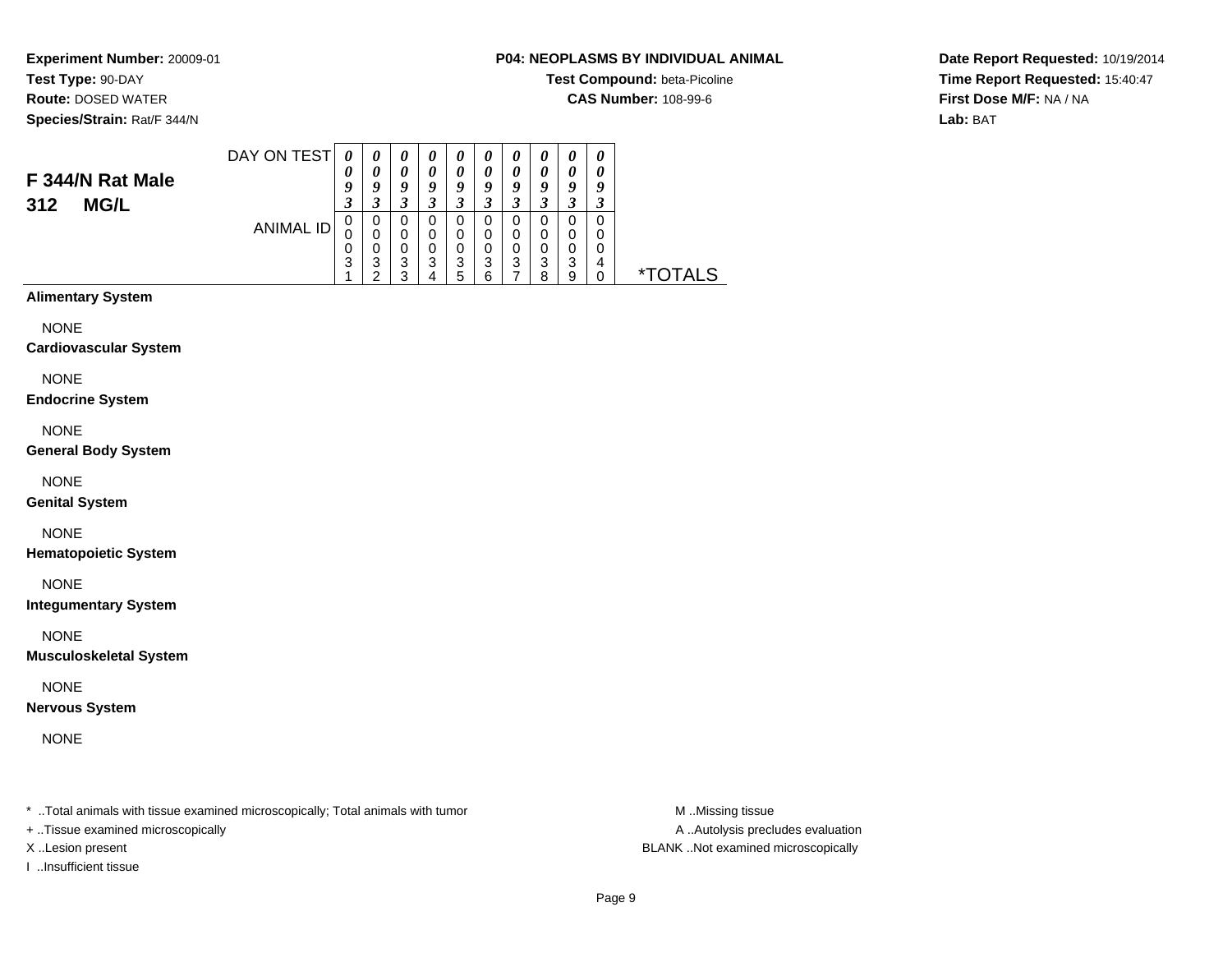**Route:** DOSED WATER

**Species/Strain:** Rat/F 344/N

# **P04: NEOPLASMS BY INDIVIDUAL ANIMAL**

**Test Compound:** beta-Picoline

**CAS Number:** 108-99-6

**Date Report Requested:** 10/19/2014**Time Report Requested:** 15:40:47**First Dose M/F:** NA / NA**Lab:** BAT

| F 344/N Rat Male<br><b>MG/L</b><br>312      | DAY ON TEST<br><b>ANIMAL ID</b> | $\boldsymbol{\theta}$<br>0<br>9<br>$\boldsymbol{\beta}$<br>0<br>0<br>$\mathbf 0$<br>3 | $\boldsymbol{\theta}$<br>$\boldsymbol{\theta}$<br>9<br>$\mathfrak{z}$<br>0<br>$\mathbf 0$<br>$\boldsymbol{0}$<br>3<br>2 | $\boldsymbol{\theta}$<br>$\boldsymbol{\theta}$<br>9<br>3<br>0<br>0<br>0<br>3<br>3 | 0<br>0<br>9<br>3<br>0<br>0<br>0<br>3<br>4 | $\boldsymbol{\theta}$<br>$\boldsymbol{\theta}$<br>9<br>$\boldsymbol{\beta}$<br>0<br>$\mathbf 0$<br>$\pmb{0}$<br>$\ensuremath{\mathsf{3}}$<br>5 | 0<br>0<br>9<br>3<br>0<br>0<br>0<br>3<br>6 | 0<br>0<br>9<br>3<br>0<br>0<br>$\pmb{0}$<br>3<br>7 | 0<br>$\boldsymbol{\theta}$<br>9<br>3<br>$\Omega$<br>$\Omega$<br>$\mathbf 0$<br>3<br>8 | 0<br>0<br>9<br>3<br>$\Omega$<br>0<br>$\mathbf 0$<br>3<br>9 | 0<br>0<br>9<br>3<br>$\Omega$<br>0<br>0<br>4<br>0 | <i><b>*TOTALS</b></i> |
|---------------------------------------------|---------------------------------|---------------------------------------------------------------------------------------|-------------------------------------------------------------------------------------------------------------------------|-----------------------------------------------------------------------------------|-------------------------------------------|------------------------------------------------------------------------------------------------------------------------------------------------|-------------------------------------------|---------------------------------------------------|---------------------------------------------------------------------------------------|------------------------------------------------------------|--------------------------------------------------|-----------------------|
| <b>Respiratory System</b>                   |                                 |                                                                                       |                                                                                                                         |                                                                                   |                                           |                                                                                                                                                |                                           |                                                   |                                                                                       |                                                            |                                                  |                       |
| <b>NONE</b><br><b>Special Senses System</b> |                                 |                                                                                       |                                                                                                                         |                                                                                   |                                           |                                                                                                                                                |                                           |                                                   |                                                                                       |                                                            |                                                  |                       |
| <b>NONE</b><br><b>Urinary System</b>        |                                 |                                                                                       |                                                                                                                         |                                                                                   |                                           |                                                                                                                                                |                                           |                                                   |                                                                                       |                                                            |                                                  |                       |
| Kidney<br><b>SYSTEMIC LESIONS</b>           |                                 | $\ddot{}$                                                                             | +                                                                                                                       | ٠                                                                                 | ٠                                         | ٠                                                                                                                                              | $\ddot{}$                                 | ÷                                                 | $\ddot{}$                                                                             | ÷                                                          | $\ddot{}$                                        | 10                    |
| Multiple Organ                              |                                 | +                                                                                     |                                                                                                                         |                                                                                   |                                           |                                                                                                                                                |                                           |                                                   |                                                                                       |                                                            | ÷                                                | 10                    |

\* ..Total animals with tissue examined microscopically; Total animals with tumor **M** . Missing tissue M ..Missing tissue

+ ..Tissue examined microscopically

I ..Insufficient tissue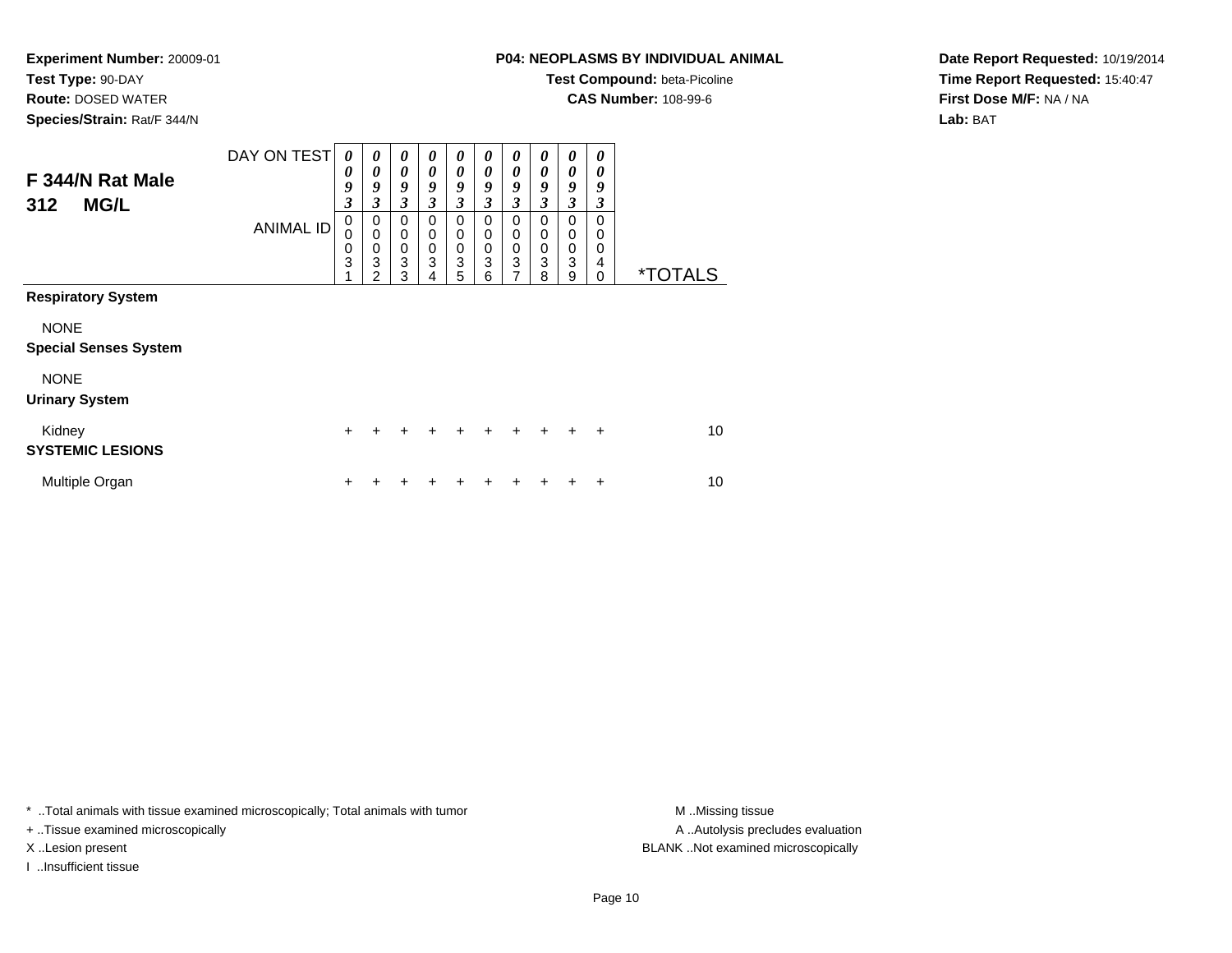**Experiment Number:** 20009-01**Test Type:** 90-DAY**Route:** DOSED WATER

**Species/Strain:** Rat/F 344/N

#### **P04: NEOPLASMS BY INDIVIDUAL ANIMAL**

**Test Compound:** beta-Picoline

**CAS Number:** 108-99-6

**Date Report Requested:** 10/19/2014**Time Report Requested:** 15:40:47**First Dose M/F:** NA / NA**Lab:** BAT

#### DAY ON TEST**F 344/N Rat Male625 MG/L**ANIMAL ID*0 0 9 3* 0 0 0 4 1*0 0 9 3*0<br>0<br>0<br>4<br>2 *0 0 9 3* 0 0 0 4 3*0 0 9 3* 0 0 0 4 4*0 0 9 3* 0 0 0 4 5*0 0 9 3* 0 0 0 4 6*0 0 9 3* 0 0 0 4 7*0 0 9 3* 0 0 0 4 8*0 0 9 3*0<br>0<br>0<br>9<br>9 *0 0 9 3* 0 0 0 5 $\check{\mathrm{o}}$ 0 \*TOTALS

#### **Alimentary System**

NONE

#### **Cardiovascular System**

NONE

#### **Endocrine System**

NONE

#### **General Body System**

NONE

#### **Genital System**

# NONE

**Hematopoietic System**

NONE

**Integumentary System**

NONE

**Musculoskeletal System**

NONE

**Nervous System**

NONE

\* ..Total animals with tissue examined microscopically; Total animals with tumor **M** ..Missing tissue M ..Missing tissue

+ ..Tissue examined microscopically

I ..Insufficient tissue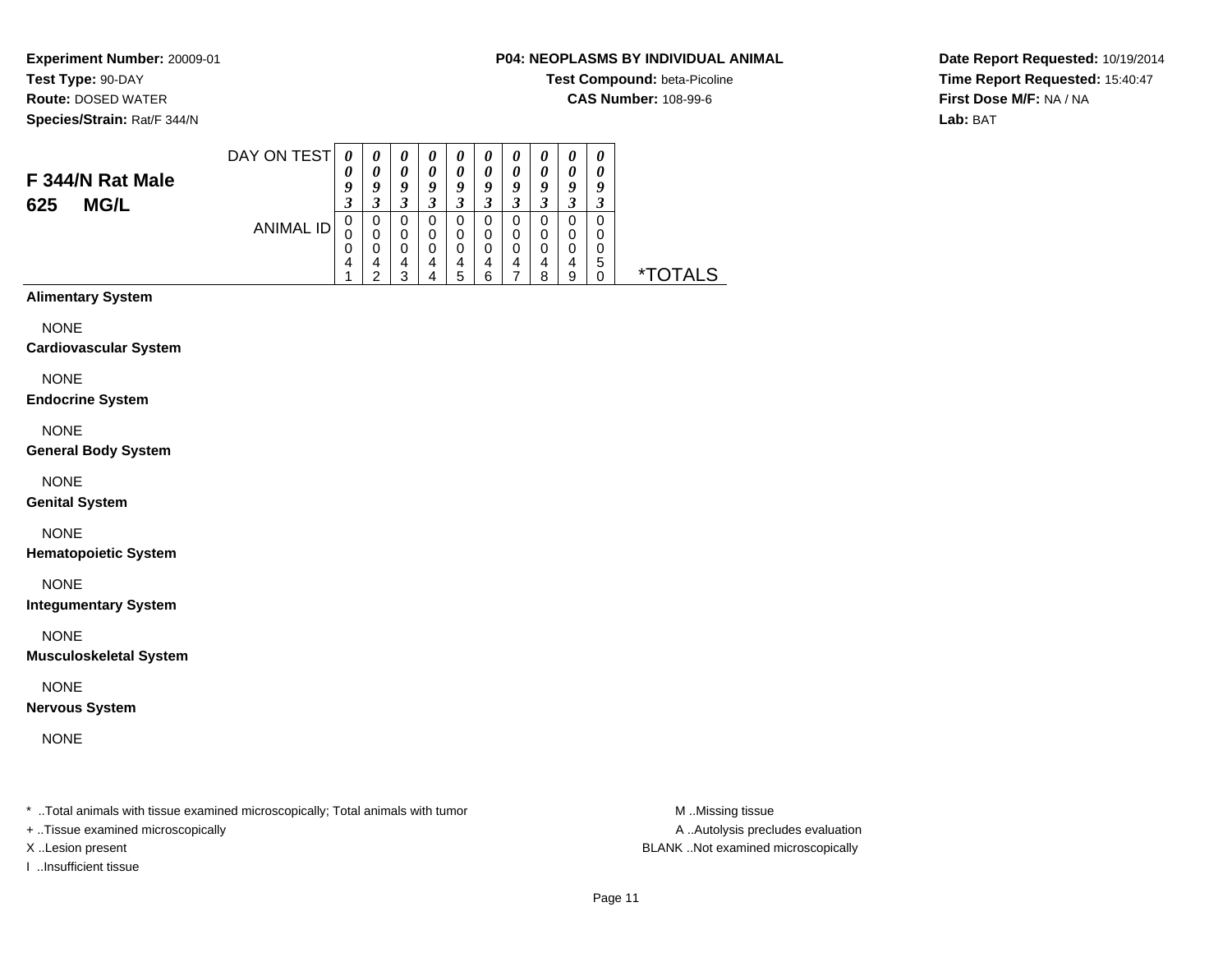**Route:** DOSED WATER

**Species/Strain:** Rat/F 344/N

# **P04: NEOPLASMS BY INDIVIDUAL ANIMAL**

**Test Compound:** beta-Picoline

**CAS Number:** 108-99-6

**Date Report Requested:** 10/19/2014**Time Report Requested:** 15:40:47**First Dose M/F:** NA / NA**Lab:** BAT

| F 344/N Rat Male<br><b>MG/L</b><br>625      | DAY ON TEST<br><b>ANIMAL ID</b> | $\boldsymbol{\theta}$<br>$\boldsymbol{\theta}$<br>9<br>$\mathfrak{z}$<br>0<br>0<br>0<br>4 | 0<br>$\boldsymbol{\theta}$<br>9<br>3<br>0<br>$\mathbf 0$<br>$\mathbf 0$<br>4 | $\boldsymbol{\theta}$<br>$\boldsymbol{\theta}$<br>9<br>3<br>0<br>0<br>$\mathbf 0$<br>$\overline{4}$ | 0<br>0<br>9<br>3<br>0<br>0<br>$\mathbf 0$<br>4 | 0<br>0<br>9<br>3<br>0<br>0<br>0<br>4 | 0<br>0<br>9<br>3<br>0<br>0<br>$\Omega$<br>4 | 0<br>$\boldsymbol{\theta}$<br>9<br>$\mathfrak{z}$<br>0<br>0<br>$\mathbf 0$<br>$\overline{4}$ | 0<br>0<br>9<br>3<br>0<br>0<br>0<br>4 | 0<br>0<br>9<br>3<br>0<br>0<br>$\mathbf 0$<br>$\overline{4}$ | 0<br>0<br>9<br>3<br>$\Omega$<br>$\Omega$<br>0<br>5 |                       |
|---------------------------------------------|---------------------------------|-------------------------------------------------------------------------------------------|------------------------------------------------------------------------------|-----------------------------------------------------------------------------------------------------|------------------------------------------------|--------------------------------------|---------------------------------------------|----------------------------------------------------------------------------------------------|--------------------------------------|-------------------------------------------------------------|----------------------------------------------------|-----------------------|
| <b>Respiratory System</b>                   |                                 | 4                                                                                         | $\overline{2}$                                                               | 3                                                                                                   | 4                                              | 5                                    | 6                                           | 7                                                                                            | 8                                    | 9                                                           | 0                                                  | <i><b>*TOTALS</b></i> |
| <b>NONE</b><br><b>Special Senses System</b> |                                 |                                                                                           |                                                                              |                                                                                                     |                                                |                                      |                                             |                                                                                              |                                      |                                                             |                                                    |                       |
| <b>NONE</b><br><b>Urinary System</b>        |                                 |                                                                                           |                                                                              |                                                                                                     |                                                |                                      |                                             |                                                                                              |                                      |                                                             |                                                    |                       |
| Kidney<br><b>SYSTEMIC LESIONS</b>           |                                 | $\ddot{}$                                                                                 | +                                                                            | +                                                                                                   | $\div$                                         | +                                    | $\ddot{}$                                   | ÷                                                                                            | $+$                                  | ÷                                                           | $\ddot{}$                                          | 10                    |
| Multiple Organ                              |                                 | ٠                                                                                         |                                                                              |                                                                                                     |                                                |                                      |                                             |                                                                                              |                                      |                                                             | ٠                                                  | 10                    |

\* ..Total animals with tissue examined microscopically; Total animals with tumor **M** . Missing tissue M ..Missing tissue

+ ..Tissue examined microscopically

I ..Insufficient tissue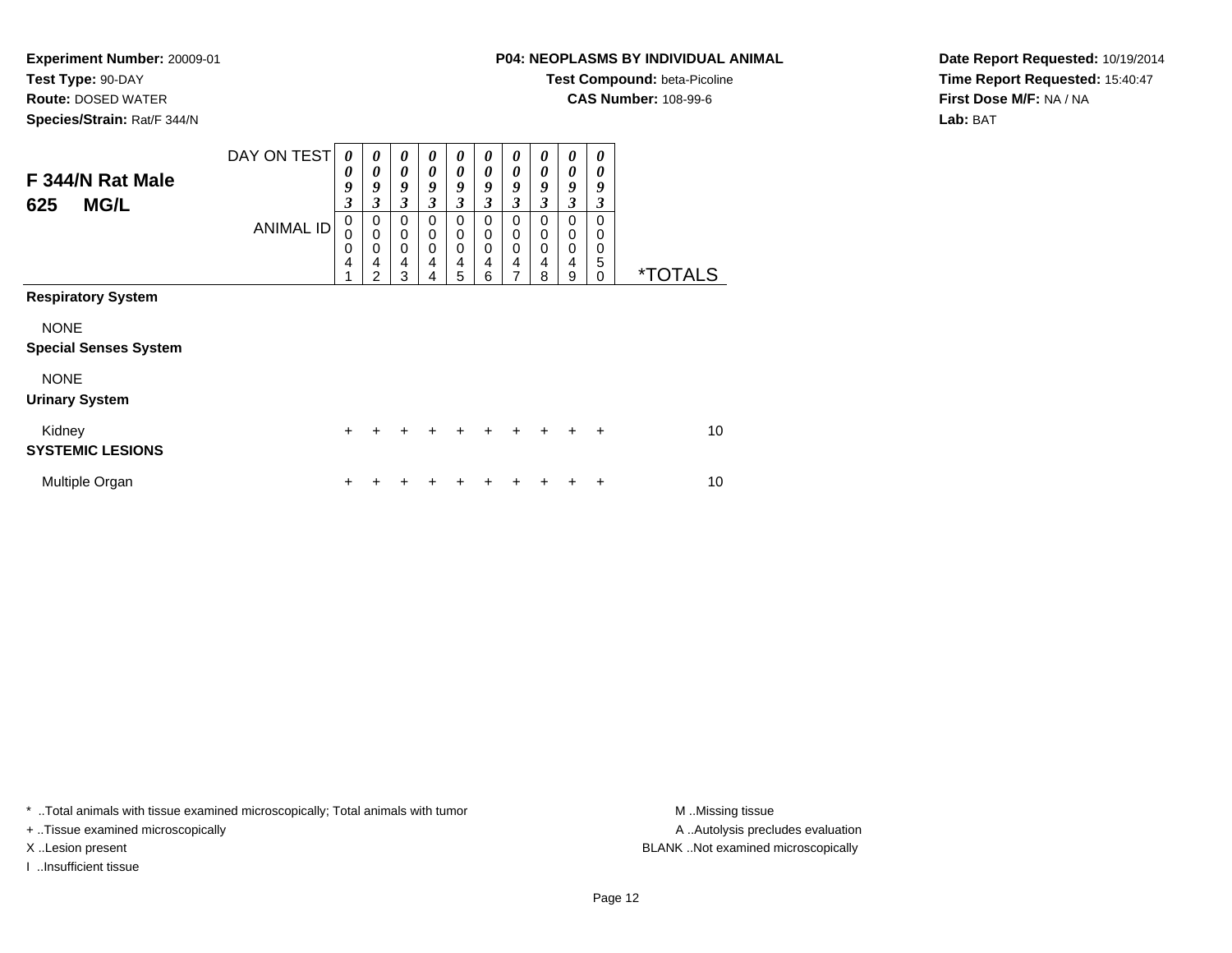**Route:** DOSED WATER

**Species/Strain:** Rat/F 344/N

# **P04: NEOPLASMS BY INDIVIDUAL ANIMAL**

**Test Compound:** beta-Picoline

**CAS Number:** 108-99-6

**Date Report Requested:** 10/19/2014**Time Report Requested:** 15:40:47**First Dose M/F:** NA / NA**Lab:** BAT

| F 344/N Rat Male<br><b>MG/L</b><br>1250 | DAY ON TEST<br><b>ANIMAL ID</b> | 0<br>0<br>9<br>$\overline{\mathbf{3}}$<br>$\mathbf 0$<br>$\mathbf 0$<br>0<br>5 | 0<br>$\boldsymbol{\theta}$<br>9<br>$\mathfrak{z}$<br>$\mathbf 0$<br>$\mathbf 0$<br>$\pmb{0}$<br>5 | 0<br>$\boldsymbol{\theta}$<br>9<br>$\boldsymbol{\mathfrak{z}}$<br>$\mathbf 0$<br>0<br>$\pmb{0}$<br>5 | 0<br>0<br>9<br>$\mathfrak{z}$<br>$\mathbf 0$<br>$\mathbf 0$<br>$\pmb{0}$<br>5 | 0<br>0<br>9<br>$\boldsymbol{\mathfrak{z}}$<br>$\mathbf 0$<br>0<br>$\mathbf 0$<br>$\frac{5}{5}$ | 0<br>0<br>9<br>$\mathfrak{z}$<br>$\Omega$<br>$\Omega$<br>$\mathbf 0$<br>5 | 0<br>$\boldsymbol{\theta}$<br>9<br>3<br>$\mathbf 0$<br>0<br>$\mathbf 0$<br>5 | 0<br>0<br>9<br>$\overline{\mathbf{3}}$<br>$\mathbf 0$<br>0<br>$\mathbf 0$<br>5 | 0<br>0<br>9<br>$\overline{\mathbf{3}}$<br>$\overline{0}$<br>0<br>$\mathbf 0$<br>5 | 0<br>0<br>9<br>$\boldsymbol{\beta}$<br>$\mathbf 0$<br>$\Omega$<br>$\mathbf 0$<br>6 |                       |
|-----------------------------------------|---------------------------------|--------------------------------------------------------------------------------|---------------------------------------------------------------------------------------------------|------------------------------------------------------------------------------------------------------|-------------------------------------------------------------------------------|------------------------------------------------------------------------------------------------|---------------------------------------------------------------------------|------------------------------------------------------------------------------|--------------------------------------------------------------------------------|-----------------------------------------------------------------------------------|------------------------------------------------------------------------------------|-----------------------|
|                                         |                                 |                                                                                | $\mathcal{P}$                                                                                     | $\overline{3}$                                                                                       | 4                                                                             |                                                                                                | 6                                                                         | $\overline{7}$                                                               | 8                                                                              | 9                                                                                 | 0                                                                                  | <i><b>*TOTALS</b></i> |
| <b>Alimentary System</b>                |                                 |                                                                                |                                                                                                   |                                                                                                      |                                                                               |                                                                                                |                                                                           |                                                                              |                                                                                |                                                                                   |                                                                                    |                       |
| Esophagus                               |                                 | +                                                                              | +                                                                                                 | +                                                                                                    | +                                                                             | +                                                                                              | +                                                                         | +                                                                            |                                                                                | +                                                                                 | +                                                                                  | 10                    |
| Intestine Large, Cecum                  |                                 | +                                                                              | +                                                                                                 | $\ddot{}$                                                                                            | +                                                                             | +                                                                                              | +                                                                         | +                                                                            | +                                                                              | +                                                                                 | +                                                                                  | 10                    |
| Intestine Large, Colon                  |                                 | +                                                                              | +                                                                                                 | +                                                                                                    | +                                                                             | +                                                                                              | +                                                                         | +                                                                            | +                                                                              | +                                                                                 | +                                                                                  | 10                    |
| Intestine Large, Rectum                 |                                 | $\ddot{}$                                                                      | $\ddot{}$                                                                                         | $\ddot{}$                                                                                            | $\ddot{}$                                                                     | $\ddot{}$                                                                                      | $\ddot{}$                                                                 | $\ddot{}$                                                                    | $\ddot{}$                                                                      | $\ddot{}$                                                                         | $\ddot{}$                                                                          | 10                    |
| Intestine Small, Duodenum               |                                 | $\ddot{}$                                                                      | $\ddot{}$                                                                                         | $\ddot{}$                                                                                            | $\ddot{}$                                                                     | $\ddot{}$                                                                                      | $\ddot{}$                                                                 | $\ddot{}$                                                                    | $\ddot{}$                                                                      | $\ddot{}$                                                                         | $\ddot{}$                                                                          | 10                    |
| Intestine Small, Ileum                  |                                 | $\ddot{}$                                                                      | $\ddot{}$                                                                                         | $\ddot{}$                                                                                            | $\ddot{}$                                                                     | $\ddot{}$                                                                                      | +                                                                         | $\ddot{}$                                                                    | $\ddot{}$                                                                      | $\ddot{}$                                                                         | $\ddot{}$                                                                          | 10                    |
| Intestine Small, Jejunum                |                                 | +                                                                              | $\ddot{}$                                                                                         | $\ddot{}$                                                                                            | +                                                                             | +                                                                                              | +                                                                         | +                                                                            | +                                                                              | +                                                                                 | +                                                                                  | 10                    |
| Liver                                   |                                 | $\ddot{}$                                                                      | $\ddot{}$                                                                                         | $\ddot{}$                                                                                            | $\ddot{}$                                                                     | $\ddot{}$                                                                                      | $\ddot{}$                                                                 | $\ddot{}$                                                                    | $\ddot{}$                                                                      | $\ddot{}$                                                                         | $\ddot{}$                                                                          | 10                    |
| Pancreas                                |                                 | +                                                                              | $\ddot{}$                                                                                         | $\ddot{}$                                                                                            | +                                                                             | +                                                                                              | +                                                                         | +                                                                            | +                                                                              | $\ddot{}$                                                                         | +                                                                                  | 10                    |
| Salivary Glands                         |                                 | +                                                                              | +                                                                                                 | +                                                                                                    | +                                                                             | +                                                                                              | +                                                                         | $\ddot{}$                                                                    | $\ddot{}$                                                                      | $\ddot{}$                                                                         | $\ddot{}$                                                                          | 10                    |
| Stomach, Forestomach                    |                                 | $\ddot{}$                                                                      | $\ddot{}$                                                                                         | $\ddot{}$                                                                                            | $+$                                                                           | $\ddot{}$                                                                                      | $\ddot{}$                                                                 | $\ddot{}$                                                                    | $+$                                                                            | $\ddot{}$                                                                         | $\ddot{}$                                                                          | 10                    |
| Stomach, Glandular                      |                                 | $\ddot{}$                                                                      | $\ddot{}$                                                                                         | $\ddot{}$                                                                                            | $\ddot{}$                                                                     | $+$                                                                                            | $\ddot{}$                                                                 | $\ddot{}$                                                                    | $\ddot{}$                                                                      | $\ddot{}$                                                                         | $\ddot{}$                                                                          | 10                    |
| Tooth                                   |                                 |                                                                                |                                                                                                   | +                                                                                                    |                                                                               |                                                                                                |                                                                           |                                                                              |                                                                                |                                                                                   | +                                                                                  | 2                     |
| <b>Cardiovascular System</b>            |                                 |                                                                                |                                                                                                   |                                                                                                      |                                                                               |                                                                                                |                                                                           |                                                                              |                                                                                |                                                                                   |                                                                                    |                       |
| <b>Blood Vessel</b>                     |                                 | +                                                                              | +                                                                                                 | +                                                                                                    | +                                                                             | +                                                                                              | +                                                                         | +                                                                            | +                                                                              | +                                                                                 | +                                                                                  | 10                    |
| Heart                                   |                                 | $\ddot{}$                                                                      |                                                                                                   |                                                                                                      |                                                                               | Ŧ.                                                                                             | $\ddot{}$                                                                 | $\ddot{}$                                                                    | ÷                                                                              |                                                                                   | $\ddot{}$                                                                          | 10                    |
| <b>Endocrine System</b>                 |                                 |                                                                                |                                                                                                   |                                                                                                      |                                                                               |                                                                                                |                                                                           |                                                                              |                                                                                |                                                                                   |                                                                                    |                       |
| <b>Adrenal Cortex</b>                   |                                 | +                                                                              | +                                                                                                 | +                                                                                                    | ٠                                                                             | +                                                                                              | +                                                                         | +                                                                            | ٠                                                                              | ٠                                                                                 | +                                                                                  | 10                    |
| Adrenal Medulla                         |                                 | +                                                                              |                                                                                                   |                                                                                                      |                                                                               | +                                                                                              | $\ddot{}$                                                                 | $\ddot{}$                                                                    | $\ddot{}$                                                                      | +                                                                                 | +                                                                                  | 10                    |
| Islets, Pancreatic                      |                                 | +                                                                              | +                                                                                                 | +                                                                                                    | +                                                                             | +                                                                                              | $\ddot{}$                                                                 | +                                                                            | $\ddot{}$                                                                      | +                                                                                 | +                                                                                  | 10                    |

\* ..Total animals with tissue examined microscopically; Total animals with tumor **M** . Missing tissue M ..Missing tissue

+ ..Tissue examined microscopically

I ..Insufficient tissue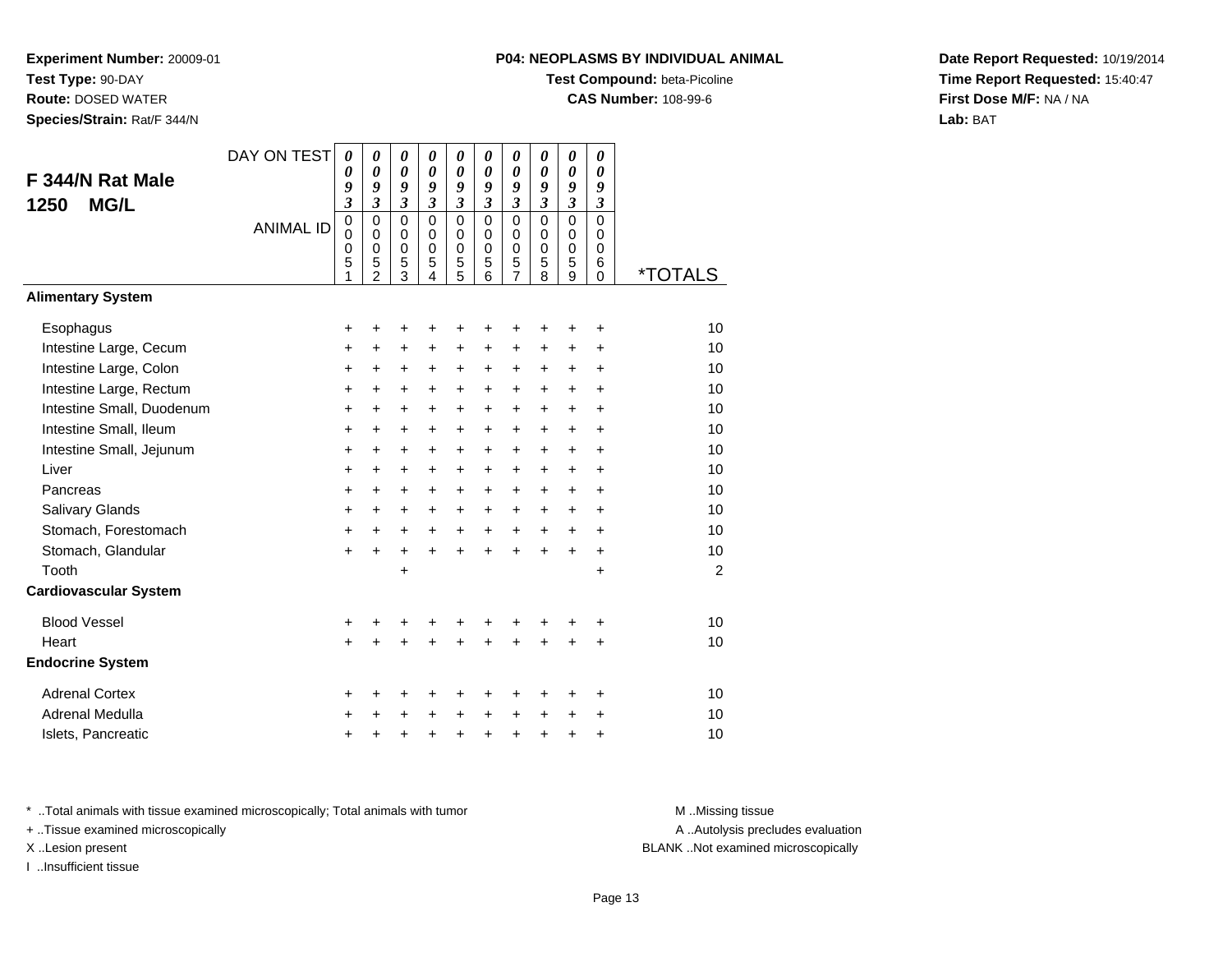**Route:** DOSED WATER**Species/Strain:** Rat/F 344/N

#### **P04: NEOPLASMS BY INDIVIDUAL ANIMAL**

**Test Compound:** beta-Picoline

**CAS Number:** 108-99-6

**Date Report Requested:** 10/19/2014**Time Report Requested:** 15:40:47**First Dose M/F:** NA / NA**Lab:** BAT

| F 344/N Rat Male<br><b>MG/L</b><br>1250 | DAY ON TEST      | $\boldsymbol{\theta}$<br>0<br>9<br>3              | 0<br>0<br>9<br>$\mathfrak{z}$                              | 0<br>$\boldsymbol{\theta}$<br>9<br>$\boldsymbol{\mathfrak{z}}$ | 0<br>0<br>9<br>$\boldsymbol{\beta}$ | 0<br>0<br>9<br>$\boldsymbol{\mathfrak{z}}$             | 0<br>0<br>9<br>$\boldsymbol{\beta}$       | 0<br>$\boldsymbol{\theta}$<br>9<br>$\boldsymbol{\mathfrak{z}}$   | 0<br>0<br>9<br>3                          | 0<br>$\boldsymbol{\theta}$<br>9<br>$\boldsymbol{\mathfrak{z}}$ | 0<br>0<br>9<br>$\boldsymbol{\mathfrak{z}}$                    |                       |
|-----------------------------------------|------------------|---------------------------------------------------|------------------------------------------------------------|----------------------------------------------------------------|-------------------------------------|--------------------------------------------------------|-------------------------------------------|------------------------------------------------------------------|-------------------------------------------|----------------------------------------------------------------|---------------------------------------------------------------|-----------------------|
|                                         | <b>ANIMAL ID</b> | $\pmb{0}$<br>$\mathbf 0$<br>$\mathbf 0$<br>5<br>1 | $\mathbf 0$<br>$\mathbf 0$<br>$\mathbf 0$<br>$\frac{5}{2}$ | $\mathbf 0$<br>$\mathbf 0$<br>$\mathbf 0$<br>$\frac{5}{3}$     | $\mathbf 0$<br>0<br>0<br>5<br>4     | $\mathbf 0$<br>0<br>$\mathbf 0$<br>5<br>$\overline{5}$ | $\mathbf 0$<br>0<br>$\mathbf 0$<br>5<br>6 | $\mathbf 0$<br>$\mathbf 0$<br>$\mathbf 0$<br>5<br>$\overline{7}$ | $\mathbf 0$<br>0<br>$\mathbf 0$<br>5<br>8 | $\mathbf 0$<br>$\pmb{0}$<br>$\mathbf 0$<br>5<br>$\overline{9}$ | $\mathbf 0$<br>$\mathbf 0$<br>$\mathbf 0$<br>6<br>$\mathbf 0$ | <i><b>*TOTALS</b></i> |
| Parathyroid Gland                       |                  | $\ddot{}$                                         | +                                                          | $\ddot{}$                                                      | +                                   | $\ddot{}$                                              | +                                         | $\ddot{}$                                                        | +                                         | $\ddot{}$                                                      | M                                                             | 9                     |
| <b>Pituitary Gland</b>                  |                  | +                                                 | +                                                          | +                                                              | +                                   | +                                                      | +                                         | +                                                                | +                                         | +                                                              | $\ddot{}$                                                     | 10                    |
| <b>Thyroid Gland</b>                    |                  | $\ddot{}$                                         |                                                            | $\ddot{}$                                                      | ÷                                   | $\ddot{}$                                              | $\ddot{}$                                 | $\ddot{}$                                                        | $\ddot{}$                                 | $\ddot{}$                                                      | $\ddot{}$                                                     | 10                    |
| <b>General Body System</b>              |                  |                                                   |                                                            |                                                                |                                     |                                                        |                                           |                                                                  |                                           |                                                                |                                                               |                       |
| <b>NONE</b>                             |                  |                                                   |                                                            |                                                                |                                     |                                                        |                                           |                                                                  |                                           |                                                                |                                                               |                       |
| <b>Genital System</b>                   |                  |                                                   |                                                            |                                                                |                                     |                                                        |                                           |                                                                  |                                           |                                                                |                                                               |                       |
| <b>Coagulating Gland</b>                |                  |                                                   |                                                            |                                                                |                                     |                                                        |                                           |                                                                  |                                           | +                                                              |                                                               | $\mathbf{1}$          |
| Epididymis                              |                  | +                                                 |                                                            | +                                                              | +                                   | +                                                      | +                                         | +                                                                | +                                         | +                                                              | +                                                             | 10                    |
| <b>Preputial Gland</b>                  |                  | +                                                 | +                                                          | $\ddot{}$                                                      | $\ddot{}$                           | $\ddot{}$                                              | +                                         | +                                                                | +                                         | +                                                              | +                                                             | 10                    |
| Prostate                                |                  | $\ddot{}$                                         | +                                                          | +                                                              | +                                   | $\ddot{}$                                              | $\ddot{}$                                 | +                                                                | $\ddot{}$                                 | $\pm$                                                          | $\ddot{}$                                                     | 10                    |
| <b>Seminal Vesicle</b>                  |                  | +                                                 | +                                                          | $\ddot{}$                                                      | $\ddot{}$                           | $\ddot{}$                                              | $\ddot{}$                                 | $\ddot{}$                                                        | $\ddot{}$                                 | $\ddot{}$                                                      | $\ddot{}$                                                     | 10                    |
| <b>Testes</b>                           |                  | $\ddot{}$                                         | $\ddot{}$                                                  | $\ddot{}$                                                      | $\ddot{}$                           | $\ddot{}$                                              | $\ddot{}$                                 | $\ddot{}$                                                        | $\ddot{}$                                 | $\ddot{}$                                                      | $\ddot{}$                                                     | 10                    |
| <b>Hematopoietic System</b>             |                  |                                                   |                                                            |                                                                |                                     |                                                        |                                           |                                                                  |                                           |                                                                |                                                               |                       |
| <b>Bone Marrow</b>                      |                  | +                                                 | +                                                          | +                                                              | +                                   | +                                                      | +                                         | +                                                                | +                                         | +                                                              | +                                                             | 10                    |
| Lymph Node, Mandibular                  |                  | M                                                 | M                                                          | M                                                              | M                                   | M                                                      | M                                         | M                                                                | M                                         | M                                                              | M                                                             | $\Omega$              |
| Lymph Node, Mesenteric                  |                  | $\ddot{}$                                         | +                                                          | +                                                              | +                                   | +                                                      | +                                         | +                                                                | $\ddot{}$                                 | $\pm$                                                          | $\ddot{}$                                                     | 10                    |
| Spleen                                  |                  | +                                                 | $\ddot{}$                                                  | $\ddot{}$                                                      | $\ddot{}$                           | $\ddot{}$                                              | $\ddot{}$                                 | $\ddot{}$                                                        | $\ddot{}$                                 | $\ddot{}$                                                      | $\ddot{}$                                                     | 10                    |
| Thymus                                  |                  | $+$                                               | ÷                                                          | $\ddot{}$                                                      | $\ddot{}$                           | $\ddot{}$                                              | $\ddot{}$                                 | $\ddot{}$                                                        | $\ddot{}$                                 | $\ddot{}$                                                      | $\ddot{}$                                                     | 10                    |
| <b>Integumentary System</b>             |                  |                                                   |                                                            |                                                                |                                     |                                                        |                                           |                                                                  |                                           |                                                                |                                                               |                       |
| <b>Mammary Gland</b>                    |                  | +                                                 |                                                            | M                                                              |                                     |                                                        |                                           | +                                                                |                                           |                                                                | +                                                             | 9                     |
| Skin                                    |                  | $\ddot{}$                                         |                                                            | +                                                              | +                                   | +                                                      | +                                         | +                                                                | +                                         | +                                                              | +                                                             | 10                    |

\* ..Total animals with tissue examined microscopically; Total animals with tumor **M** . Missing tissue M ..Missing tissue A ..Autolysis precludes evaluation + ..Tissue examined microscopically X ..Lesion present BLANK ..Not examined microscopicallyI ..Insufficient tissue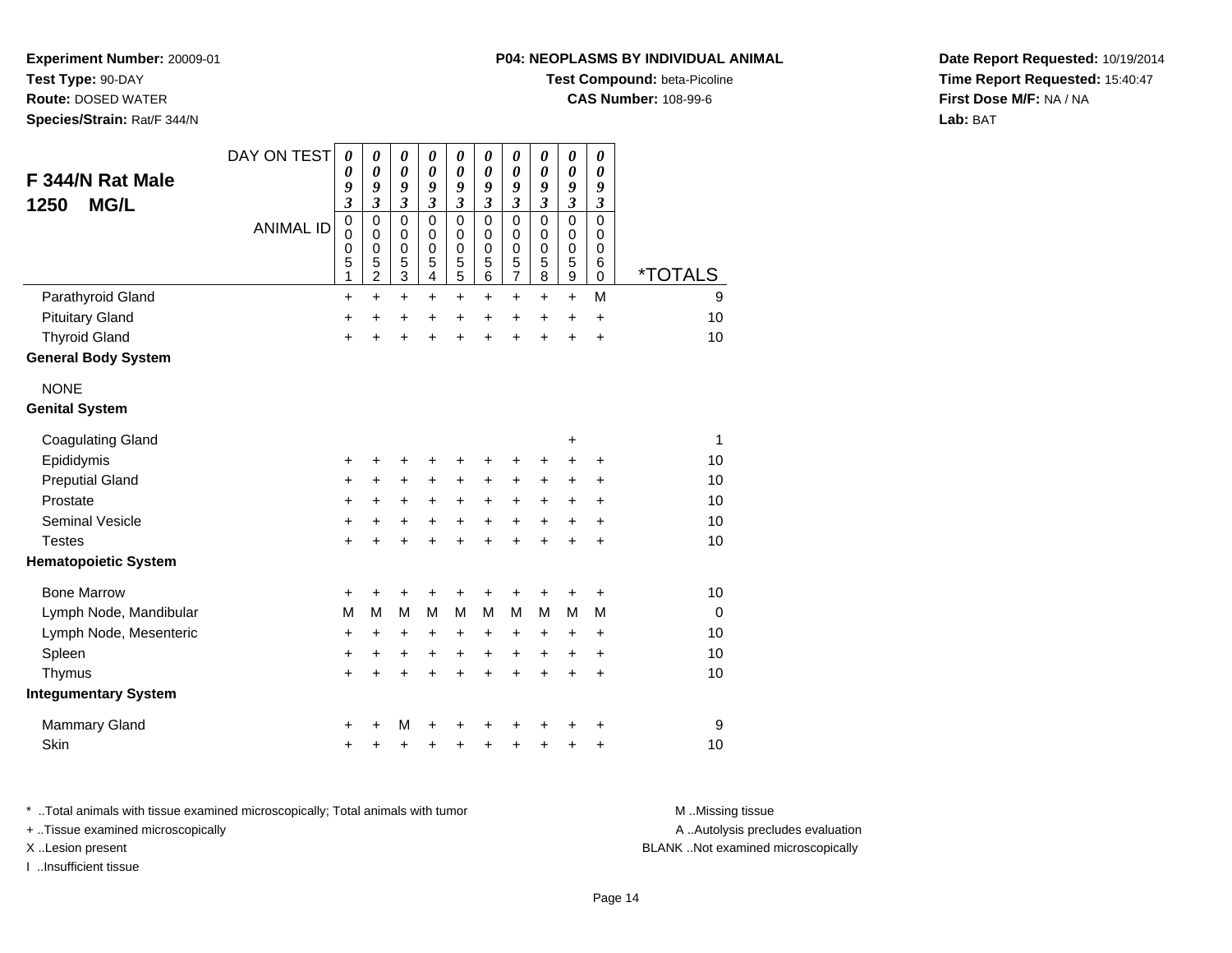**Test Type:** 90-DAY

**Route:** DOSED WATER

**Species/Strain:** Rat/F 344/N

#### **P04: NEOPLASMS BY INDIVIDUAL ANIMAL**

**Test Compound:** beta-Picoline

**CAS Number:** 108-99-6

**Date Report Requested:** 10/19/2014**Time Report Requested:** 15:40:47**First Dose M/F:** NA / NA**Lab:** BAT

| F 344/N Rat Male<br><b>MG/L</b><br>1250 | DAY ON TEST      | 0<br>0<br>9<br>$\mathfrak{z}$   | 0<br>0<br>9<br>3                                              | $\boldsymbol{\theta}$<br>0<br>9<br>$\boldsymbol{\beta}$ | 0<br>0<br>9<br>3                          | $\pmb{\theta}$<br>0<br>9<br>$\mathfrak{z}$   | 0<br>0<br>9<br>3                | 0<br>0<br>9<br>3                   | 0<br>$\boldsymbol{\theta}$<br>9<br>3             | 0<br>$\boldsymbol{\theta}$<br>9<br>$\boldsymbol{\beta}$  | 0<br>0<br>9<br>3                          |                            |
|-----------------------------------------|------------------|---------------------------------|---------------------------------------------------------------|---------------------------------------------------------|-------------------------------------------|----------------------------------------------|---------------------------------|------------------------------------|--------------------------------------------------|----------------------------------------------------------|-------------------------------------------|----------------------------|
|                                         | <b>ANIMAL ID</b> | $\mathbf 0$<br>0<br>0<br>5<br>1 | $\mathbf 0$<br>$\Omega$<br>$\mathbf 0$<br>5<br>$\overline{2}$ | $\mathbf 0$<br>0<br>0<br>5<br>$\overline{3}$            | $\mathbf 0$<br>0<br>$\mathbf 0$<br>5<br>4 | $\mathbf 0$<br>0<br>0<br>5<br>$\overline{5}$ | $\mathbf 0$<br>0<br>0<br>5<br>6 | 0<br>0<br>0<br>5<br>$\overline{7}$ | $\mathbf 0$<br>$\Omega$<br>$\mathbf 0$<br>5<br>8 | $\mathbf 0$<br>0<br>$\mathbf 0$<br>5<br>$\boldsymbol{9}$ | $\mathbf 0$<br>0<br>$\mathbf 0$<br>6<br>0 | <i><b>*TOTALS</b></i>      |
| Skin                                    |                  | $\ddot{}$                       | $\ddot{}$                                                     | $\ddot{}$                                               | $\ddot{}$                                 | $+$                                          | $\ddot{}$                       | $\ddot{}$                          | $\ddot{}$                                        | $\ddot{}$                                                | $\ddot{}$                                 | 10                         |
| <b>Musculoskeletal System</b>           |                  |                                 |                                                               |                                                         |                                           |                                              |                                 |                                    |                                                  |                                                          |                                           |                            |
| Bone                                    |                  | $\ddot{}$                       | +                                                             | +                                                       |                                           |                                              |                                 |                                    |                                                  |                                                          | $\ddot{}$                                 | 10                         |
| <b>Nervous System</b>                   |                  |                                 |                                                               |                                                         |                                           |                                              |                                 |                                    |                                                  |                                                          |                                           |                            |
| <b>Brain</b>                            |                  | $\ddot{}$                       | +                                                             | +                                                       |                                           |                                              |                                 |                                    |                                                  |                                                          | ÷                                         | 10                         |
| <b>Respiratory System</b>               |                  |                                 |                                                               |                                                         |                                           |                                              |                                 |                                    |                                                  |                                                          |                                           |                            |
| Lung                                    |                  | +                               | +                                                             | +                                                       |                                           | +                                            |                                 |                                    |                                                  |                                                          |                                           | 10                         |
| Nose                                    |                  | $\ddot{}$                       | $\ddot{}$                                                     | $\ddot{}$                                               | $\ddot{}$                                 | $\ddot{}$                                    | ٠                               | +                                  |                                                  |                                                          | ٠                                         | 10                         |
| Pleura                                  |                  |                                 |                                                               | $\ddot{}$                                               |                                           |                                              |                                 |                                    |                                                  |                                                          |                                           | $\mathbf{1}$               |
| Trachea                                 |                  | +                               | $\ddot{}$                                                     | $\ddot{}$                                               |                                           | +                                            | ┿                               | +                                  |                                                  |                                                          | +                                         | 10                         |
| <b>Special Senses System</b>            |                  |                                 |                                                               |                                                         |                                           |                                              |                                 |                                    |                                                  |                                                          |                                           |                            |
| Eye                                     |                  | +                               | +                                                             | +                                                       |                                           |                                              |                                 |                                    |                                                  |                                                          | ٠                                         | 10                         |
| <b>Harderian Gland</b>                  |                  | +                               | +                                                             | +                                                       | +                                         | +                                            |                                 | +                                  | +                                                |                                                          | +                                         | 10                         |
| <b>Urinary System</b>                   |                  |                                 |                                                               |                                                         |                                           |                                              |                                 |                                    |                                                  |                                                          |                                           |                            |
| Kidney                                  |                  | +                               | +                                                             | +                                                       |                                           |                                              |                                 |                                    |                                                  |                                                          | +                                         | 10                         |
| <b>Urinary Bladder</b>                  |                  | $\ddot{}$                       | +                                                             | +                                                       | +                                         | $\pm$                                        | +                               | +                                  | +                                                | $\ddot{}$                                                | $\ddot{}$                                 | 10                         |
| <b>SYSTEMIC LESIONS</b>                 |                  |                                 |                                                               |                                                         |                                           |                                              |                                 |                                    |                                                  |                                                          |                                           |                            |
| Multiple Organ                          |                  | +                               |                                                               |                                                         |                                           |                                              |                                 |                                    |                                                  |                                                          |                                           | 10                         |
|                                         |                  |                                 |                                                               |                                                         |                                           |                                              |                                 |                                    |                                                  |                                                          |                                           | ***<br>***END OF MALE DATA |

\* ..Total animals with tissue examined microscopically; Total animals with tumor **M** . Missing tissue M ..Missing tissue

+ ..Tissue examined microscopically

I ..Insufficient tissue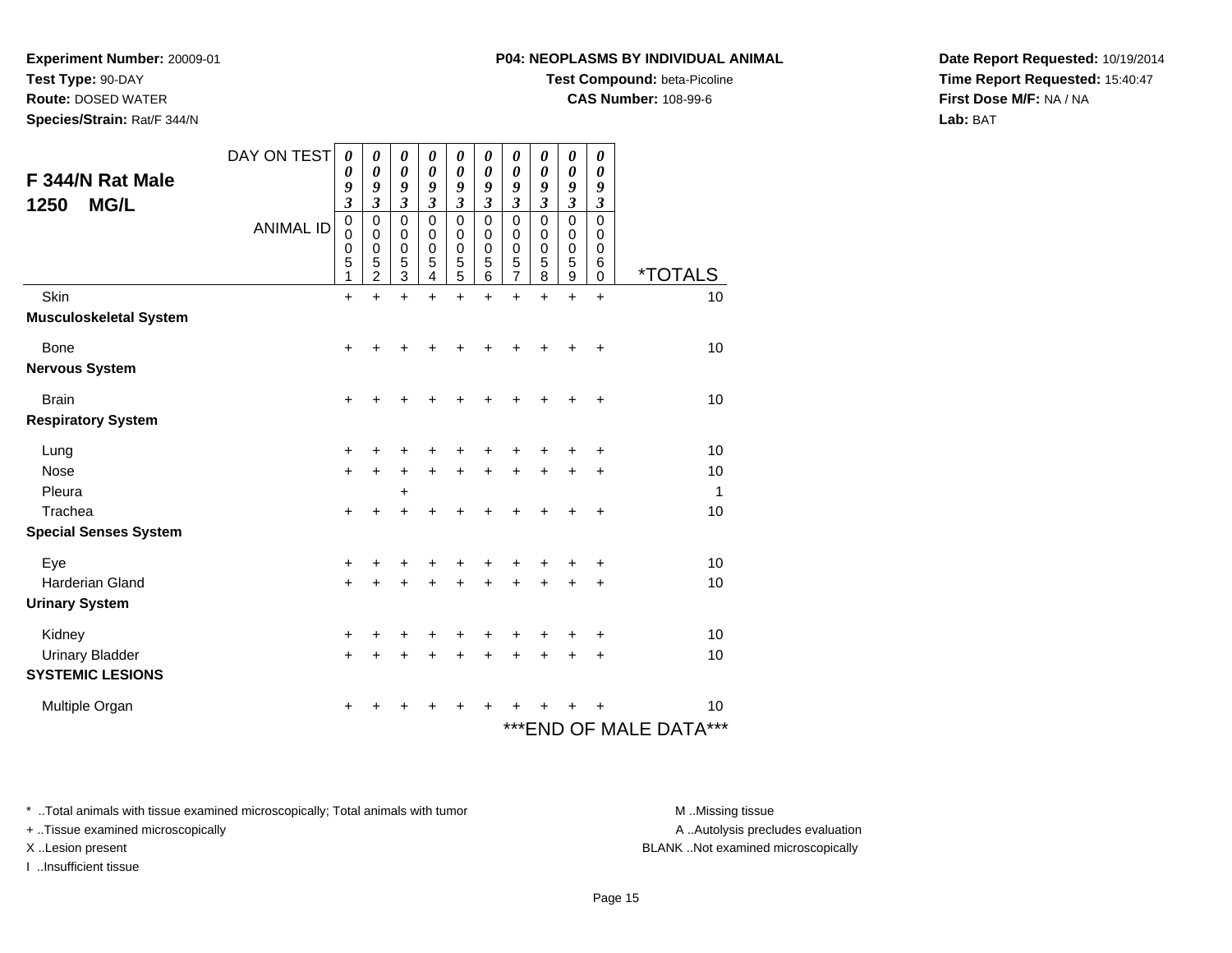**Test Type:** 90-DAY

**Route:** DOSED WATER

**Species/Strain:** Rat/F 344/N

#### **P04: NEOPLASMS BY INDIVIDUAL ANIMAL**

**Test Compound:** beta-Picoline

**CAS Number:** 108-99-6

**Date Report Requested:** 10/19/2014**Time Report Requested:** 15:40:47**First Dose M/F:** NA / NA**Lab:** BAT

| F 344/N Rat Female<br><b>MG/L</b><br>0                                                                                                                                                                                                                            | DAY ON TEST<br><b>ANIMAL ID</b> | $\boldsymbol{\theta}$<br>0<br>9<br>$\overline{\mathbf{3}}$<br>0<br>$\mathbf 0$<br>0<br>6<br>1                                            | $\boldsymbol{\theta}$<br>$\boldsymbol{\theta}$<br>9<br>$\overline{\mathbf{3}}$<br>$\mathbf 0$<br>$\Omega$<br>0<br>6<br>$\mathfrak{p}$ | 0<br>0<br>9<br>$\mathfrak{z}$<br>$\mathbf 0$<br>$\mathbf 0$<br>0<br>6<br>3                                               | $\boldsymbol{\theta}$<br>$\boldsymbol{\theta}$<br>$\boldsymbol{g}$<br>$\overline{3}$<br>$\Omega$<br>$\Omega$<br>$\Omega$<br>6<br>4 | 0<br>$\boldsymbol{\theta}$<br>9<br>$\mathfrak{z}$<br>$\mathbf 0$<br>$\mathbf 0$<br>$\mathbf 0$<br>$6\phantom{1}6$<br>5                           | 0<br>$\boldsymbol{\theta}$<br>9<br>$\mathfrak{z}$<br>$\Omega$<br>$\mathbf 0$<br>$\Omega$<br>6<br>6                                   | 0<br>0<br>9<br>3<br>$\mathbf 0$<br>$\mathbf 0$<br>0<br>6<br>$\overline{7}$                                                                 | 0<br>0<br>9<br>$\overline{\mathbf{3}}$<br>$\mathbf 0$<br>$\mathbf 0$<br>0<br>6<br>8                                                 | 0<br>0<br>9<br>$\overline{\mathbf{3}}$<br>$\mathbf 0$<br>$\mathbf 0$<br>0<br>6<br>9                                                | 0<br>0<br>9<br>$\mathfrak{z}$<br>0<br>0<br>0<br>$\overline{7}$<br>0                              | <i><b>*TOTALS</b></i>                                                |
|-------------------------------------------------------------------------------------------------------------------------------------------------------------------------------------------------------------------------------------------------------------------|---------------------------------|------------------------------------------------------------------------------------------------------------------------------------------|---------------------------------------------------------------------------------------------------------------------------------------|--------------------------------------------------------------------------------------------------------------------------|------------------------------------------------------------------------------------------------------------------------------------|--------------------------------------------------------------------------------------------------------------------------------------------------|--------------------------------------------------------------------------------------------------------------------------------------|--------------------------------------------------------------------------------------------------------------------------------------------|-------------------------------------------------------------------------------------------------------------------------------------|------------------------------------------------------------------------------------------------------------------------------------|--------------------------------------------------------------------------------------------------|----------------------------------------------------------------------|
| <b>Alimentary System</b>                                                                                                                                                                                                                                          |                                 |                                                                                                                                          |                                                                                                                                       |                                                                                                                          |                                                                                                                                    |                                                                                                                                                  |                                                                                                                                      |                                                                                                                                            |                                                                                                                                     |                                                                                                                                    |                                                                                                  |                                                                      |
| Esophagus<br>Intestine Large, Cecum<br>Intestine Large, Colon<br>Intestine Large, Rectum<br>Intestine Small, Duodenum<br>Intestine Small, Ileum<br>Intestine Small, Jejunum<br>Liver<br>Pancreas<br>Salivary Glands<br>Stomach, Forestomach<br>Stomach, Glandular |                                 | +<br>$\ddot{}$<br>$\ddot{}$<br>$\ddot{}$<br>$\ddot{}$<br>+<br>$\ddot{}$<br>$\ddot{}$<br>$\ddot{}$<br>$\ddot{}$<br>$\ddot{}$<br>$\ddot{}$ | +<br>+<br>$\ddot{}$<br>$\ddot{}$<br>$\ddot{}$<br>$\ddot{}$<br>$\ddot{}$<br>$\ddot{}$<br>$\ddot{}$<br>+<br>$\ddot{}$<br>$\ddot{}$      | +<br>$\ddot{}$<br>+<br>+<br>$\ddot{}$<br>$\ddot{}$<br>$\ddot{}$<br>$\ddot{}$<br>$\ddot{}$<br>+<br>$\ddot{}$<br>$\ddot{}$ | +<br>+<br>+<br>$\ddot{}$<br>$\ddot{}$<br>+<br>$\ddot{}$<br>+<br>+<br>+<br>$\ddot{}$<br>$\ddot{}$                                   | +<br>$\ddot{}$<br>$\ddot{}$<br>$\ddot{}$<br>$\ddot{}$<br>$\ddot{}$<br>$\ddot{}$<br>$\ddot{}$<br>$\ddot{}$<br>$\ddot{}$<br>$\ddot{}$<br>$\ddot{}$ | +<br>$\ddot{}$<br>$\ddot{}$<br>$\ddot{}$<br>$+$<br>$\ddot{}$<br>$\ddot{}$<br>$\ddot{}$<br>$+$<br>$\ddot{}$<br>$\ddot{}$<br>$\ddot{}$ | +<br>$\ddot{}$<br>$\ddot{}$<br>$\ddot{}$<br>$\ddot{}$<br>$\ddot{}$<br>$\ddot{}$<br>$\ddot{}$<br>$\ddot{}$<br>$\ddot{}$<br>$+$<br>$\ddot{}$ | $\ddot{}$<br>$\ddot{}$<br>$\ddot{}$<br>$\ddot{}$<br>$\ddot{}$<br>$\ddot{}$<br>$\ddot{}$<br>$\ddot{}$<br>+<br>$\ddot{}$<br>$\ddot{}$ | ٠<br>$\ddot{}$<br>$\ddot{}$<br>$\ddot{}$<br>$+$<br>$\ddot{}$<br>$\ddot{}$<br>$\ddot{}$<br>$\ddot{}$<br>+<br>$\ddot{}$<br>$\ddot{}$ | +<br>+<br>$\ddot{}$<br>$\ddot{}$<br>$\ddot{}$<br>+<br>$\ddot{}$<br>+<br>+<br>+<br>$\ddot{}$<br>+ | 10<br>10<br>10<br>10<br>10<br>10<br>10<br>10<br>10<br>10<br>10<br>10 |
| <b>Cardiovascular System</b>                                                                                                                                                                                                                                      |                                 |                                                                                                                                          |                                                                                                                                       |                                                                                                                          |                                                                                                                                    |                                                                                                                                                  |                                                                                                                                      |                                                                                                                                            |                                                                                                                                     |                                                                                                                                    |                                                                                                  |                                                                      |
| <b>Blood Vessel</b><br>Heart<br><b>Endocrine System</b>                                                                                                                                                                                                           |                                 | +<br>$\ddot{}$                                                                                                                           |                                                                                                                                       | +<br>$\ddot{}$                                                                                                           | +<br>Ŧ.                                                                                                                            | +<br>$\ddot{}$                                                                                                                                   | +<br>$\ddot{}$                                                                                                                       | +<br>$\ddot{}$                                                                                                                             |                                                                                                                                     | $\ddot{}$                                                                                                                          | +<br>+                                                                                           | 10<br>10                                                             |
| <b>Adrenal Cortex</b><br>Adrenal Medulla<br>Islets, Pancreatic<br>Parathyroid Gland                                                                                                                                                                               |                                 | +<br>+<br>+<br>$\ddot{}$                                                                                                                 | +<br>+<br>+<br>$\ddot{}$                                                                                                              | +<br>+<br>+<br>M                                                                                                         | +<br>+<br>+<br>$\ddot{}$                                                                                                           | +<br>+<br>$\ddot{}$<br>$\ddot{}$                                                                                                                 | +<br>$\ddot{}$<br>$\ddot{}$<br>$\ddot{}$                                                                                             | +<br>+<br>$\ddot{}$<br>$\ddot{}$                                                                                                           | +<br>+<br>+<br>$\ddot{}$                                                                                                            | +<br>$\ddot{}$<br>$\ddot{}$<br>M                                                                                                   | +<br>+<br>+<br>$\ddot{}$                                                                         | 10<br>10<br>10<br>8                                                  |

\* ..Total animals with tissue examined microscopically; Total animals with tumor **M** . Missing tissue M ..Missing tissue

+ ..Tissue examined microscopically

I ..Insufficient tissue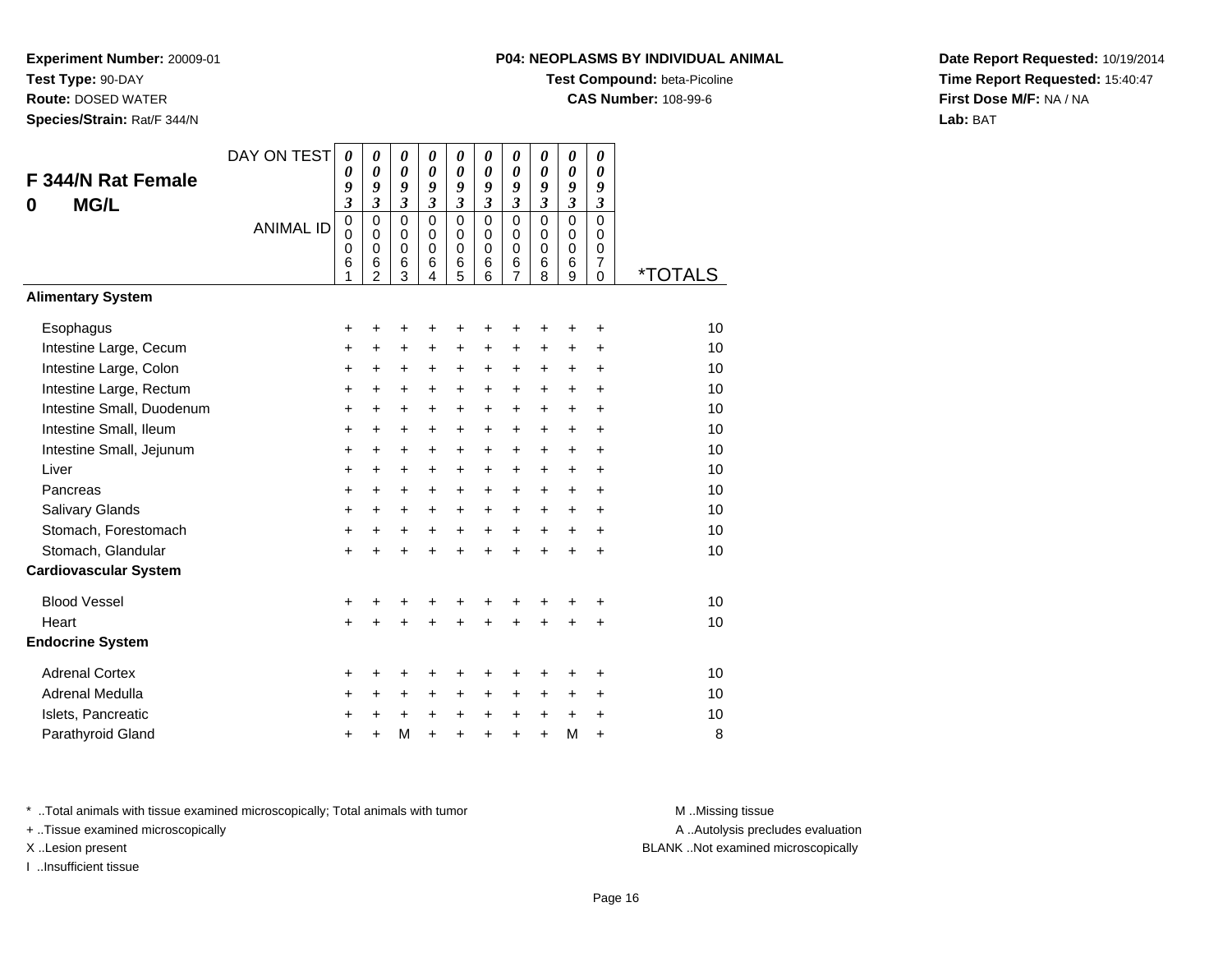**Test Type:** 90-DAY

**Route:** DOSED WATER

**Species/Strain:** Rat/F 344/N

#### **P04: NEOPLASMS BY INDIVIDUAL ANIMAL**

**Test Compound:** beta-Picoline

**CAS Number:** 108-99-6

**Date Report Requested:** 10/19/2014**Time Report Requested:** 15:40:47**First Dose M/F:** NA / NA**Lab:** BAT

| <b>F 344/N Rat Female</b><br><b>MG/L</b><br>0 | DAY ON TEST<br><b>ANIMAL ID</b> | 0<br>0<br>9<br>$\overline{\mathbf{3}}$<br>0<br>0<br>0<br>6<br>1 | 0<br>0<br>9<br>3<br>$\mathbf 0$<br>0<br>$\pmb{0}$<br>6<br>$\overline{2}$ | 0<br>$\boldsymbol{\theta}$<br>9<br>$\overline{\mathbf{3}}$<br>$\mathbf 0$<br>$\mathbf 0$<br>$\pmb{0}$<br>6<br>$\mathbf{3}$ | 0<br>$\boldsymbol{\theta}$<br>9<br>$\overline{\mathbf{3}}$<br>$\Omega$<br>0<br>$\pmb{0}$<br>6<br>4 | 0<br>$\boldsymbol{\theta}$<br>9<br>$\mathfrak{z}$<br>$\mathbf 0$<br>0<br>$\mathbf 0$<br>6<br>5 | 0<br>$\boldsymbol{\theta}$<br>9<br>$\mathfrak{z}$<br>$\Omega$<br>0<br>$\mathbf 0$<br>6<br>6 | 0<br>$\boldsymbol{\theta}$<br>9<br>$\mathfrak{z}$<br>$\mathbf 0$<br>$\mathbf 0$<br>$\pmb{0}$<br>$\,6$<br>$\overline{7}$ | 0<br>0<br>9<br>$\boldsymbol{\mathfrak{z}}$<br>$\mathbf 0$<br>0<br>0<br>6<br>8 | 0<br>0<br>9<br>$\boldsymbol{\mathfrak{z}}$<br>$\mathbf 0$<br>$\mathbf 0$<br>$\,0\,$<br>$\,6$<br>$\boldsymbol{9}$ | 0<br>0<br>9<br>$\mathfrak{z}$<br>$\Omega$<br>0<br>0<br>$\overline{7}$<br>0 | <i><b>*TOTALS</b></i> |
|-----------------------------------------------|---------------------------------|-----------------------------------------------------------------|--------------------------------------------------------------------------|----------------------------------------------------------------------------------------------------------------------------|----------------------------------------------------------------------------------------------------|------------------------------------------------------------------------------------------------|---------------------------------------------------------------------------------------------|-------------------------------------------------------------------------------------------------------------------------|-------------------------------------------------------------------------------|------------------------------------------------------------------------------------------------------------------|----------------------------------------------------------------------------|-----------------------|
| <b>Pituitary Gland</b>                        |                                 | +                                                               | $\ddot{}$                                                                | $\ddot{}$                                                                                                                  | $\ddot{}$                                                                                          | $\ddot{}$                                                                                      | $\ddot{}$                                                                                   | $\ddot{}$                                                                                                               | $\ddot{}$                                                                     | $\ddot{}$                                                                                                        | $\ddot{}$                                                                  | 10                    |
| <b>Thyroid Gland</b>                          |                                 | $\ddot{}$                                                       | +                                                                        | +                                                                                                                          | +                                                                                                  | +                                                                                              | +                                                                                           | +                                                                                                                       | +                                                                             | +                                                                                                                | +                                                                          | 10                    |
| <b>General Body System</b>                    |                                 |                                                                 |                                                                          |                                                                                                                            |                                                                                                    |                                                                                                |                                                                                             |                                                                                                                         |                                                                               |                                                                                                                  |                                                                            |                       |
| <b>NONE</b>                                   |                                 |                                                                 |                                                                          |                                                                                                                            |                                                                                                    |                                                                                                |                                                                                             |                                                                                                                         |                                                                               |                                                                                                                  |                                                                            |                       |
| <b>Genital System</b>                         |                                 |                                                                 |                                                                          |                                                                                                                            |                                                                                                    |                                                                                                |                                                                                             |                                                                                                                         |                                                                               |                                                                                                                  |                                                                            |                       |
| <b>Clitoral Gland</b>                         |                                 | +                                                               |                                                                          | +                                                                                                                          |                                                                                                    |                                                                                                |                                                                                             |                                                                                                                         |                                                                               |                                                                                                                  | +                                                                          | 10                    |
| Ovary                                         |                                 | +                                                               | +                                                                        | $\ddot{}$                                                                                                                  | $\ddot{}$                                                                                          | $\ddot{}$                                                                                      |                                                                                             | +                                                                                                                       |                                                                               | +                                                                                                                | +                                                                          | 10                    |
| Oviduct                                       |                                 |                                                                 |                                                                          | +                                                                                                                          |                                                                                                    |                                                                                                |                                                                                             |                                                                                                                         |                                                                               |                                                                                                                  |                                                                            | $\mathbf{1}$          |
| <b>Uterus</b>                                 |                                 | $\ddot{}$                                                       | +                                                                        | +                                                                                                                          |                                                                                                    |                                                                                                |                                                                                             |                                                                                                                         |                                                                               |                                                                                                                  | $\ddot{}$                                                                  | 10                    |
| <b>Hematopoietic System</b>                   |                                 |                                                                 |                                                                          |                                                                                                                            |                                                                                                    |                                                                                                |                                                                                             |                                                                                                                         |                                                                               |                                                                                                                  |                                                                            |                       |
| <b>Bone Marrow</b>                            |                                 | +                                                               | +                                                                        | +                                                                                                                          |                                                                                                    | +                                                                                              |                                                                                             |                                                                                                                         |                                                                               | +                                                                                                                | +                                                                          | 10                    |
| Lymph Node, Mandibular                        |                                 | M                                                               | м                                                                        | M                                                                                                                          | M                                                                                                  | M                                                                                              | M                                                                                           | M                                                                                                                       | М                                                                             | M                                                                                                                | M                                                                          | $\mathbf 0$           |
| Lymph Node, Mesenteric                        |                                 | +                                                               | +                                                                        | +                                                                                                                          | +                                                                                                  | +                                                                                              | +                                                                                           | +                                                                                                                       | $\ddot{}$                                                                     | +                                                                                                                | +                                                                          | 10                    |
| Spleen                                        |                                 | +                                                               | +                                                                        | +                                                                                                                          | +                                                                                                  | +                                                                                              | +                                                                                           | $\ddot{}$                                                                                                               | +                                                                             | +                                                                                                                | +                                                                          | 10                    |
| Thymus                                        |                                 | +                                                               | +                                                                        | +                                                                                                                          | +                                                                                                  | +                                                                                              | +                                                                                           | +                                                                                                                       | +                                                                             | $\ddot{}$                                                                                                        | $\ddot{}$                                                                  | 10                    |
| <b>Integumentary System</b>                   |                                 |                                                                 |                                                                          |                                                                                                                            |                                                                                                    |                                                                                                |                                                                                             |                                                                                                                         |                                                                               |                                                                                                                  |                                                                            |                       |
| Mammary Gland                                 |                                 | +                                                               | +                                                                        | +                                                                                                                          | +                                                                                                  | +                                                                                              | +                                                                                           | +                                                                                                                       | +                                                                             | +                                                                                                                | +                                                                          | 10                    |
| Skin                                          |                                 | +                                                               |                                                                          | +                                                                                                                          |                                                                                                    |                                                                                                |                                                                                             |                                                                                                                         |                                                                               | +                                                                                                                | +                                                                          | 10                    |
| <b>Musculoskeletal System</b>                 |                                 |                                                                 |                                                                          |                                                                                                                            |                                                                                                    |                                                                                                |                                                                                             |                                                                                                                         |                                                                               |                                                                                                                  |                                                                            |                       |
| <b>Bone</b>                                   |                                 | +                                                               |                                                                          |                                                                                                                            |                                                                                                    |                                                                                                |                                                                                             |                                                                                                                         |                                                                               | +                                                                                                                | +                                                                          | 10                    |

\* ..Total animals with tissue examined microscopically; Total animals with tumor **M** . Missing tissue M ..Missing tissue + ..Tissue examined microscopically X ..Lesion present BLANK ..Not examined microscopically

I ..Insufficient tissue

A ..Autolysis precludes evaluation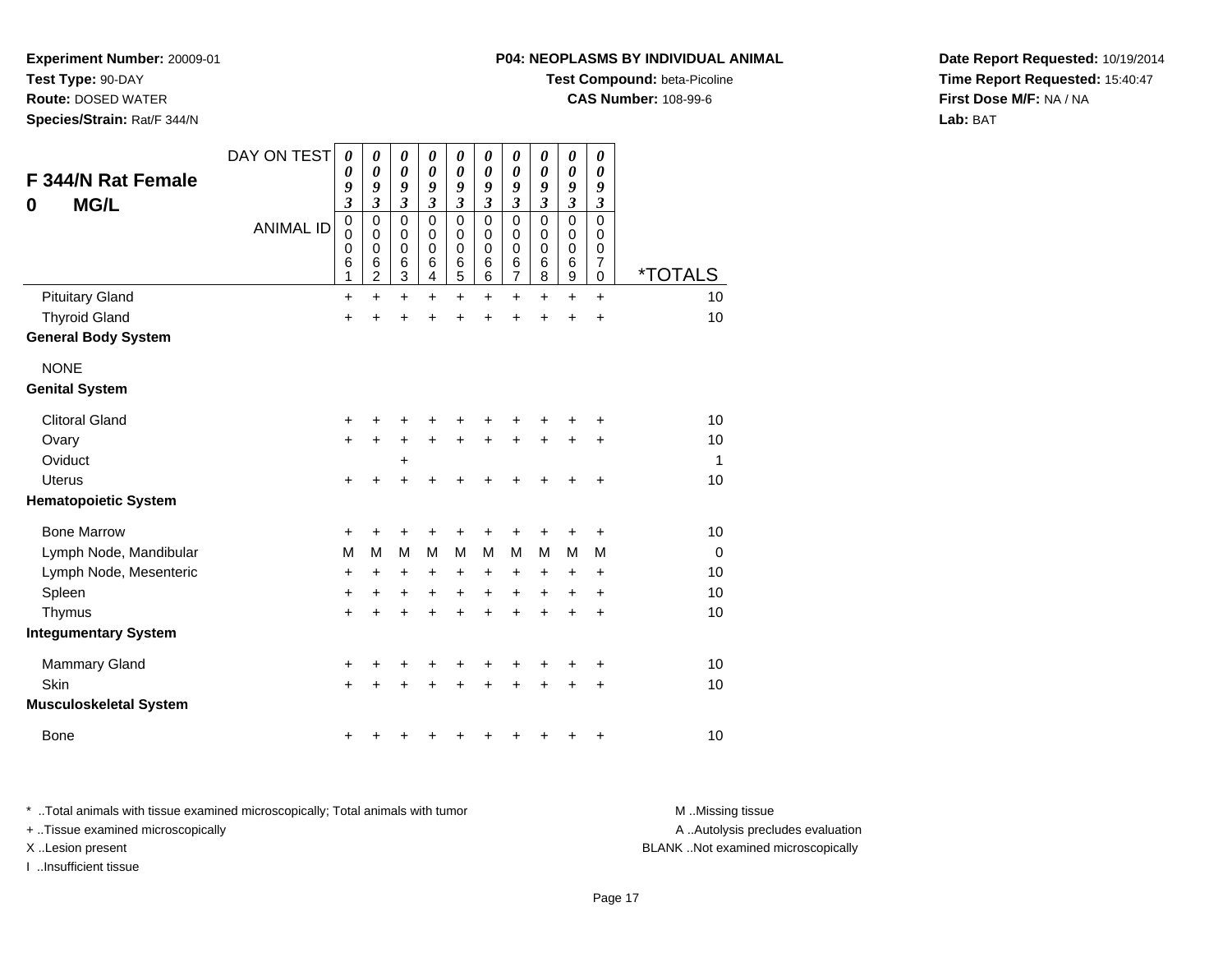**Test Type:** 90-DAY

**Route:** DOSED WATER

**Species/Strain:** Rat/F 344/N

#### **P04: NEOPLASMS BY INDIVIDUAL ANIMAL**

**Test Compound:** beta-Picoline

**CAS Number:** 108-99-6

**Date Report Requested:** 10/19/2014**Time Report Requested:** 15:40:47**First Dose M/F:** NA / NA**Lab:** BAT

| <b>F 344/N Rat Female</b><br><b>MG/L</b><br>0 | DAY ON TEST<br><b>ANIMAL ID</b> | 0<br>0<br>9<br>$\overline{\mathbf{3}}$<br>0<br>0<br>0<br>6 | 0<br>0<br>9<br>$\overline{\mathbf{3}}$<br>$\mathbf 0$<br>0<br>0<br>6<br>$\mathfrak{p}$ | 0<br>$\boldsymbol{\theta}$<br>9<br>$\overline{\mathbf{3}}$<br>$\mathbf 0$<br>0<br>0<br>6<br>3 | 0<br>0<br>9<br>3<br>$\Omega$<br>0<br>0<br>6<br>4 | 0<br>$\boldsymbol{\theta}$<br>9<br>$\mathfrak{z}$<br>$\pmb{0}$<br>$\mathbf 0$<br>$\mathbf 0$<br>$\,6$<br>5 | 0<br>0<br>9<br>3<br>$\mathbf 0$<br>0<br>$\mathbf 0$<br>6<br>6 | 0<br>0<br>9<br>3<br>0<br>0<br>0<br>$\,6$<br>7 | 0<br>0<br>9<br>3<br>$\Omega$<br>0<br>0<br>6<br>8 | 0<br>$\boldsymbol{\theta}$<br>9<br>$\boldsymbol{\mathfrak{z}}$<br>0<br>0<br>$\mathbf 0$<br>$\,6$<br>9 | 0<br>0<br>9<br>$\mathfrak{z}$<br>$\Omega$<br>0<br>0<br>7<br>$\Omega$ | <i><b>*TOTALS</b></i> |
|-----------------------------------------------|---------------------------------|------------------------------------------------------------|----------------------------------------------------------------------------------------|-----------------------------------------------------------------------------------------------|--------------------------------------------------|------------------------------------------------------------------------------------------------------------|---------------------------------------------------------------|-----------------------------------------------|--------------------------------------------------|-------------------------------------------------------------------------------------------------------|----------------------------------------------------------------------|-----------------------|
| <b>Nervous System</b>                         |                                 |                                                            |                                                                                        |                                                                                               |                                                  |                                                                                                            |                                                               |                                               |                                                  |                                                                                                       |                                                                      |                       |
| <b>Brain</b><br><b>Respiratory System</b>     |                                 | +                                                          |                                                                                        |                                                                                               |                                                  |                                                                                                            |                                                               |                                               |                                                  |                                                                                                       | $\ddot{}$                                                            | 10                    |
| Lung                                          |                                 | $\pm$                                                      |                                                                                        | +                                                                                             |                                                  |                                                                                                            |                                                               |                                               |                                                  |                                                                                                       | ٠                                                                    | 10                    |
| Nose                                          |                                 | +                                                          | +                                                                                      | $\ddot{}$                                                                                     | $\ddot{}$                                        | $\ddot{}$                                                                                                  | $\ddot{}$                                                     | $\ddot{}$                                     | $+$                                              | $\ddot{}$                                                                                             | $\ddot{}$                                                            | 10                    |
| Trachea                                       |                                 | $\ddot{}$                                                  |                                                                                        | $\ddot{}$                                                                                     | $\ddot{}$                                        | $+$                                                                                                        | $+$                                                           | M                                             | $\ddot{}$                                        | $\ddot{}$                                                                                             | $\ddot{}$                                                            | 9                     |
| <b>Special Senses System</b>                  |                                 |                                                            |                                                                                        |                                                                                               |                                                  |                                                                                                            |                                                               |                                               |                                                  |                                                                                                       |                                                                      |                       |
| Eye                                           |                                 | +                                                          |                                                                                        | +                                                                                             |                                                  |                                                                                                            |                                                               |                                               |                                                  |                                                                                                       | $\ddot{}$                                                            | 10                    |
| <b>Harderian Gland</b>                        |                                 | $\ddot{}$                                                  |                                                                                        | +                                                                                             | +                                                | $\ddot{}$                                                                                                  | $\ddot{}$                                                     | +                                             | $\ddot{}$                                        | +                                                                                                     | +                                                                    | 10                    |
| <b>Urinary System</b>                         |                                 |                                                            |                                                                                        |                                                                                               |                                                  |                                                                                                            |                                                               |                                               |                                                  |                                                                                                       |                                                                      |                       |
| Kidney                                        |                                 | +                                                          |                                                                                        | +                                                                                             |                                                  |                                                                                                            |                                                               | +                                             |                                                  |                                                                                                       | $\ddot{}$                                                            | 10                    |
| <b>Urinary Bladder</b>                        |                                 | $\ddot{}$                                                  |                                                                                        | $\ddot{}$                                                                                     | $\ddot{}$                                        | $\ddot{}$                                                                                                  | $\ddot{}$                                                     | $\ddot{}$                                     | $\ddot{}$                                        | $\ddot{}$                                                                                             | $\ddot{}$                                                            | 10                    |
| <b>SYSTEMIC LESIONS</b>                       |                                 |                                                            |                                                                                        |                                                                                               |                                                  |                                                                                                            |                                                               |                                               |                                                  |                                                                                                       |                                                                      |                       |
| Multiple Organ                                |                                 | +                                                          |                                                                                        |                                                                                               |                                                  |                                                                                                            |                                                               |                                               |                                                  |                                                                                                       | +                                                                    | 10                    |

\* ..Total animals with tissue examined microscopically; Total animals with tumor **M** . Missing tissue M ..Missing tissue

+ ..Tissue examined microscopically

I ..Insufficient tissue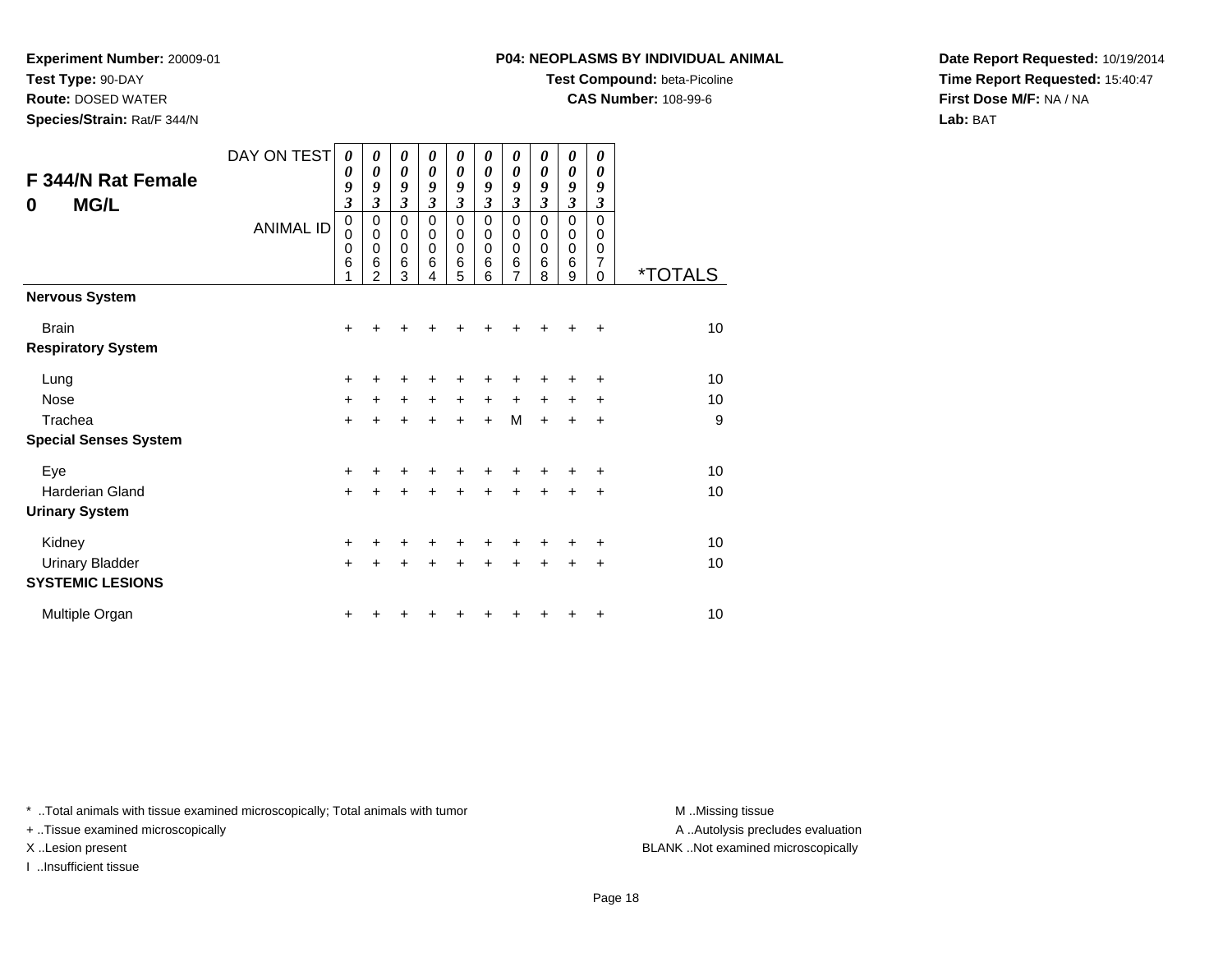**Test Type:** 90-DAY

**Route:** DOSED WATER

**Species/Strain:** Rat/F 344/N

## **P04: NEOPLASMS BY INDIVIDUAL ANIMAL**

**Test Compound:** beta-Picoline

**CAS Number:** 108-99-6

**Date Report Requested:** 10/19/2014**Time Report Requested:** 15:40:47**First Dose M/F:** NA / NA**Lab:** BAT

| F 344/N Rat Female<br><b>MG/L</b><br>78                                        | DAY ON TEST      | $\boldsymbol{\theta}$<br>0<br>9<br>$\mathfrak{z}$ | $\boldsymbol{\theta}$<br>0<br>9<br>$\mathfrak{z}$ | $\boldsymbol{\theta}$<br>$\pmb{\theta}$<br>9<br>$\mathfrak{z}$ | $\pmb{\theta}$<br>$\boldsymbol{\theta}$<br>9<br>$\mathfrak{z}$   | $\boldsymbol{\theta}$<br>0<br>9<br>$\mathfrak{z}$              | $\pmb{\theta}$<br>$\pmb{\theta}$<br>9<br>$\mathfrak{z}$          | $\boldsymbol{\theta}$<br>$\pmb{\theta}$<br>$\boldsymbol{g}$<br>$\mathfrak{z}$ | $\boldsymbol{\theta}$<br>0<br>9<br>$\boldsymbol{\mathfrak{z}}$ | $\pmb{\theta}$<br>$\pmb{\theta}$<br>$\boldsymbol{g}$<br>$\mathfrak{z}$        | $\boldsymbol{\theta}$<br>$\boldsymbol{\theta}$<br>$\boldsymbol{g}$<br>$\mathfrak{z}$ |                       |
|--------------------------------------------------------------------------------|------------------|---------------------------------------------------|---------------------------------------------------|----------------------------------------------------------------|------------------------------------------------------------------|----------------------------------------------------------------|------------------------------------------------------------------|-------------------------------------------------------------------------------|----------------------------------------------------------------|-------------------------------------------------------------------------------|--------------------------------------------------------------------------------------|-----------------------|
|                                                                                | <b>ANIMAL ID</b> | $\pmb{0}$<br>0<br>0<br>7<br>1                     | 0<br>0<br>0<br>$\boldsymbol{7}$<br>$\overline{c}$ | 0<br>$\mathbf 0$<br>$\pmb{0}$<br>$\overline{7}$<br>3           | $\mathbf 0$<br>$\mathbf 0$<br>$\mathbf 0$<br>7<br>$\overline{4}$ | $\mathbf 0$<br>$\mathbf 0$<br>$\pmb{0}$<br>$\overline{7}$<br>5 | $\mathbf 0$<br>$\mathbf 0$<br>$\pmb{0}$<br>$\boldsymbol{7}$<br>6 | $\mathbf 0$<br>$\mathbf 0$<br>$\mathbf 0$<br>$\overline{7}$<br>$\overline{7}$ | $\pmb{0}$<br>0<br>$\mathsf 0$<br>7<br>8                        | $\mathbf 0$<br>$\mathbf 0$<br>$\pmb{0}$<br>$\overline{7}$<br>$\boldsymbol{9}$ | $\mathbf 0$<br>0<br>$\pmb{0}$<br>8<br>$\mathbf 0$                                    | <i><b>*TOTALS</b></i> |
| <b>Alimentary System</b>                                                       |                  |                                                   |                                                   |                                                                |                                                                  |                                                                |                                                                  |                                                                               |                                                                |                                                                               |                                                                                      |                       |
| Liver<br><b>Cardiovascular System</b>                                          |                  | $\ddot{}$                                         | +                                                 | +                                                              | +                                                                | +                                                              | +                                                                | +                                                                             | +                                                              | +                                                                             | $\ddot{}$                                                                            | 10                    |
| <b>NONE</b><br><b>Endocrine System</b>                                         |                  |                                                   |                                                   |                                                                |                                                                  |                                                                |                                                                  |                                                                               |                                                                |                                                                               |                                                                                      |                       |
| <b>NONE</b><br><b>General Body System</b>                                      |                  |                                                   |                                                   |                                                                |                                                                  |                                                                |                                                                  |                                                                               |                                                                |                                                                               |                                                                                      |                       |
| <b>NONE</b><br><b>Genital System</b>                                           |                  |                                                   |                                                   |                                                                |                                                                  |                                                                |                                                                  |                                                                               |                                                                |                                                                               |                                                                                      |                       |
| <b>NONE</b><br><b>Hematopoietic System</b>                                     |                  |                                                   |                                                   |                                                                |                                                                  |                                                                |                                                                  |                                                                               |                                                                |                                                                               |                                                                                      |                       |
| <b>NONE</b><br><b>Integumentary System</b>                                     |                  |                                                   |                                                   |                                                                |                                                                  |                                                                |                                                                  |                                                                               |                                                                |                                                                               |                                                                                      |                       |
| <b>NONE</b><br><b>Musculoskeletal System</b>                                   |                  |                                                   |                                                   |                                                                |                                                                  |                                                                |                                                                  |                                                                               |                                                                |                                                                               |                                                                                      |                       |
| <b>NONE</b><br><b>Nervous System</b>                                           |                  |                                                   |                                                   |                                                                |                                                                  |                                                                |                                                                  |                                                                               |                                                                |                                                                               |                                                                                      |                       |
| <b>NONE</b>                                                                    |                  |                                                   |                                                   |                                                                |                                                                  |                                                                |                                                                  |                                                                               |                                                                |                                                                               |                                                                                      |                       |
| * Total animals with tissue examined microscopically; Total animals with tumor |                  |                                                   |                                                   |                                                                |                                                                  |                                                                |                                                                  |                                                                               |                                                                |                                                                               |                                                                                      | M Missing tissue      |

+ ..Tissue examined microscopically

I ..Insufficient tissue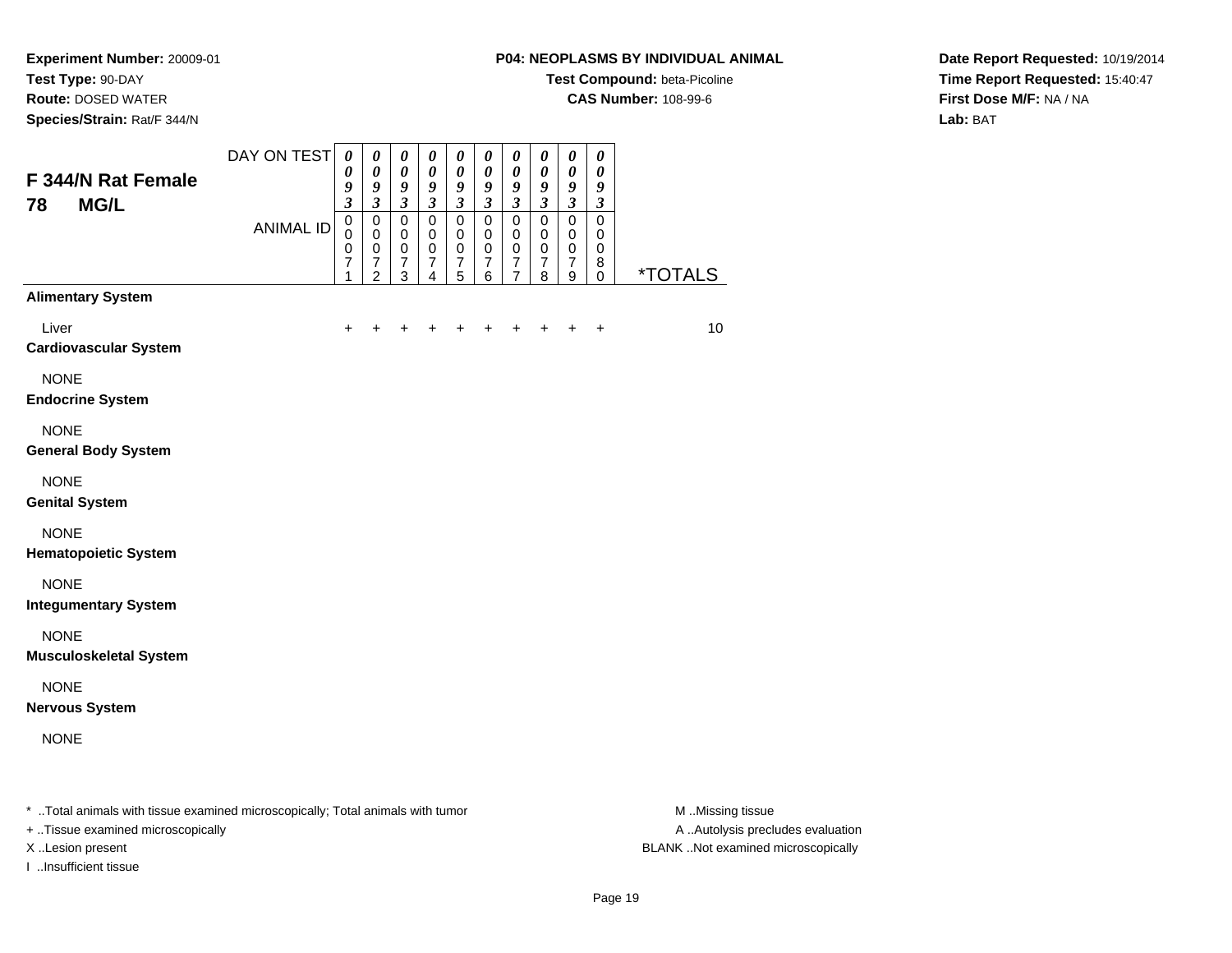**Test Type:** 90-DAY

**Route:** DOSED WATER

**Species/Strain:** Rat/F 344/N

# **P04: NEOPLASMS BY INDIVIDUAL ANIMAL**

**Test Compound:** beta-Picoline

**CAS Number:** 108-99-6

**Date Report Requested:** 10/19/2014**Time Report Requested:** 15:40:47**First Dose M/F:** NA / NA**Lab:** BAT

| F 344/N Rat Female<br><b>MG/L</b><br>78     | DAY ON TEST      | 0<br>0<br>9<br>3 | 0<br>$\boldsymbol{\theta}$<br>9<br>3      | 0<br>$\boldsymbol{\theta}$<br>9<br>3                           | $\boldsymbol{\theta}$<br>0<br>9<br>3      | 0<br>$\boldsymbol{\theta}$<br>9<br>$\mathfrak{z}$    | 0<br>$\boldsymbol{\theta}$<br>9<br>3 | 0<br>$\boldsymbol{\theta}$<br>9<br>3 | 0<br>0<br>9<br>3             | $\boldsymbol{\theta}$<br>$\boldsymbol{\theta}$<br>9<br>$\mathfrak{z}$ | 0<br>0<br>9<br>$\boldsymbol{\beta}$ |                       |
|---------------------------------------------|------------------|------------------|-------------------------------------------|----------------------------------------------------------------|-------------------------------------------|------------------------------------------------------|--------------------------------------|--------------------------------------|------------------------------|-----------------------------------------------------------------------|-------------------------------------|-----------------------|
|                                             | <b>ANIMAL ID</b> | 0<br>0<br>0<br>7 | 0<br>$\mathbf 0$<br>$\mathbf 0$<br>7<br>2 | $\mathbf 0$<br>$\mathbf 0$<br>$\pmb{0}$<br>$\overline{7}$<br>3 | 0<br>$\mathbf 0$<br>$\mathbf 0$<br>7<br>4 | 0<br>$\mathbf 0$<br>$\pmb{0}$<br>$\overline{7}$<br>5 | 0<br>0<br>0<br>7<br>6                | 0<br>0<br>0<br>7<br>7                | $\Omega$<br>0<br>0<br>7<br>8 | 0<br>$\pmb{0}$<br>$\,0\,$<br>$\overline{7}$<br>9                      | 0<br>0<br>0<br>8<br>0               | <i><b>*TOTALS</b></i> |
| <b>Respiratory System</b>                   |                  |                  |                                           |                                                                |                                           |                                                      |                                      |                                      |                              |                                                                       |                                     |                       |
| <b>NONE</b><br><b>Special Senses System</b> |                  |                  |                                           |                                                                |                                           |                                                      |                                      |                                      |                              |                                                                       |                                     |                       |
| <b>NONE</b><br><b>Urinary System</b>        |                  |                  |                                           |                                                                |                                           |                                                      |                                      |                                      |                              |                                                                       |                                     |                       |
| Kidney<br><b>SYSTEMIC LESIONS</b>           |                  | $\pm$            | ٠                                         | ÷                                                              | $\ddot{}$                                 | $\ddot{}$                                            | $\ddot{}$                            | $\pm$                                | $\ddot{}$                    | $\ddot{}$                                                             | ÷                                   | 10                    |
| Multiple Organ                              |                  | ٠                |                                           |                                                                |                                           |                                                      |                                      | ٠                                    |                              |                                                                       | ÷                                   | 10                    |

\* ..Total animals with tissue examined microscopically; Total animals with tumor **M** . Missing tissue M ..Missing tissue

+ ..Tissue examined microscopically

I ..Insufficient tissue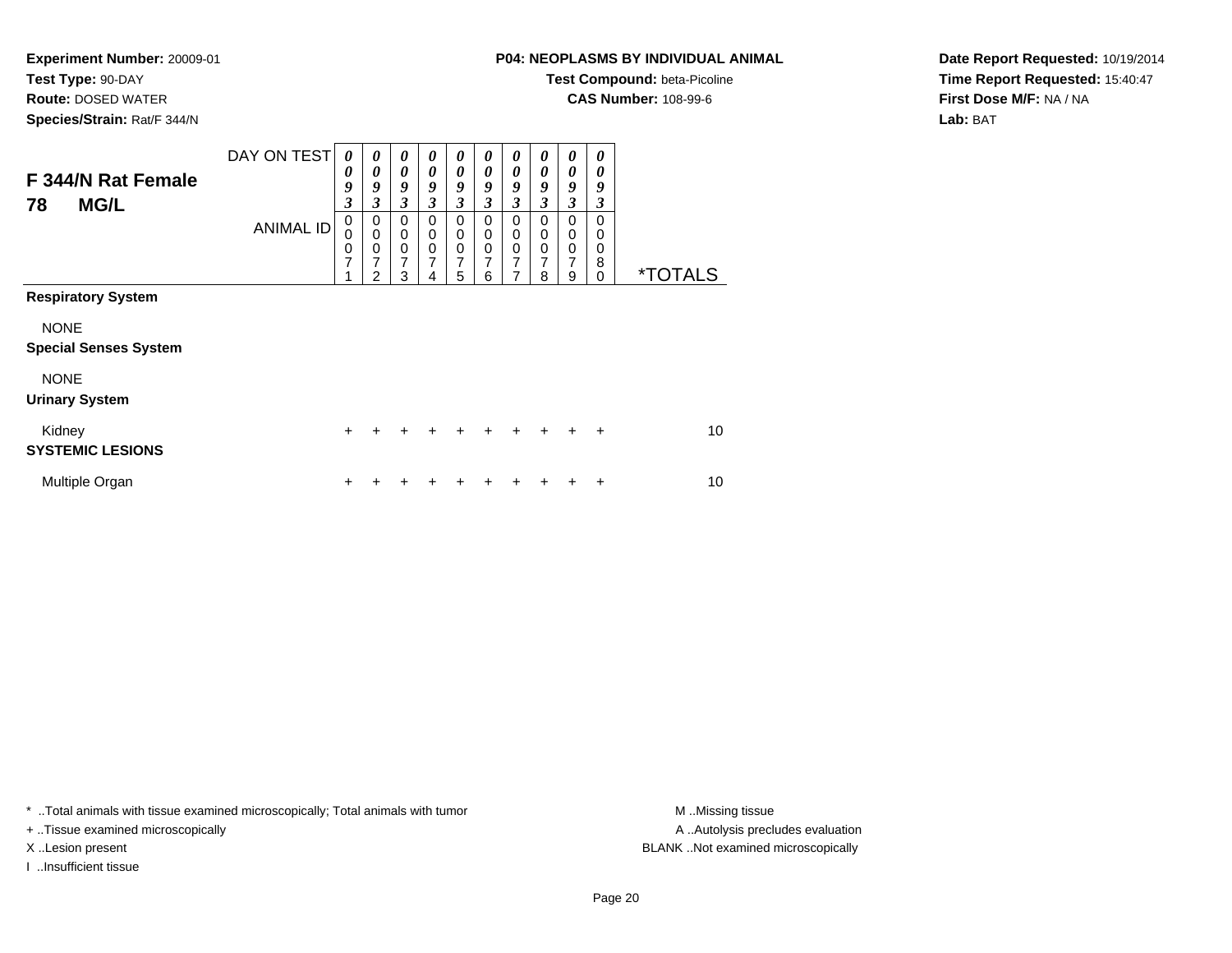**Test Type:** 90-DAY

**Route:** DOSED WATER

**Species/Strain:** Rat/F 344/N

#### **P04: NEOPLASMS BY INDIVIDUAL ANIMAL**

**Test Compound:** beta-Picoline

**CAS Number:** 108-99-6

**Date Report Requested:** 10/19/2014**Time Report Requested:** 15:40:47**First Dose M/F:** NA / NA**Lab:** BAT

| F 344/N Rat Female<br><b>MG/L</b><br>156                                       | DAY ON TEST<br><b>ANIMAL ID</b> | $\boldsymbol{\theta}$<br>0<br>9<br>$\overline{\mathbf{3}}$<br>$\mathbf 0$<br>$\Omega$ | 0<br>$\boldsymbol{\theta}$<br>9<br>$\mathfrak{z}$<br>$\pmb{0}$<br>$\mathbf 0$ | $\boldsymbol{\theta}$<br>$\boldsymbol{\theta}$<br>9<br>$\mathfrak{z}$<br>$\pmb{0}$<br>$\mathbf 0$ | $\boldsymbol{\theta}$<br>0<br>9<br>$\mathfrak{z}$<br>$\pmb{0}$<br>$\Omega$ | 0<br>0<br>9<br>$\overline{\mathbf{3}}$<br>0<br>$\mathbf 0$ | 0<br>$\boldsymbol{\theta}$<br>9<br>$\mathfrak{z}$<br>$\mathsf 0$<br>$\mathbf 0$ | 0<br>$\pmb{\theta}$<br>9<br>$\overline{\mathbf{3}}$<br>$\mathbf 0$<br>$\mathbf 0$ | $\pmb{\theta}$<br>$\pmb{\theta}$<br>9<br>$\mathfrak{z}$<br>$\pmb{0}$<br>$\mathbf 0$ | $\pmb{\theta}$<br>$\pmb{\theta}$<br>9<br>$\overline{\mathbf{3}}$<br>$\mathsf 0$<br>$\mathbf 0$ | 0<br>0<br>9<br>$\mathfrak{z}$<br>$\mathsf 0$<br>$\mathbf 0$ |                       |
|--------------------------------------------------------------------------------|---------------------------------|---------------------------------------------------------------------------------------|-------------------------------------------------------------------------------|---------------------------------------------------------------------------------------------------|----------------------------------------------------------------------------|------------------------------------------------------------|---------------------------------------------------------------------------------|-----------------------------------------------------------------------------------|-------------------------------------------------------------------------------------|------------------------------------------------------------------------------------------------|-------------------------------------------------------------|-----------------------|
|                                                                                |                                 | $\mathbf 0$<br>8<br>1                                                                 | $\mathbf 0$<br>8<br>$\overline{c}$                                            | $\mathbf 0$<br>8<br>$\overline{3}$                                                                | $\mathbf 0$<br>8<br>$\overline{4}$                                         | 0<br>8<br>$\overline{5}$                                   | $\mathbf 0$<br>8<br>6                                                           | 0<br>8<br>$\overline{7}$                                                          | 0<br>8<br>8                                                                         | 0<br>8<br>9                                                                                    | $\mathbf 0$<br>9<br>$\pmb{0}$                               | <i><b>*TOTALS</b></i> |
| <b>Alimentary System</b>                                                       |                                 |                                                                                       |                                                                               |                                                                                                   |                                                                            |                                                            |                                                                                 |                                                                                   |                                                                                     |                                                                                                |                                                             |                       |
| Liver<br><b>Cardiovascular System</b>                                          |                                 | +                                                                                     | +                                                                             |                                                                                                   |                                                                            |                                                            |                                                                                 |                                                                                   |                                                                                     | $\div$                                                                                         | $\ddot{}$                                                   | 10                    |
| <b>NONE</b><br><b>Endocrine System</b>                                         |                                 |                                                                                       |                                                                               |                                                                                                   |                                                                            |                                                            |                                                                                 |                                                                                   |                                                                                     |                                                                                                |                                                             |                       |
| <b>NONE</b><br><b>General Body System</b>                                      |                                 |                                                                                       |                                                                               |                                                                                                   |                                                                            |                                                            |                                                                                 |                                                                                   |                                                                                     |                                                                                                |                                                             |                       |
| <b>NONE</b><br><b>Genital System</b>                                           |                                 |                                                                                       |                                                                               |                                                                                                   |                                                                            |                                                            |                                                                                 |                                                                                   |                                                                                     |                                                                                                |                                                             |                       |
| <b>NONE</b><br><b>Hematopoietic System</b>                                     |                                 |                                                                                       |                                                                               |                                                                                                   |                                                                            |                                                            |                                                                                 |                                                                                   |                                                                                     |                                                                                                |                                                             |                       |
| <b>NONE</b><br><b>Integumentary System</b>                                     |                                 |                                                                                       |                                                                               |                                                                                                   |                                                                            |                                                            |                                                                                 |                                                                                   |                                                                                     |                                                                                                |                                                             |                       |
| <b>NONE</b><br><b>Musculoskeletal System</b>                                   |                                 |                                                                                       |                                                                               |                                                                                                   |                                                                            |                                                            |                                                                                 |                                                                                   |                                                                                     |                                                                                                |                                                             |                       |
| <b>NONE</b><br><b>Nervous System</b>                                           |                                 |                                                                                       |                                                                               |                                                                                                   |                                                                            |                                                            |                                                                                 |                                                                                   |                                                                                     |                                                                                                |                                                             |                       |
| <b>NONE</b>                                                                    |                                 |                                                                                       |                                                                               |                                                                                                   |                                                                            |                                                            |                                                                                 |                                                                                   |                                                                                     |                                                                                                |                                                             |                       |
| * Total animals with tissue examined microscopically; Total animals with tumor |                                 |                                                                                       |                                                                               |                                                                                                   |                                                                            |                                                            |                                                                                 |                                                                                   |                                                                                     |                                                                                                |                                                             | M Missing tissue      |

+ ..Tissue examined microscopically

I ..Insufficient tissue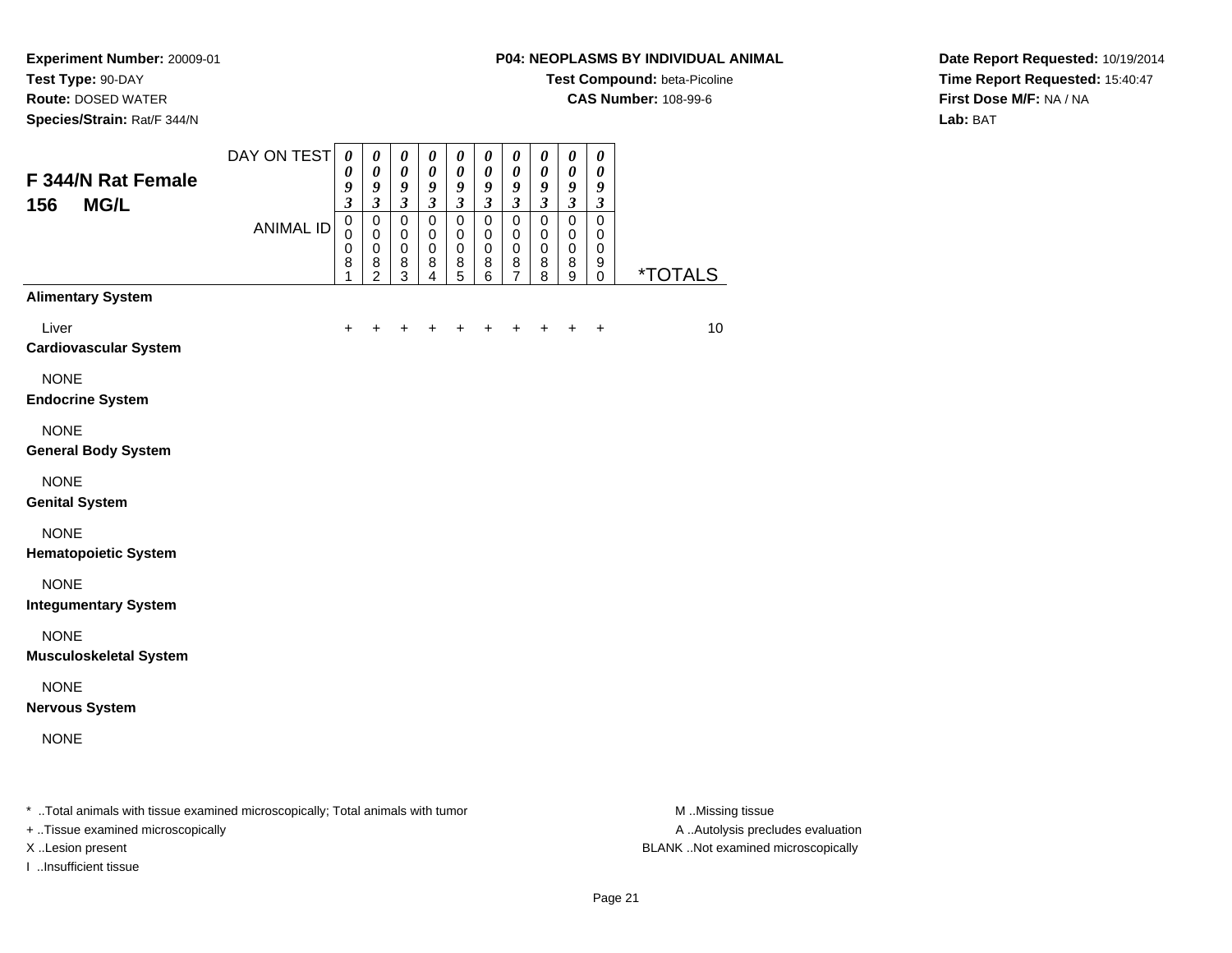**Test Type:** 90-DAY

**Route:** DOSED WATER

**Species/Strain:** Rat/F 344/N

# **P04: NEOPLASMS BY INDIVIDUAL ANIMAL**

**Test Compound:** beta-Picoline

**CAS Number:** 108-99-6

**Date Report Requested:** 10/19/2014**Time Report Requested:** 15:40:47**First Dose M/F:** NA / NA**Lab:** BAT

| F 344/N Rat Female<br><b>MG/L</b><br>156    | DAY ON TEST<br><b>ANIMAL ID</b> | 0<br>0<br>9<br>$\boldsymbol{\beta}$<br>$\mathbf 0$<br>$\mathbf 0$<br>0 | 0<br>$\boldsymbol{\theta}$<br>9<br>$\mathfrak{z}$<br>0<br>$\mathbf 0$<br>$\mathbf 0$ | 0<br>$\boldsymbol{\theta}$<br>9<br>$\mathfrak{z}$<br>0<br>$\mathbf 0$<br>$\pmb{0}$ | 0<br>0<br>9<br>3<br>$\Omega$<br>0<br>0 | 0<br>$\boldsymbol{\theta}$<br>9<br>3<br>0<br>0<br>0 | 0<br>0<br>9<br>$\boldsymbol{\beta}$<br>$\Omega$<br>0<br>0 | 0<br>0<br>9<br>$\boldsymbol{\beta}$<br>0<br>0<br>0 | 0<br>0<br>9<br>3<br>$\Omega$<br>0<br>$\mathbf 0$ | 0<br>0<br>9<br>3<br>0<br>0<br>0 | 0<br>0<br>9<br>3<br>$\Omega$<br>$\Omega$<br>0 |                       |
|---------------------------------------------|---------------------------------|------------------------------------------------------------------------|--------------------------------------------------------------------------------------|------------------------------------------------------------------------------------|----------------------------------------|-----------------------------------------------------|-----------------------------------------------------------|----------------------------------------------------|--------------------------------------------------|---------------------------------|-----------------------------------------------|-----------------------|
|                                             |                                 | 8                                                                      | 8<br>$\mathfrak{p}$                                                                  | 8<br>3                                                                             | 8<br>4                                 | 8<br>5                                              | 8<br>6                                                    | 8<br>7                                             | 8<br>8                                           | 8<br>9                          | 9<br>$\Omega$                                 | <i><b>*TOTALS</b></i> |
| <b>Respiratory System</b>                   |                                 |                                                                        |                                                                                      |                                                                                    |                                        |                                                     |                                                           |                                                    |                                                  |                                 |                                               |                       |
| <b>NONE</b><br><b>Special Senses System</b> |                                 |                                                                        |                                                                                      |                                                                                    |                                        |                                                     |                                                           |                                                    |                                                  |                                 |                                               |                       |
| <b>NONE</b><br><b>Urinary System</b>        |                                 |                                                                        |                                                                                      |                                                                                    |                                        |                                                     |                                                           |                                                    |                                                  |                                 |                                               |                       |
| Kidney<br><b>SYSTEMIC LESIONS</b>           |                                 | $\ddot{}$                                                              | +                                                                                    | ÷                                                                                  | $\ddot{}$                              | +                                                   | $\ddot{}$                                                 | $\ddot{}$                                          | $\div$                                           | ÷                               | $\ddot{}$                                     | 10                    |
| Multiple Organ                              |                                 | +                                                                      |                                                                                      |                                                                                    |                                        | ٠                                                   |                                                           |                                                    |                                                  |                                 | ٠                                             | 10                    |

\* ..Total animals with tissue examined microscopically; Total animals with tumor **M** . Missing tissue M ..Missing tissue

+ ..Tissue examined microscopically

I ..Insufficient tissue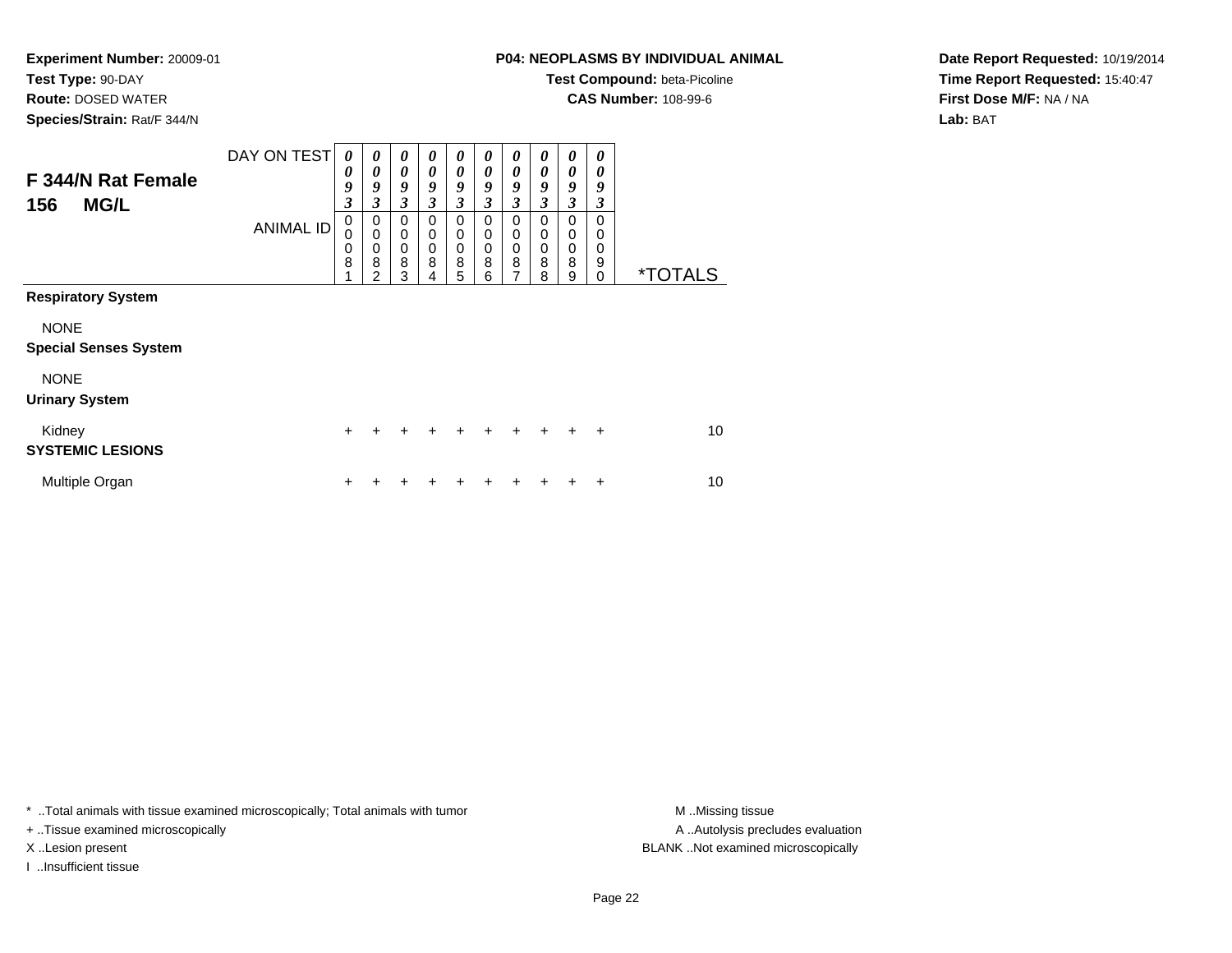**Test Type:** 90-DAY

**Route:** DOSED WATER

**Species/Strain:** Rat/F 344/N

#### **P04: NEOPLASMS BY INDIVIDUAL ANIMAL**

**Test Compound:** beta-Picoline

**CAS Number:** 108-99-6

**Date Report Requested:** 10/19/2014**Time Report Requested:** 15:40:47**First Dose M/F:** NA / NA**Lab:** BAT

| F 344/N Rat Female<br>312<br><b>MG/L</b>                                       | DAY ON TEST      | $\boldsymbol{\theta}$<br>0<br>9<br>$\mathfrak{z}$ | 0<br>$\boldsymbol{\theta}$<br>9<br>$\mathfrak{z}$            | 0<br>$\boldsymbol{\theta}$<br>9<br>$\mathfrak{z}$                             | 0<br>$\boldsymbol{\theta}$<br>9<br>$\mathfrak{z}$                | 0<br>0<br>9<br>$\mathfrak{z}$                     | 0<br>$\boldsymbol{\theta}$<br>9<br>$\mathfrak{z}$   | 0<br>$\boldsymbol{\theta}$<br>9<br>$\mathfrak{z}$              | $\boldsymbol{\theta}$<br>$\pmb{\theta}$<br>9<br>$\mathfrak{z}$ | $\pmb{\theta}$<br>$\pmb{\theta}$<br>9<br>$\overline{\mathbf{3}}$ | 0<br>$\boldsymbol{\theta}$<br>9<br>$\boldsymbol{\beta}$ |                       |
|--------------------------------------------------------------------------------|------------------|---------------------------------------------------|--------------------------------------------------------------|-------------------------------------------------------------------------------|------------------------------------------------------------------|---------------------------------------------------|-----------------------------------------------------|----------------------------------------------------------------|----------------------------------------------------------------|------------------------------------------------------------------|---------------------------------------------------------|-----------------------|
|                                                                                | <b>ANIMAL ID</b> | $\pmb{0}$<br>$\Omega$<br>0<br>9<br>1              | $\pmb{0}$<br>$\mathbf 0$<br>$\pmb{0}$<br>9<br>$\overline{2}$ | $\mathsf 0$<br>$\mathbf 0$<br>$\pmb{0}$<br>$\boldsymbol{9}$<br>$\overline{3}$ | $\mathbf 0$<br>$\mathbf 0$<br>$\mathbf 0$<br>9<br>$\overline{4}$ | $\mathsf 0$<br>$\mathbf 0$<br>$\pmb{0}$<br>9<br>5 | $\mathbf 0$<br>$\mathbf 0$<br>$\mathbf 0$<br>9<br>6 | $\mathbf 0$<br>$\mathbf 0$<br>$\pmb{0}$<br>9<br>$\overline{7}$ | $\mathbf 0$<br>$\mathbf 0$<br>$\pmb{0}$<br>9<br>8              | $\mathbf 0$<br>$\mathbf 0$<br>$\pmb{0}$<br>9<br>9                | $\mathbf 0$<br>$\mathbf 0$<br>1<br>0<br>0               | <i><b>*TOTALS</b></i> |
| <b>Alimentary System</b>                                                       |                  |                                                   |                                                              |                                                                               |                                                                  |                                                   |                                                     |                                                                |                                                                |                                                                  |                                                         |                       |
| Liver<br><b>Cardiovascular System</b>                                          |                  | $\ddot{}$                                         |                                                              |                                                                               |                                                                  |                                                   |                                                     |                                                                |                                                                | $\div$                                                           | $\ddot{}$                                               | 10                    |
| <b>NONE</b><br><b>Endocrine System</b>                                         |                  |                                                   |                                                              |                                                                               |                                                                  |                                                   |                                                     |                                                                |                                                                |                                                                  |                                                         |                       |
| <b>NONE</b><br><b>General Body System</b>                                      |                  |                                                   |                                                              |                                                                               |                                                                  |                                                   |                                                     |                                                                |                                                                |                                                                  |                                                         |                       |
| <b>NONE</b><br><b>Genital System</b>                                           |                  |                                                   |                                                              |                                                                               |                                                                  |                                                   |                                                     |                                                                |                                                                |                                                                  |                                                         |                       |
| <b>NONE</b><br><b>Hematopoietic System</b>                                     |                  |                                                   |                                                              |                                                                               |                                                                  |                                                   |                                                     |                                                                |                                                                |                                                                  |                                                         |                       |
| <b>NONE</b><br><b>Integumentary System</b>                                     |                  |                                                   |                                                              |                                                                               |                                                                  |                                                   |                                                     |                                                                |                                                                |                                                                  |                                                         |                       |
| <b>NONE</b><br><b>Musculoskeletal System</b>                                   |                  |                                                   |                                                              |                                                                               |                                                                  |                                                   |                                                     |                                                                |                                                                |                                                                  |                                                         |                       |
| <b>NONE</b><br><b>Nervous System</b>                                           |                  |                                                   |                                                              |                                                                               |                                                                  |                                                   |                                                     |                                                                |                                                                |                                                                  |                                                         |                       |
| <b>NONE</b>                                                                    |                  |                                                   |                                                              |                                                                               |                                                                  |                                                   |                                                     |                                                                |                                                                |                                                                  |                                                         |                       |
| * Total animals with tissue examined microscopically; Total animals with tumor |                  |                                                   |                                                              |                                                                               |                                                                  |                                                   |                                                     |                                                                |                                                                |                                                                  |                                                         | M Missing tissue      |

+ ..Tissue examined microscopically

I ..Insufficient tissue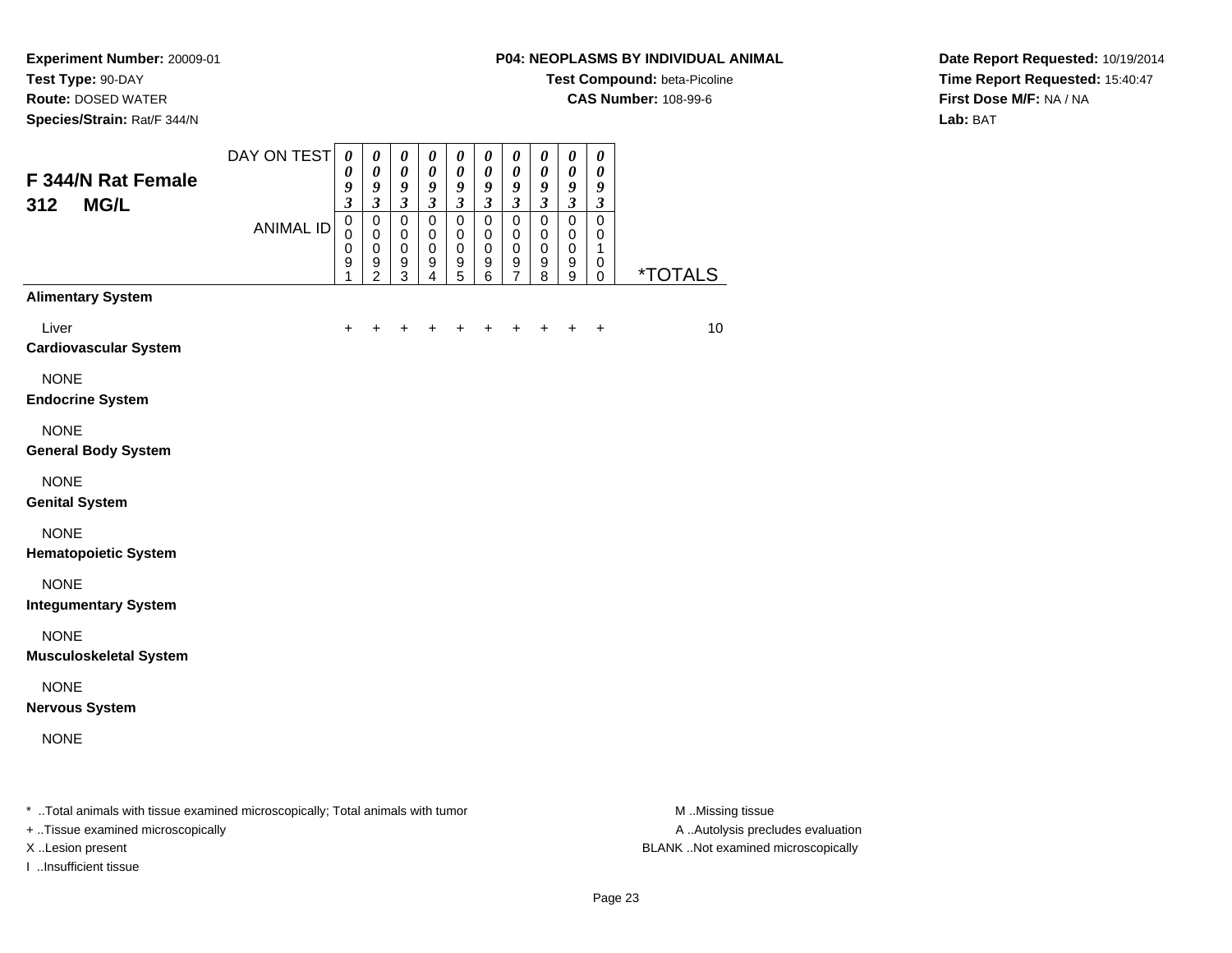**Test Type:** 90-DAY

**Route:** DOSED WATER

**Species/Strain:** Rat/F 344/N

# **P04: NEOPLASMS BY INDIVIDUAL ANIMAL**

**Test Compound:** beta-Picoline

**CAS Number:** 108-99-6

**Date Report Requested:** 10/19/2014**Time Report Requested:** 15:40:47**First Dose M/F:** NA / NA**Lab:** BAT

| F 344/N Rat Female<br><b>MG/L</b><br>312    | DAY ON TEST<br><b>ANIMAL ID</b> | $\boldsymbol{\theta}$<br>$\boldsymbol{\theta}$<br>9<br>$\mathfrak{z}$<br>$\pmb{0}$<br>0 | $\boldsymbol{\theta}$<br>$\boldsymbol{\theta}$<br>9<br>$\mathfrak{z}$<br>0<br>$\mathbf 0$ | $\boldsymbol{\theta}$<br>$\boldsymbol{\theta}$<br>9<br>3<br>0<br>$\mathbf 0$ | 0<br>0<br>9<br>3<br>0<br>0 | 0<br>0<br>9<br>3<br>0<br>0 | 0<br>$\boldsymbol{\theta}$<br>9<br>3<br>$\Omega$<br>0 | 0<br>$\boldsymbol{\theta}$<br>9<br>$\mathfrak{z}$<br>0<br>$\mathbf 0$ | 0<br>0<br>9<br>3<br>0<br>0 | 0<br>0<br>9<br>3<br>0<br>0 | 0<br>0<br>9<br>3<br>$\Omega$<br>$\Omega$ |                       |
|---------------------------------------------|---------------------------------|-----------------------------------------------------------------------------------------|-------------------------------------------------------------------------------------------|------------------------------------------------------------------------------|----------------------------|----------------------------|-------------------------------------------------------|-----------------------------------------------------------------------|----------------------------|----------------------------|------------------------------------------|-----------------------|
|                                             |                                 | 0<br>9                                                                                  | $\mathbf 0$<br>9<br>2                                                                     | $\mathbf 0$<br>9<br>3                                                        | 0<br>9<br>4                | 0<br>9<br>5                | 0<br>9<br>6                                           | $\mathbf 0$<br>$\boldsymbol{9}$<br>7                                  | 0<br>9<br>8                | 0<br>9<br>9                | $\Omega$<br>$\Omega$                     | <i><b>*TOTALS</b></i> |
| <b>Respiratory System</b>                   |                                 |                                                                                         |                                                                                           |                                                                              |                            |                            |                                                       |                                                                       |                            |                            |                                          |                       |
| <b>NONE</b><br><b>Special Senses System</b> |                                 |                                                                                         |                                                                                           |                                                                              |                            |                            |                                                       |                                                                       |                            |                            |                                          |                       |
| <b>NONE</b><br><b>Urinary System</b>        |                                 |                                                                                         |                                                                                           |                                                                              |                            |                            |                                                       |                                                                       |                            |                            |                                          |                       |
| Kidney<br><b>SYSTEMIC LESIONS</b>           |                                 | +                                                                                       | +                                                                                         | ٠                                                                            | $\ddot{}$                  | +                          | $\ddot{}$                                             | ÷                                                                     | $+$                        | ÷                          | $\ddot{}$                                | 10                    |
| Multiple Organ                              |                                 | ٠                                                                                       |                                                                                           |                                                                              |                            |                            |                                                       |                                                                       |                            |                            | ٠                                        | 10                    |

\* ..Total animals with tissue examined microscopically; Total animals with tumor **M** . Missing tissue M ..Missing tissue

+ ..Tissue examined microscopically

I ..Insufficient tissue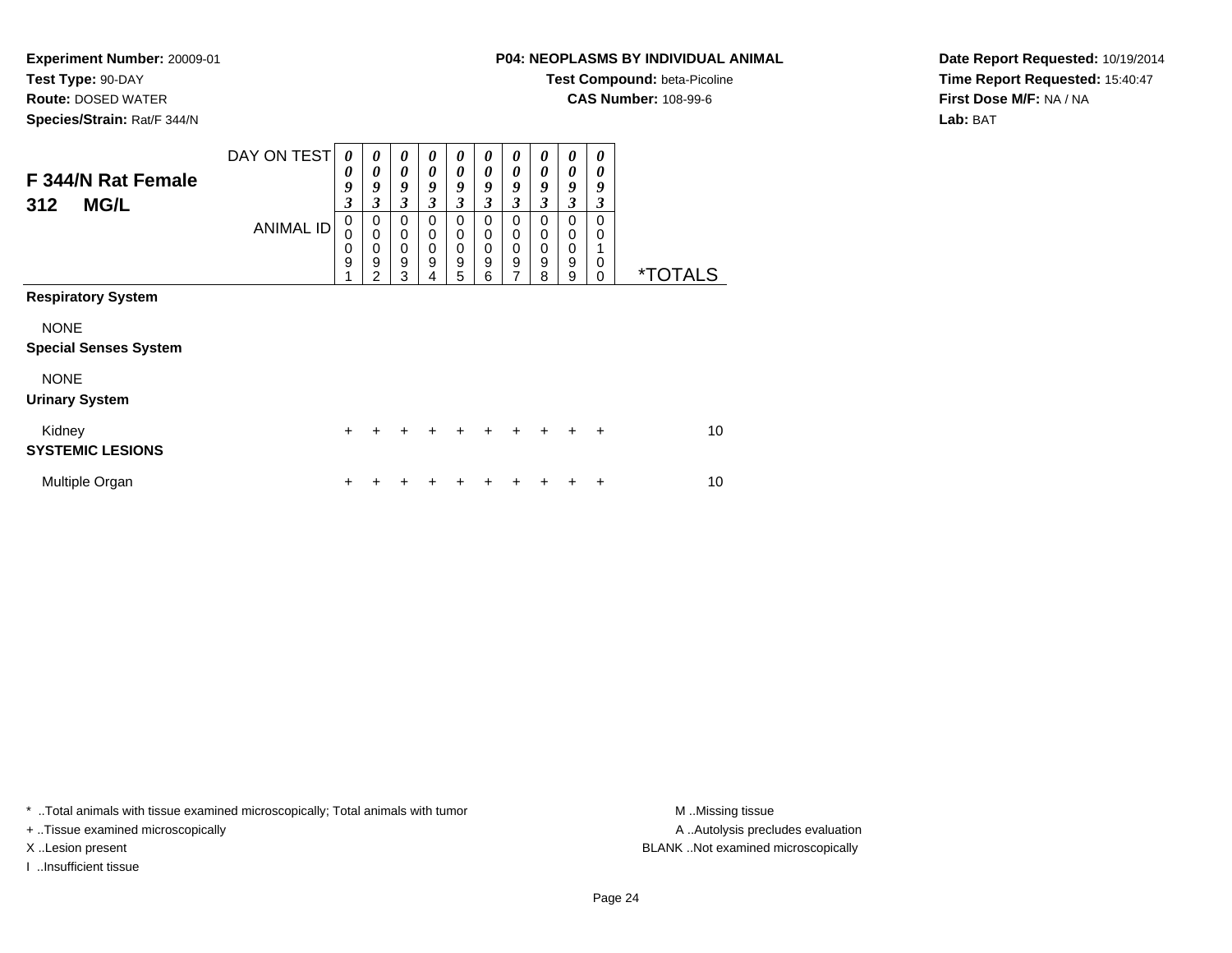**Test Type:** 90-DAY

**Route:** DOSED WATER

**Species/Strain:** Rat/F 344/N

## **P04: NEOPLASMS BY INDIVIDUAL ANIMAL**

**Test Compound:** beta-Picoline

**CAS Number:** 108-99-6

**Date Report Requested:** 10/19/2014**Time Report Requested:** 15:40:47**First Dose M/F:** NA / NA**Lab:** BAT

| <b>Alimentary System</b><br>Liver<br>$\ddot{}$<br>$\ddot{}$<br>+<br>$\ddot{}$<br>+<br>+<br>$\ddot{}$<br>$\ddot{}$<br>$\ddot{}$<br>+<br>Mesentery<br>+<br><b>Cardiovascular System</b><br><b>NONE</b><br><b>Endocrine System</b><br><b>NONE</b><br><b>General Body System</b><br><b>NONE</b><br><b>Genital System</b><br><b>NONE</b><br><b>Hematopoietic System</b><br><b>NONE</b><br><b>Integumentary System</b> | F 344/N Rat Female<br><b>MG/L</b><br>625 | DAY ON TEST<br><b>ANIMAL ID</b> | $\boldsymbol{\theta}$<br>0<br>9<br>$\overline{\mathbf{3}}$<br>$\mathbf 0$<br>$\mathbf 0$<br>1<br>$\pmb{0}$<br>1 | $\boldsymbol{\theta}$<br>$\boldsymbol{\theta}$<br>9<br>$\mathfrak{z}$<br>$\pmb{0}$<br>$\pmb{0}$<br>$\mathbf{1}$<br>$\pmb{0}$<br>2 | $\boldsymbol{\theta}$<br>$\pmb{\theta}$<br>$\pmb{9}$<br>$\overline{\mathbf{3}}$<br>$\pmb{0}$<br>$\pmb{0}$<br>$\mathbf{1}$<br>$\pmb{0}$<br>3 | $\boldsymbol{\theta}$<br>$\pmb{\theta}$<br>9<br>$\overline{\mathbf{3}}$<br>$\mathbf 0$<br>$\mathbf 0$<br>$\mathbf{1}$<br>$\pmb{0}$<br>4 | $\pmb{\theta}$<br>$\pmb{\theta}$<br>$\pmb{9}$<br>$\overline{\mathbf{3}}$<br>$\pmb{0}$<br>$\pmb{0}$<br>$\mathbf{1}$<br>$\pmb{0}$<br>5 | $\pmb{\theta}$<br>$\boldsymbol{\theta}$<br>9<br>$\overline{\mathbf{3}}$<br>$\mathbf 0$<br>$\mathbf 0$<br>$\mathbf{1}$<br>$\mathbf 0$<br>6 | $\boldsymbol{\theta}$<br>$\pmb{\theta}$<br>9<br>$\mathfrak{z}$<br>$\pmb{0}$<br>0<br>1<br>$\pmb{0}$<br>$\overline{7}$ | $\pmb{\theta}$<br>$\boldsymbol{\theta}$<br>9<br>$\overline{\mathbf{3}}$<br>$\pmb{0}$<br>$\mathbf 0$<br>$\mathbf{1}$<br>$\mathbf 0$<br>8 | 0<br>$\pmb{\theta}$<br>9<br>$\overline{\mathbf{3}}$<br>0<br>0<br>1<br>0<br>9 | $\pmb{\theta}$<br>$\boldsymbol{\theta}$<br>9<br>$\mathfrak{z}$<br>$\mathbf 0$<br>0<br>1<br>1<br>0 | <i><b>*TOTALS</b></i> |
|------------------------------------------------------------------------------------------------------------------------------------------------------------------------------------------------------------------------------------------------------------------------------------------------------------------------------------------------------------------------------------------------------------------|------------------------------------------|---------------------------------|-----------------------------------------------------------------------------------------------------------------|-----------------------------------------------------------------------------------------------------------------------------------|---------------------------------------------------------------------------------------------------------------------------------------------|-----------------------------------------------------------------------------------------------------------------------------------------|--------------------------------------------------------------------------------------------------------------------------------------|-------------------------------------------------------------------------------------------------------------------------------------------|----------------------------------------------------------------------------------------------------------------------|-----------------------------------------------------------------------------------------------------------------------------------------|------------------------------------------------------------------------------|---------------------------------------------------------------------------------------------------|-----------------------|
|                                                                                                                                                                                                                                                                                                                                                                                                                  |                                          |                                 |                                                                                                                 |                                                                                                                                   |                                                                                                                                             |                                                                                                                                         |                                                                                                                                      |                                                                                                                                           |                                                                                                                      |                                                                                                                                         |                                                                              |                                                                                                   | 10<br>$\mathbf{1}$    |
|                                                                                                                                                                                                                                                                                                                                                                                                                  |                                          |                                 |                                                                                                                 |                                                                                                                                   |                                                                                                                                             |                                                                                                                                         |                                                                                                                                      |                                                                                                                                           |                                                                                                                      |                                                                                                                                         |                                                                              |                                                                                                   |                       |
|                                                                                                                                                                                                                                                                                                                                                                                                                  |                                          |                                 |                                                                                                                 |                                                                                                                                   |                                                                                                                                             |                                                                                                                                         |                                                                                                                                      |                                                                                                                                           |                                                                                                                      |                                                                                                                                         |                                                                              |                                                                                                   |                       |
| <b>NONE</b><br><b>Musculoskeletal System</b><br><b>NONE</b><br><b>Nervous System</b>                                                                                                                                                                                                                                                                                                                             |                                          |                                 |                                                                                                                 |                                                                                                                                   |                                                                                                                                             |                                                                                                                                         |                                                                                                                                      |                                                                                                                                           |                                                                                                                      |                                                                                                                                         |                                                                              |                                                                                                   |                       |

\* ..Total animals with tissue examined microscopically; Total animals with tumor **M** . Missing tissue M ..Missing tissue

+ ..Tissue examined microscopically

I ..Insufficient tissue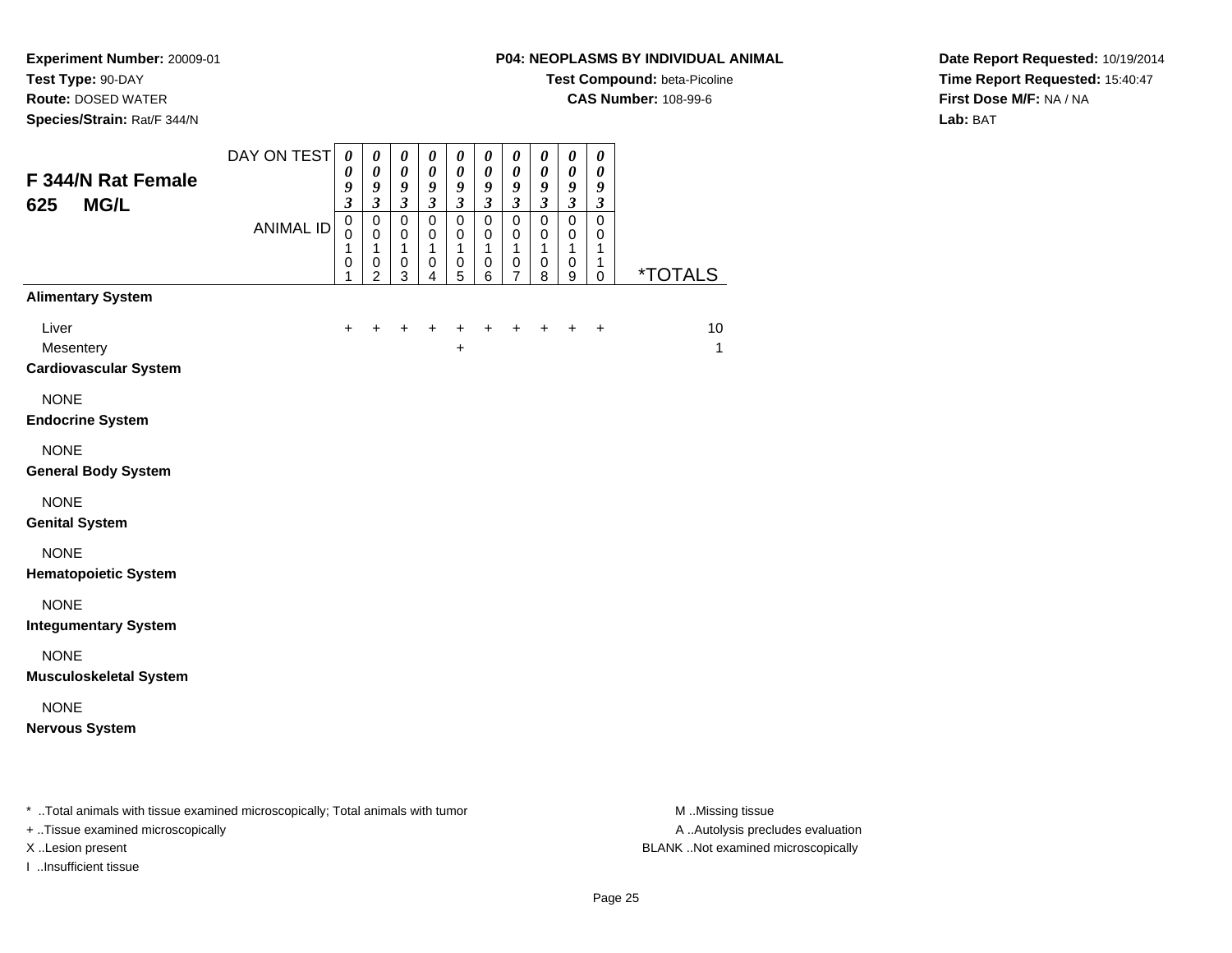**Route:** DOSED WATER

**Species/Strain:** Rat/F 344/N

# **P04: NEOPLASMS BY INDIVIDUAL ANIMAL**

**Test Compound:** beta-Picoline

**CAS Number:** 108-99-6

**Date Report Requested:** 10/19/2014**Time Report Requested:** 15:40:48**First Dose M/F:** NA / NA**Lab:** BAT

| F 344/N Rat Female<br><b>MG/L</b><br>625    | DAY ON TEST<br><b>ANIMAL ID</b> | 0<br>0<br>9<br>$\boldsymbol{\beta}$<br>$\mathbf 0$ | 0<br>0<br>9<br>$\boldsymbol{\beta}$<br>$\pmb{0}$ | 0<br>$\boldsymbol{\theta}$<br>9<br>$\mathfrak{z}$<br>$\mathbf 0$ | 0<br>0<br>9<br>$\mathfrak{z}$<br>$\mathbf 0$ | 0<br>0<br>9<br>$\mathfrak{z}$<br>$\mathbf 0$ | 0<br>0<br>9<br>3<br>$\mathbf 0$ | 0<br>0<br>9<br>$\overline{\mathbf{3}}$<br>$\mathbf 0$ | 0<br>0<br>9<br>3<br>$\mathbf 0$ | 0<br>0<br>9<br>3<br>$\Omega$ | 0<br>0<br>9<br>3<br>$\Omega$ |                       |
|---------------------------------------------|---------------------------------|----------------------------------------------------|--------------------------------------------------|------------------------------------------------------------------|----------------------------------------------|----------------------------------------------|---------------------------------|-------------------------------------------------------|---------------------------------|------------------------------|------------------------------|-----------------------|
|                                             |                                 | $\Omega$<br>1<br>$\mathbf 0$                       | $\mathbf 0$<br>1<br>$\mathbf 0$<br>2             | $\mathbf 0$<br>1<br>$\mathbf 0$<br>3                             | $\mathbf 0$<br>1<br>$\mathbf 0$<br>4         | $\mathbf 0$<br>$\mathbf 0$<br>5              | $\mathbf 0$<br>0<br>6           | $\mathbf 0$<br>$\mathbf 0$<br>7                       | 0<br>0<br>8                     | $\Omega$<br>0<br>9           | 0<br>1<br>$\Omega$           | <i><b>*TOTALS</b></i> |
| <b>NONE</b><br><b>Respiratory System</b>    |                                 |                                                    |                                                  |                                                                  |                                              |                                              |                                 |                                                       |                                 |                              |                              |                       |
| <b>NONE</b><br><b>Special Senses System</b> |                                 |                                                    |                                                  |                                                                  |                                              |                                              |                                 |                                                       |                                 |                              |                              |                       |
| <b>NONE</b><br><b>Urinary System</b>        |                                 |                                                    |                                                  |                                                                  |                                              |                                              |                                 |                                                       |                                 |                              |                              |                       |
| Kidney<br><b>SYSTEMIC LESIONS</b>           |                                 | $\ddot{}$                                          | +                                                |                                                                  |                                              | $\div$                                       | ÷                               | $\ddot{}$                                             | $\div$                          | $\ddot{}$                    | $\ddot{}$                    | 10                    |
| Multiple Organ                              |                                 | ÷                                                  |                                                  |                                                                  |                                              |                                              |                                 |                                                       |                                 |                              | +                            | 10                    |

\* ..Total animals with tissue examined microscopically; Total animals with tumor **M** . Missing tissue M ..Missing tissue

+ ..Tissue examined microscopically

I ..Insufficient tissue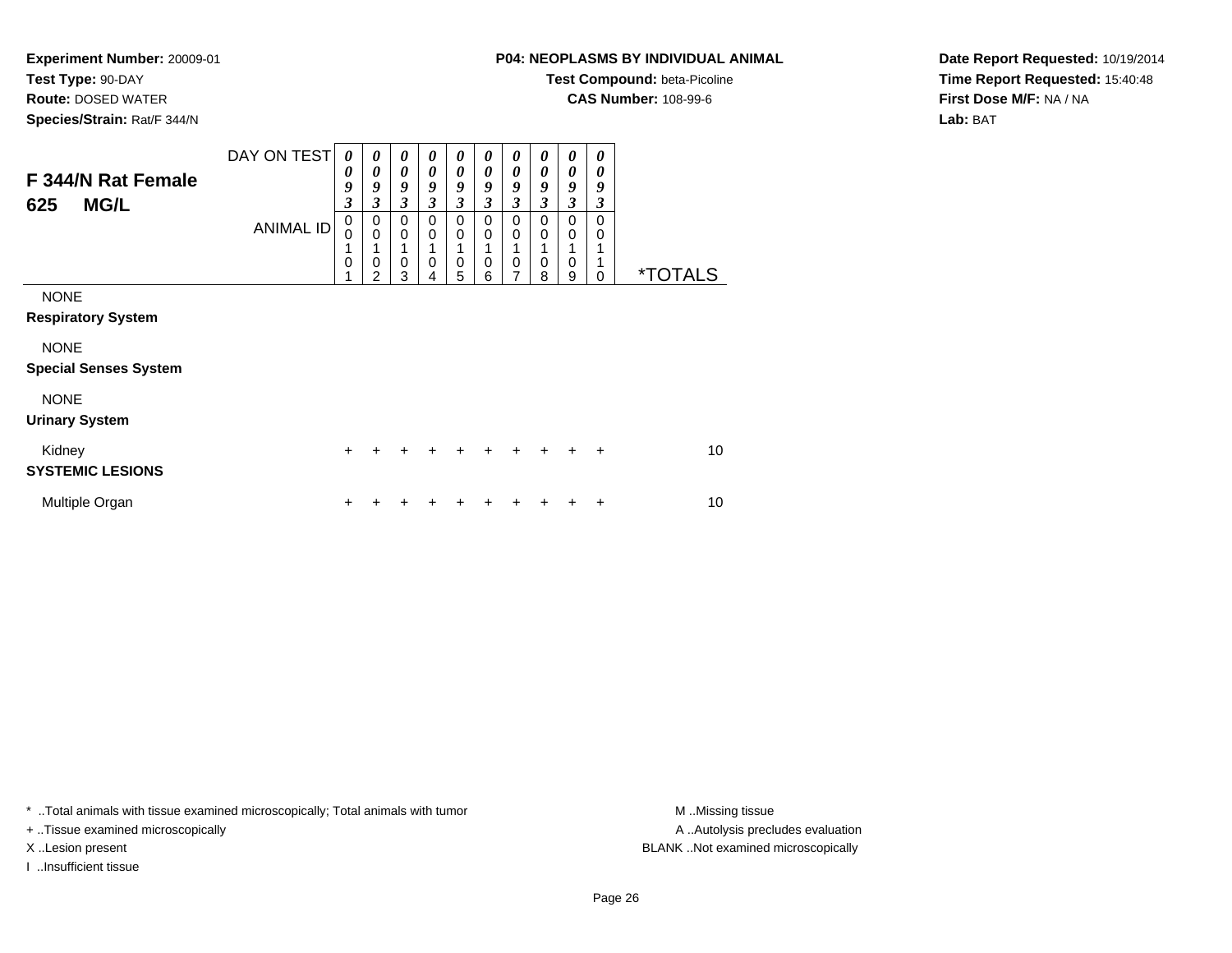**Route:** DOSED WATER

**Species/Strain:** Rat/F 344/N

# **P04: NEOPLASMS BY INDIVIDUAL ANIMAL**

**Test Compound:** beta-Picoline

**CAS Number:** 108-99-6

**Date Report Requested:** 10/19/2014**Time Report Requested:** 15:40:48**First Dose M/F:** NA / NA**Lab:** BAT

| F 344/N Rat Female<br><b>MG/L</b><br>1250 | DAY ON TEST<br><b>ANIMAL ID</b> | 0<br>0<br>9<br>$\mathfrak{z}$<br>$\mathbf 0$<br>$\mathbf 0$<br>1<br>1<br>1 | 0<br>0<br>9<br>3<br>$\mathbf 0$<br>$\Omega$<br>1<br>1<br>$\overline{2}$ | $\boldsymbol{\theta}$<br>$\boldsymbol{\theta}$<br>9<br>$\mathfrak{z}$<br>$\mathbf 0$<br>0<br>1<br>1<br>3 | 0<br>0<br>9<br>$\mathfrak{z}$<br>$\overline{0}$<br>$\Omega$<br>$\mathbf{1}$<br>1<br>4 | 0<br>0<br>9<br>3<br>$\overline{0}$<br>0<br>1<br>1<br>5 | 0<br>$\boldsymbol{\theta}$<br>9<br>$\mathfrak{z}$<br>$\overline{0}$<br>$\Omega$<br>1<br>1<br>6 | $\boldsymbol{\theta}$<br>0<br>9<br>$\mathfrak{z}$<br>$\mathbf 0$<br>$\mathbf 0$<br>1<br>1<br>$\overline{7}$ | 0<br>$\boldsymbol{\theta}$<br>9<br>$\mathfrak{z}$<br>$\overline{0}$<br>0<br>1<br>1<br>8 | 0<br>0<br>9<br>3<br>$\mathbf 0$<br>$\Omega$<br>$\mathbf 1$<br>1<br>9 | 0<br>0<br>9<br>$\boldsymbol{\beta}$<br>$\mathbf 0$<br>0<br>$\mathbf{1}$<br>$\overline{c}$<br>0 | <i><b>*TOTALS</b></i> |
|-------------------------------------------|---------------------------------|----------------------------------------------------------------------------|-------------------------------------------------------------------------|----------------------------------------------------------------------------------------------------------|---------------------------------------------------------------------------------------|--------------------------------------------------------|------------------------------------------------------------------------------------------------|-------------------------------------------------------------------------------------------------------------|-----------------------------------------------------------------------------------------|----------------------------------------------------------------------|------------------------------------------------------------------------------------------------|-----------------------|
| <b>Alimentary System</b>                  |                                 |                                                                            |                                                                         |                                                                                                          |                                                                                       |                                                        |                                                                                                |                                                                                                             |                                                                                         |                                                                      |                                                                                                |                       |
| Esophagus                                 |                                 | +                                                                          | +                                                                       | +                                                                                                        | +                                                                                     | +                                                      | +                                                                                              |                                                                                                             |                                                                                         | +                                                                    | +                                                                                              | 10                    |
| Intestine Large, Cecum                    |                                 | +                                                                          | +                                                                       | +                                                                                                        | $\pm$                                                                                 | $\pm$                                                  | +                                                                                              | $\ddot{}$                                                                                                   | $\ddot{}$                                                                               | $\ddot{}$                                                            | +                                                                                              | 10                    |
| Intestine Large, Colon                    |                                 | $\ddot{}$                                                                  | $\ddot{}$                                                               | $\ddot{}$                                                                                                | $\ddot{}$                                                                             | $\ddot{}$                                              | $\ddot{}$                                                                                      | $\ddot{}$                                                                                                   | $\ddot{}$                                                                               | $\ddot{}$                                                            | $\ddot{}$                                                                                      | 10                    |
| Intestine Large, Rectum                   |                                 | $\ddot{}$                                                                  | $\ddot{}$                                                               | +                                                                                                        | $\ddot{}$                                                                             | $\ddot{}$                                              | $\ddot{}$                                                                                      | $\ddot{}$                                                                                                   | $\ddot{}$                                                                               | $\ddot{}$                                                            | +                                                                                              | 10                    |
| Intestine Small, Duodenum                 |                                 | $\ddot{}$                                                                  | $\ddot{}$                                                               | $\ddot{}$                                                                                                | $\ddot{}$                                                                             | $\ddot{}$                                              | $\ddot{}$                                                                                      | $\ddot{}$                                                                                                   | $+$                                                                                     | $\ddot{}$                                                            | $\ddot{}$                                                                                      | 10                    |
| Intestine Small, Ileum                    |                                 | $\ddot{}$                                                                  | $\ddot{}$                                                               | $\ddot{}$                                                                                                | +                                                                                     | +                                                      | $\ddot{}$                                                                                      | $\ddot{}$                                                                                                   | $\ddot{}$                                                                               | $\ddot{}$                                                            | $\ddot{}$                                                                                      | 10                    |
| Intestine Small, Jejunum                  |                                 | $\ddot{}$                                                                  | $\ddot{}$                                                               | $\ddot{}$                                                                                                | $\ddot{}$                                                                             | $\ddot{}$                                              | $\ddot{}$                                                                                      | $\ddot{}$                                                                                                   | $\ddot{}$                                                                               | $\ddot{}$                                                            | +                                                                                              | 10                    |
| Liver                                     |                                 | $\ddot{}$                                                                  | $\ddot{}$                                                               | $\ddot{}$                                                                                                | $\ddot{}$                                                                             | $+$                                                    | $\ddot{}$                                                                                      | $\ddot{}$                                                                                                   | $+$                                                                                     | $\ddot{}$                                                            | $\ddot{}$                                                                                      | 10                    |
| Pancreas                                  |                                 | $\ddot{}$                                                                  | $\ddot{}$                                                               | $\ddot{}$                                                                                                | $\ddot{}$                                                                             | $+$                                                    | $\ddot{}$                                                                                      | $\ddot{}$                                                                                                   | $\ddot{}$                                                                               | $\ddot{}$                                                            | $\ddot{}$                                                                                      | 10                    |
| Salivary Glands                           |                                 | $\ddot{}$                                                                  | $\ddot{}$                                                               | $\ddot{}$                                                                                                | $\ddot{}$                                                                             | $\ddot{}$                                              | $\ddot{}$                                                                                      | $\ddot{}$                                                                                                   | $\ddot{}$                                                                               | $\ddot{}$                                                            | +                                                                                              | 10                    |
| Stomach, Forestomach                      |                                 | +                                                                          | $\ddot{}$                                                               | $\ddot{}$                                                                                                | $\ddot{}$                                                                             | +                                                      | $\ddot{}$                                                                                      | $\ddot{}$                                                                                                   | $+$                                                                                     | $\ddot{}$                                                            | $\ddot{}$                                                                                      | 10                    |
| Stomach, Glandular                        |                                 | $\ddot{}$                                                                  | $\ddot{}$                                                               | $\ddot{}$                                                                                                | $\ddot{}$                                                                             | $\ddot{}$                                              | $\ddot{}$                                                                                      | $\ddot{}$                                                                                                   | $\ddot{}$                                                                               | $\ddot{}$                                                            | $\ddot{}$                                                                                      | 10                    |
| <b>Cardiovascular System</b>              |                                 |                                                                            |                                                                         |                                                                                                          |                                                                                       |                                                        |                                                                                                |                                                                                                             |                                                                                         |                                                                      |                                                                                                |                       |
| <b>Blood Vessel</b>                       |                                 | +                                                                          | +                                                                       | +                                                                                                        | +                                                                                     | +                                                      | +                                                                                              | +                                                                                                           |                                                                                         | ٠                                                                    | +                                                                                              | 10                    |
| Heart                                     |                                 | $\ddot{}$                                                                  |                                                                         | $\ddot{}$                                                                                                |                                                                                       | ÷                                                      | ÷                                                                                              | ÷                                                                                                           | $\ddot{}$                                                                               | $\ddot{}$                                                            | $\ddot{}$                                                                                      | 10                    |
| <b>Endocrine System</b>                   |                                 |                                                                            |                                                                         |                                                                                                          |                                                                                       |                                                        |                                                                                                |                                                                                                             |                                                                                         |                                                                      |                                                                                                |                       |
| <b>Adrenal Cortex</b>                     |                                 | $\ddot{}$                                                                  | +                                                                       | +                                                                                                        | +                                                                                     | +                                                      | +                                                                                              | ٠                                                                                                           | +                                                                                       | +                                                                    | +                                                                                              | 10                    |
| Adrenal Medulla                           |                                 | +                                                                          | $\ddot{}$                                                               | +                                                                                                        | $\ddot{}$                                                                             | +                                                      | +                                                                                              | $\ddot{}$                                                                                                   | $\ddot{}$                                                                               | $\ddot{}$                                                            | +                                                                                              | 10                    |
| Islets, Pancreatic                        |                                 | +                                                                          | +                                                                       | +                                                                                                        | +                                                                                     | $\ddot{}$                                              | $\ddot{}$                                                                                      | $\ddot{}$                                                                                                   | $\ddot{}$                                                                               | +                                                                    | +                                                                                              | 10                    |
| Parathyroid Gland                         |                                 | $\pm$                                                                      | +                                                                       | +                                                                                                        | $\ddot{}$                                                                             | $\ddot{}$                                              | M                                                                                              | $\ddot{}$                                                                                                   | $\ddot{}$                                                                               | +                                                                    | +                                                                                              | 9                     |

\* ..Total animals with tissue examined microscopically; Total animals with tumor **M** . Missing tissue M ..Missing tissue

+ ..Tissue examined microscopically

I ..Insufficient tissue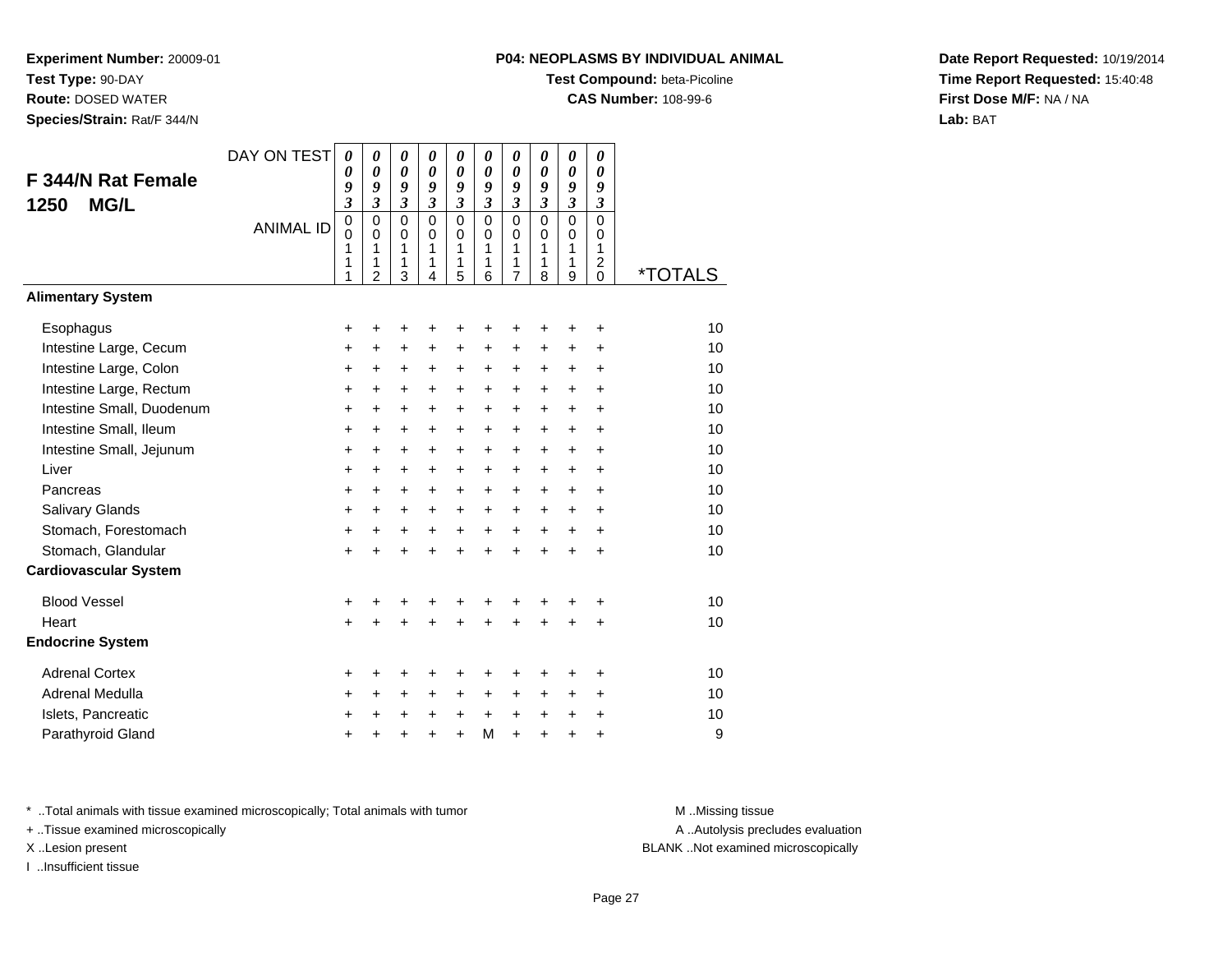**Test Type:** 90-DAY

**Route:** DOSED WATER

**Species/Strain:** Rat/F 344/N

#### **P04: NEOPLASMS BY INDIVIDUAL ANIMAL**

**Test Compound:** beta-Picoline

**CAS Number:** 108-99-6

**Date Report Requested:** 10/19/2014**Time Report Requested:** 15:40:48**First Dose M/F:** NA / NA**Lab:** BAT

| F 344/N Rat Female<br><b>MG/L</b><br>1250 | DAY ON TEST<br><b>ANIMAL ID</b> | 0<br>0<br>9<br>$\mathfrak{z}$<br>$\mathbf 0$<br>$\mathbf 0$<br>1<br>1<br>1 | 0<br>0<br>9<br>$\mathfrak{z}$<br>0<br>0<br>1<br>1<br>$\overline{c}$ | 0<br>$\boldsymbol{\theta}$<br>9<br>$\boldsymbol{\mathfrak{z}}$<br>$\mathbf 0$<br>$\mathbf 0$<br>1<br>1<br>3 | 0<br>0<br>9<br>$\mathfrak{z}$<br>0<br>0<br>1<br>1<br>4 | 0<br>$\boldsymbol{\theta}$<br>9<br>$\boldsymbol{\beta}$<br>$\mathbf 0$<br>0<br>1<br>1<br>$\overline{5}$ | 0<br>0<br>9<br>3<br>$\mathbf 0$<br>$\Omega$<br>1<br>1<br>6 | 0<br>$\boldsymbol{\theta}$<br>9<br>$\boldsymbol{\beta}$<br>$\mathbf 0$<br>0<br>1<br>1<br>$\overline{7}$ | 0<br>0<br>9<br>$\boldsymbol{\beta}$<br>$\overline{0}$<br>0<br>1<br>1<br>8 | $\boldsymbol{\theta}$<br>$\boldsymbol{\theta}$<br>9<br>$\boldsymbol{\mathfrak{z}}$<br>$\overline{0}$<br>0<br>1<br>1<br>$\boldsymbol{9}$ | 0<br>0<br>9<br>3<br>$\mathbf 0$<br>0<br>1<br>$\boldsymbol{2}$<br>0 | <i><b>*TOTALS</b></i> |
|-------------------------------------------|---------------------------------|----------------------------------------------------------------------------|---------------------------------------------------------------------|-------------------------------------------------------------------------------------------------------------|--------------------------------------------------------|---------------------------------------------------------------------------------------------------------|------------------------------------------------------------|---------------------------------------------------------------------------------------------------------|---------------------------------------------------------------------------|-----------------------------------------------------------------------------------------------------------------------------------------|--------------------------------------------------------------------|-----------------------|
| <b>Pituitary Gland</b>                    |                                 | $\ddot{}$                                                                  | $\ddot{}$                                                           | $\ddot{}$                                                                                                   | +                                                      | $\ddot{}$                                                                                               | +                                                          | $\ddot{}$                                                                                               | +                                                                         | $\ddot{}$                                                                                                                               | $\ddot{}$                                                          | 10                    |
| <b>Thyroid Gland</b>                      |                                 | $\ddot{}$                                                                  |                                                                     | $\ddot{}$                                                                                                   | ÷                                                      | $\ddot{}$                                                                                               | $\ddot{}$                                                  | $\ddot{}$                                                                                               | $\ddot{}$                                                                 | $\ddot{}$                                                                                                                               | $\ddot{}$                                                          | 10                    |
| <b>General Body System</b>                |                                 |                                                                            |                                                                     |                                                                                                             |                                                        |                                                                                                         |                                                            |                                                                                                         |                                                                           |                                                                                                                                         |                                                                    |                       |
| <b>NONE</b>                               |                                 |                                                                            |                                                                     |                                                                                                             |                                                        |                                                                                                         |                                                            |                                                                                                         |                                                                           |                                                                                                                                         |                                                                    |                       |
| <b>Genital System</b>                     |                                 |                                                                            |                                                                     |                                                                                                             |                                                        |                                                                                                         |                                                            |                                                                                                         |                                                                           |                                                                                                                                         |                                                                    |                       |
| <b>Clitoral Gland</b>                     |                                 | $\ddot{}$                                                                  | +                                                                   | +                                                                                                           | +                                                      | +                                                                                                       | +                                                          | +                                                                                                       | ٠                                                                         | +                                                                                                                                       | ÷                                                                  | 10                    |
| Ovary                                     |                                 | $\ddot{}$                                                                  | +                                                                   | $\ddot{}$                                                                                                   | $\ddot{}$                                              | $\ddot{}$                                                                                               | $\ddot{}$                                                  | $\ddot{}$                                                                                               | $\ddot{}$                                                                 | $\ddot{}$                                                                                                                               | $\ddot{}$                                                          | 10                    |
| <b>Uterus</b>                             |                                 | $+$                                                                        | $\ddot{}$                                                           | $+$                                                                                                         | $\ddot{}$                                              | $+$                                                                                                     | $\ddot{}$                                                  | $+$                                                                                                     | $\ddot{}$                                                                 | $\ddot{}$                                                                                                                               | $\ddot{}$                                                          | 10                    |
| <b>Hematopoietic System</b>               |                                 |                                                                            |                                                                     |                                                                                                             |                                                        |                                                                                                         |                                                            |                                                                                                         |                                                                           |                                                                                                                                         |                                                                    |                       |
| <b>Bone Marrow</b>                        |                                 | +                                                                          | +                                                                   | +                                                                                                           | +                                                      | +                                                                                                       | +                                                          | +                                                                                                       | +                                                                         | +                                                                                                                                       | +                                                                  | 10                    |
| Lymph Node, Mandibular                    |                                 | M                                                                          | M                                                                   | M                                                                                                           | M                                                      | M                                                                                                       | M                                                          | M                                                                                                       | M                                                                         | M                                                                                                                                       | M                                                                  | $\Omega$              |
| Lymph Node, Mesenteric                    |                                 | $\ddot{}$                                                                  | +                                                                   | +                                                                                                           | +                                                      | $\ddot{}$                                                                                               | +                                                          | $\ddot{}$                                                                                               | +                                                                         | $\ddot{}$                                                                                                                               | ÷                                                                  | 10                    |
| Spleen                                    |                                 | $\ddot{}$                                                                  | $\ddot{}$                                                           | $\ddot{}$                                                                                                   | $\ddot{}$                                              | $\ddot{}$                                                                                               | $\ddot{}$                                                  | $\ddot{}$                                                                                               | $\ddot{}$                                                                 | $\pm$                                                                                                                                   | $\ddot{}$                                                          | 10                    |
| Thymus                                    |                                 | $+$                                                                        | +                                                                   | $\ddot{}$                                                                                                   | ÷                                                      | $\ddot{}$                                                                                               | $\ddot{}$                                                  | $\ddot{}$                                                                                               | $\ddot{}$                                                                 | $\ddot{}$                                                                                                                               | $\ddot{}$                                                          | 10                    |
| <b>Integumentary System</b>               |                                 |                                                                            |                                                                     |                                                                                                             |                                                        |                                                                                                         |                                                            |                                                                                                         |                                                                           |                                                                                                                                         |                                                                    |                       |
| <b>Mammary Gland</b>                      |                                 | +                                                                          |                                                                     |                                                                                                             |                                                        | +                                                                                                       | +                                                          | +                                                                                                       |                                                                           | +                                                                                                                                       | +                                                                  | 10                    |
| Skin                                      |                                 | $+$                                                                        |                                                                     | $\ddot{}$                                                                                                   | $\ddot{}$                                              | $\ddot{}$                                                                                               | $\ddot{}$                                                  | $\ddot{}$                                                                                               | $\ddot{}$                                                                 | $\pm$                                                                                                                                   | +                                                                  | 10                    |
| <b>Musculoskeletal System</b>             |                                 |                                                                            |                                                                     |                                                                                                             |                                                        |                                                                                                         |                                                            |                                                                                                         |                                                                           |                                                                                                                                         |                                                                    |                       |
| <b>Bone</b>                               |                                 | +                                                                          |                                                                     |                                                                                                             |                                                        | +                                                                                                       | +                                                          | +                                                                                                       | +                                                                         | +                                                                                                                                       | $\ddot{}$                                                          | 10                    |

\* ..Total animals with tissue examined microscopically; Total animals with tumor **M** . Missing tissue M ..Missing tissue

+ ..Tissue examined microscopically

I ..Insufficient tissue